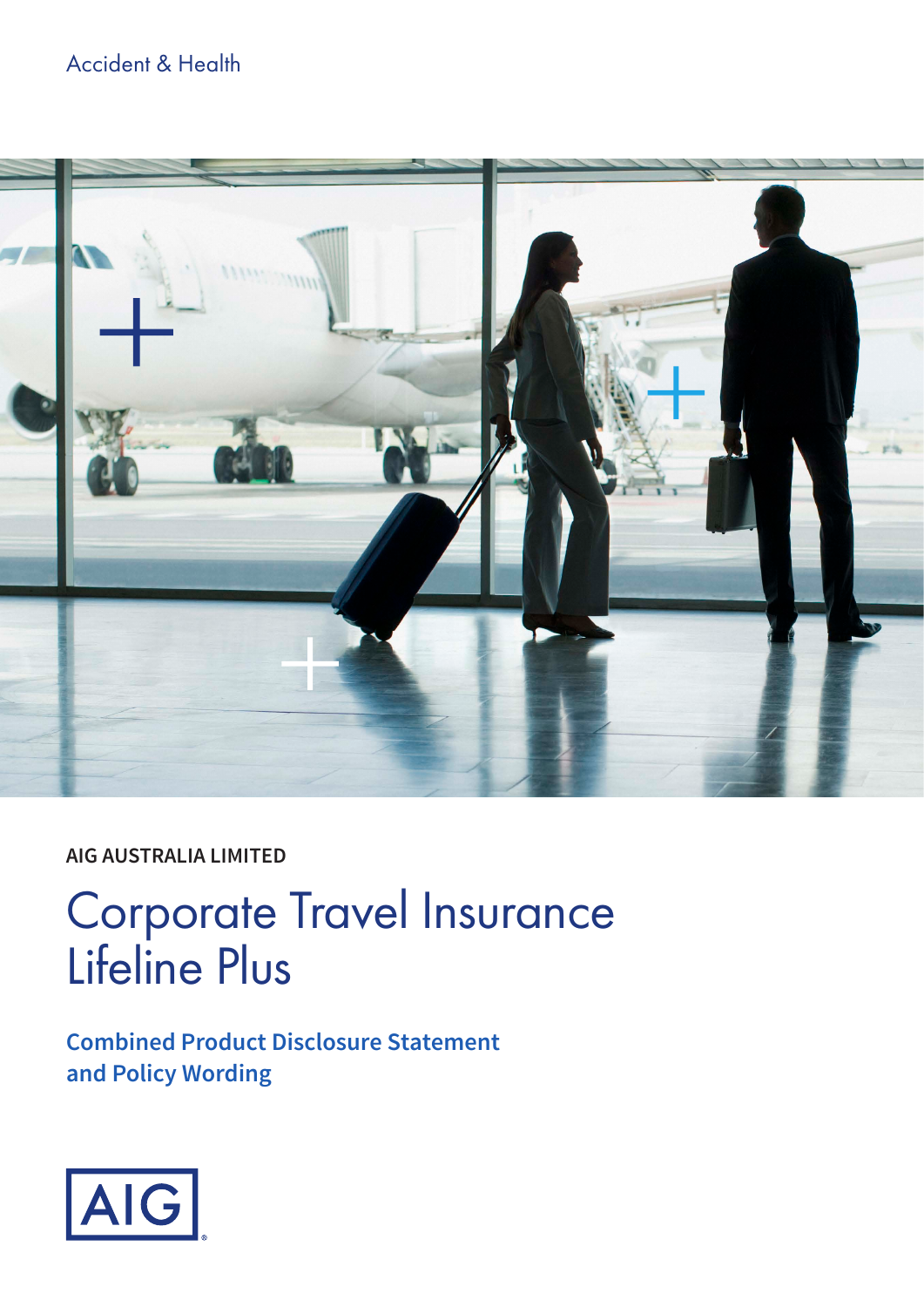### How is Your insurance arranged?

This insurance is issued/insured by:

#### **AIG Australia Limited (AIG)**

ABN 93 004 727 753, AFSL 381686 Level 13, 717 Bourke Street, Docklands Vic 3008

AIG Australia Limited issues/insures this product pursuant to an Australian Financial Services Licence ('AFSL') granted to **Us** by the Australian Securities and Investments Commission.

AIG Australia prepared this Product Disclosure Statement.

### Retail Clients

Under **Our** AFSL **We** are required to provide 'Retail Clients' with a Product Disclosure Statement.

A Retail Client means an individual or small business.

'Small business' means a business employing less than

- (a) if the business is or includes the manufacture of goods – 100 people; or
- (b) otherwise 20 people.

## **Contents**

| <b>Product Disclosure Statement</b>                         | $2 - 6$  |
|-------------------------------------------------------------|----------|
| Key benefits of Your policy                                 | 2        |
| Important Information                                       | 3        |
| Age Limits                                                  | 3        |
| Emergency and Medical Assistance - Travel Guard®            | 4        |
| Costs                                                       | 4        |
| Cooling Off Period                                          | 4        |
| Code of Practice                                            | 4        |
| How to Make a Claim                                         | 4        |
| <b>About Our Complaints Process</b>                         | 5        |
| The Financial Claims Scheme                                 | 5        |
| <b>Privacy Notice</b>                                       | 5        |
| <b>Policy Wording</b>                                       | $7 - 10$ |
| <b>Important Policy Matters</b>                             | 7        |
| Your Duty of Disclosure                                     | 7        |
| Definitions                                                 | 7        |
| General Exclusions Applying to All Sections                 | 9        |
| Age Limits                                                  | 9        |
| General Conditions Applying to All Sections                 | 9        |
|                                                             |          |
| <b>The Benefits</b>                                         | 11-45    |
| Section 1 - Medical and Medical Evacuation Expenses         | 11       |
| Section 2 – Travel Guard®                                   | 13       |
| Section 3 - Loss of Deposits and Additional Expenses        | 14       |
| Section 4 - Luggage, Personal Effects, Travel Documents     | 17       |
| Section 5 - Personal Injury and Sickness Benefits           | 19       |
| Section 6 - Alternative Employee or Resumption              |          |
| of Assignment Expenses                                      | 30       |
| Section 7 – Political Risk and Natural Disaster             |          |
| <b>Evacuation Expenses</b>                                  | 31       |
| Section 8 – Missed Transport Connection                     | 32       |
| Section 9 - Rental & Private Vehicle Excess Cover including |          |
| <b>Towing Expense Benefit</b>                               | 32       |
| Section 10 - Kidnap and Ransom and Extortion                | 34       |
| Section 11 - Personal Liability                             | 39       |
| Section 12 – Extra Territorial Workers Compensation         | 40       |
| Section 13 - Corporate Traveller's Family Care              | 41       |
| Section 14 - Identity Guard                                 | 43       |
| Section 15 - Search and Rescue Expenses                     | 45       |
| Section 16 - AIG Global Security                            | 46       |

**This document contains** Your **Insurance Policy Terms, Provisos, Exclusions and Conditions. It is important that** You **read and understand it and retain it in a safe place.**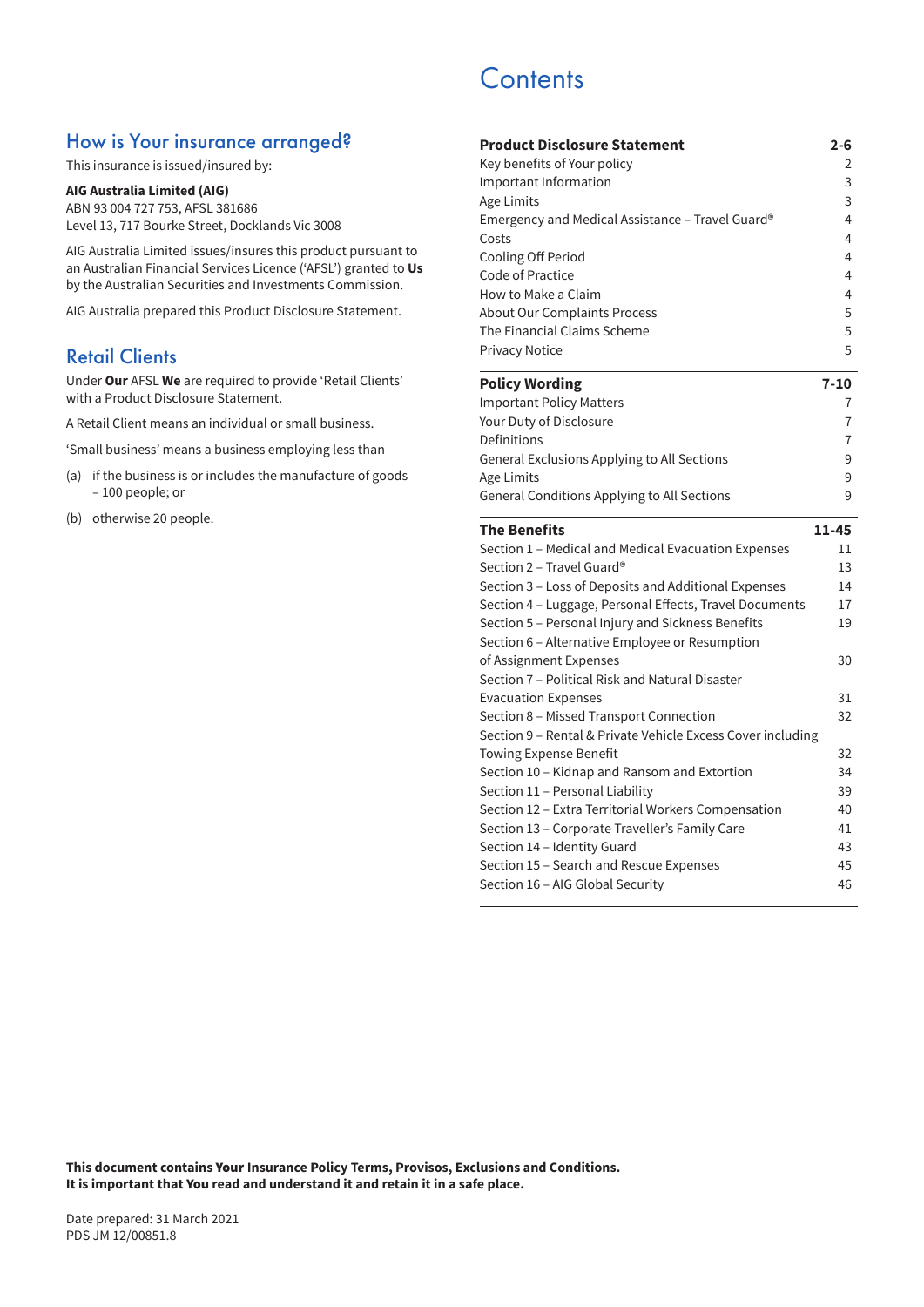## Product Disclosure Statement ('PDS')

The **Product Disclosure Statement ('PDS')** contains information about key benefits and significant features of this **Travel** policy. Its purpose is to assist both **Your** decision to purchase insurance and ability to compare products. **You** should read the PDS before deciding whether to acquire this product.

This document also contains important information about **Your** rights and obligations including the duty of disclosure and cooling off for Retail Clients.

Details about the product issuer can be found under 'How is **Your** insurance arranged'.

The terms and conditions of **Your** insurance are contained in the **Policy Wording** which commences on **page 7** of this booklet.

## Key Benefits of Your policy

This policy insures against a range of risks that may arise during **Travel** undertaken during the **Policy Period**. A summary of key benefits is outlined below. Further details about benefits can be found throughout the Policy Wording.

#### **Medical and Medical Evacuation Expenses**

Provides cover for overseas Medical Expenses, Ongoing Medical Expenses in Australia (as defined) and emergency transportation and emergency evacuation expenses incurred whilst **Travelling**.

Refer to Section 1A, 1B, and 1C of the Policy Wording for details of cover and **Conditions** and **Exclusions** that may apply.

#### **Loss of Deposits and Additional Expenses**

Cover for cancellation charges and additional extra expenses arising from unforeseen events such as natural disaster, **Injury** or **Sickness** (as defined), false arrest or wrongful detention or being hijacked.

Refer to Section 3 of the Policy Wording for details of cover and **Conditions** and **Exclusions** that may apply.

#### **Luggage, Personal Effects, Travel Documents, Money and Credit Cards**

Covers accidental loss of or damage to **Your** accompanied luggage, personal belongings including **Travel** documents, portable business equipment/business property, unauthorised use of credit cards and replacement of keys and locks where identification and keys are lost. Limits apply to any one item.

Refer to Section 4 of the Policy Wording for details of cover and **Exclusions** that may apply.

#### **Personal Injury & Sickness benefits**

Provides lump sum payments for an **Injury** resulting in death or other specified events under section 5A. Section 5B provides income replacement, domestic home help assistance or student tutorial support in the event of an **Injury**. Section 5C and 5D provide lump sum payments for specific surgeries undertaken overseas as a result of **Injury** or **Sickness**.

Subject to the terms and conditions of the policy, AIG Care Plus benefits may be available under Section 5E of the policy, these enhanced benefits supplement the Compensation under Sections 5A or 5B.

An optional income replacement benefit for **Sickness** is also offered.

Refer to Section 5 of the Policy Wording for details of cover and **Special Provisions** and **Exclusions** that may apply.

#### **Alternative Employee or Resumption of Assignment Expenses**

Reimbursement of costs incurred for the resumption of an assignment by the **Insured Person** who has been repatriated following a specified event, or for the need to send a substitute employee to complete the original business commitments of an **Insured Person** who is unable to do so due to death, **Injury** or **Sickness**.

Refer to Section 6 of the Policy Wording for details of cover and **Exclusions** that may apply.

#### **Political Risk and Natural Disaster Evacuation Expenses**

Cover for the cost of returning an **Insured Person** to their **Country of Residence** or the nearest place of safety following the need to leave the country they are in due to a natural disaster, being expelled or officials recommending that certain categories of persons leave the country.

Refer to Section 7 of the Policy Wording for details of cover and **exclusions** that may apply.

#### **Missed Transport Connection**

Cover for reasonable extra expenses incurred to enable an **Insured Person** to use alternative public transport services to arrive at a business meeting or conference on time if they miss their transport connection due to unforeseeable circumstances outside their control.

Refer to Section 8 of the Policy Wording for details of cover and **Exclusions** that may apply.

#### **Rental & Private Vehicle Excess Cover**

**We** will reimburse **You** or the **Insured Person** for any **Excess** or deductible which **You** or the **Insured Person** become legally liable to pay in respect of loss or damage to a Rental Vehicle.

**We** will reimburse **You** towards any **Excess** or deductible on **Your** private vehicle used for authorised business **Travel** in event of a loss or damage to such vehicle.

**We** will reimburse **You** the cost of towing expense of **Your** private vehicle subject to the terms and conditions.

Please note **Rental Vehicle** means a passenger class hatchback, sedan, van, mini-van, station wagon, or four-wheel drive rented or hired from a licensed motor vehicle rental company for the sole purpose of carrying the **Insured Person** and their Travelling companions on public roadways. It shall not include any other type of vehicle or vehicle use.

Refer to Section 9 of the Policy Wording for cover and **conditions** and **exclusions** that may apply.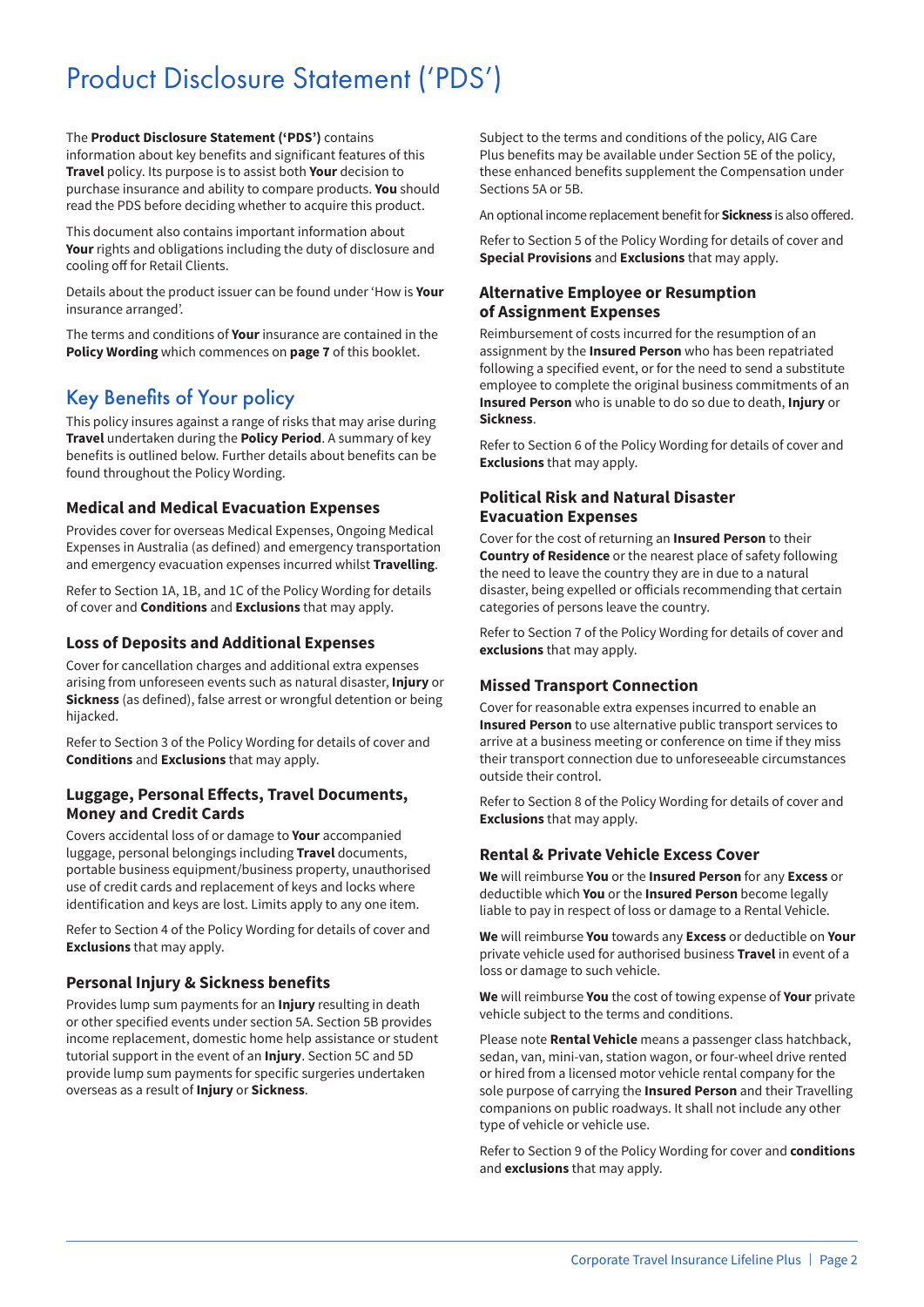#### **Kidnap and Ransom and Extortion**

Cover for the kidnapping or alleged kidnapping of an **Insured Person**, or extortion threats to an **Insured Person** during the **Travel**.

Refer to Section 10 of the Policy Wording for details of cover and **Conditions** and **Exclusions** that may apply.

#### **Personal Liability**

Cover for legal liability for bodily Injury or damage to property of others as a result of the **Insured Person's** negligence during the **Travel**. Refer to Section 11 of the Policy Wording for details of cover and **Conditions** and **Exclusions** that may apply.

#### **Extra Territorial Workers Compensation**

Indemnity against liability arising during the **Travel** to pay compensation payable under any Workers Compensation Legislation and damages at Common Law for death, personal **Injury** or occupational disease suffered by an **Insured Person** as a result of an accident or occurrence during the **Travel**.

Refer to Section 12 of the Policy Wording for details of cover and **Conditions** and **Exclusions** that may apply.

#### **Corporate Travellers Family Care**

An **Accidental** death benefit in the event that the **Spouse** of an **Insured Person** dies as a result of an **Injury** (as defined) whilst the **Insured Person** is Travelling. Also provided are an Education Fund Supplement for each **Dependent Child** in the event that the **Insured Person** dies when **Travelling** and a **Spouse** retraining benefit if the **Insured Person** suffers a listed event whilst Travelling.

A child care expense benefit is provided to cover for child care expenses necessitated as a result of an **Injury**. A benefit is also provided to surviving elders dependent on the **Insured Person**, in event of death of an **Insured Person** as a result of an **Injury**.

Refer to Section 13 of the Policy Wording for details of cover and **Exclusions** that may apply.

#### **Identity Guard**

Cover for legal expenses, lost wages, loss due to unauthorised use of identity and miscellaneous expenses resulting from an **Insured Person's** identity being taken and used by a third party.

Refer to Section 14 of the Policy Wording for details of cover, **Conditions** and **Exclusions** that may apply.

### Important Information

A range of benefits are available under this Policy. Please note the following:

1. The insurance **Policy Wording** contains an **Important Policy Matters** section on **Page 7, Definitions** section on **Page 7**, and **General Exclusions** on **Page 9** and **General Conditions** on **Page 9** that apply to all sections of this document.

- 2. Specific **Conditions** and **Exclusions** may also apply under each Section of the **Policy Wording**.
- 3. **Limits and sublimits** and **aggregate limits** of liability apply to certain benefits under this Policy. These are contained within the **Policy Wording** that commences on **Page 7** of this booklet.

#### **You should read this document carefully and familiarise yourself with all relevant terms, conditions and obligations that may be applicable to this Policy.**

This document also contains important information about the rights and obligations of **Insured Persons** including:

**Code of practice** - refer to page 4 **Privacy Notice** - refer to page 5 **Duty of disclosure** - refer to page 7

**Please note We suggest You check that it is safe to Travel to Your destination. Information on safe Travel is available at www.smartraveller.gov.au**

## Age Limits

Save for the age limitation in respect of the cover under certain sub-sections of section 5 (as detailed below), this Policy does not cover any event which happens to an **Insured Person** unless he or she at the date of such event is under 101 years of age. Cover under section 5 will be limited as under for the respective age bands of an **Insured Person**, where the lesser of the amount shown as per policy schedule or the amounts in the table below will apply as per respective age bands of **Insured Persons**.

|              | <b>Age Band</b>                                                                                | 75 years<br>or over<br>and under<br>80 years | 80 years<br>or over<br>and under<br>90 years | 90 years<br>or over |
|--------------|------------------------------------------------------------------------------------------------|----------------------------------------------|----------------------------------------------|---------------------|
|              | <b>Section 5A - Death</b><br>& Capital Benefits                                                |                                              |                                              |                     |
| a            | Fvent 1 - Death                                                                                | \$500,000                                    | \$250,000                                    | \$25,000            |
| b            | Event 2 - Permanent<br><b>Total Disablement</b>                                                | Nil                                          | Nil                                          | <b>Nil</b>          |
| $\mathsf{C}$ | Events 3 to 19                                                                                 | \$500,000                                    | \$250,000                                    | \$25,000            |
|              | <b>Section 5B -</b><br><b>Weekly Injury &amp;</b><br><b>Weekly Sickness</b><br><b>Benefits</b> |                                              |                                              |                     |
| a            | Events 21 & 25 -<br><b>Temporary Total</b><br>Disablement                                      | Nil                                          | Nil                                          | Nil                 |
| b            | Event 22 -<br><b>Temporary Partial</b><br>Disablement                                          | Nil                                          | Nil                                          | Nil                 |

**If You are outside of these ages We will consider cover on an individual application basis**.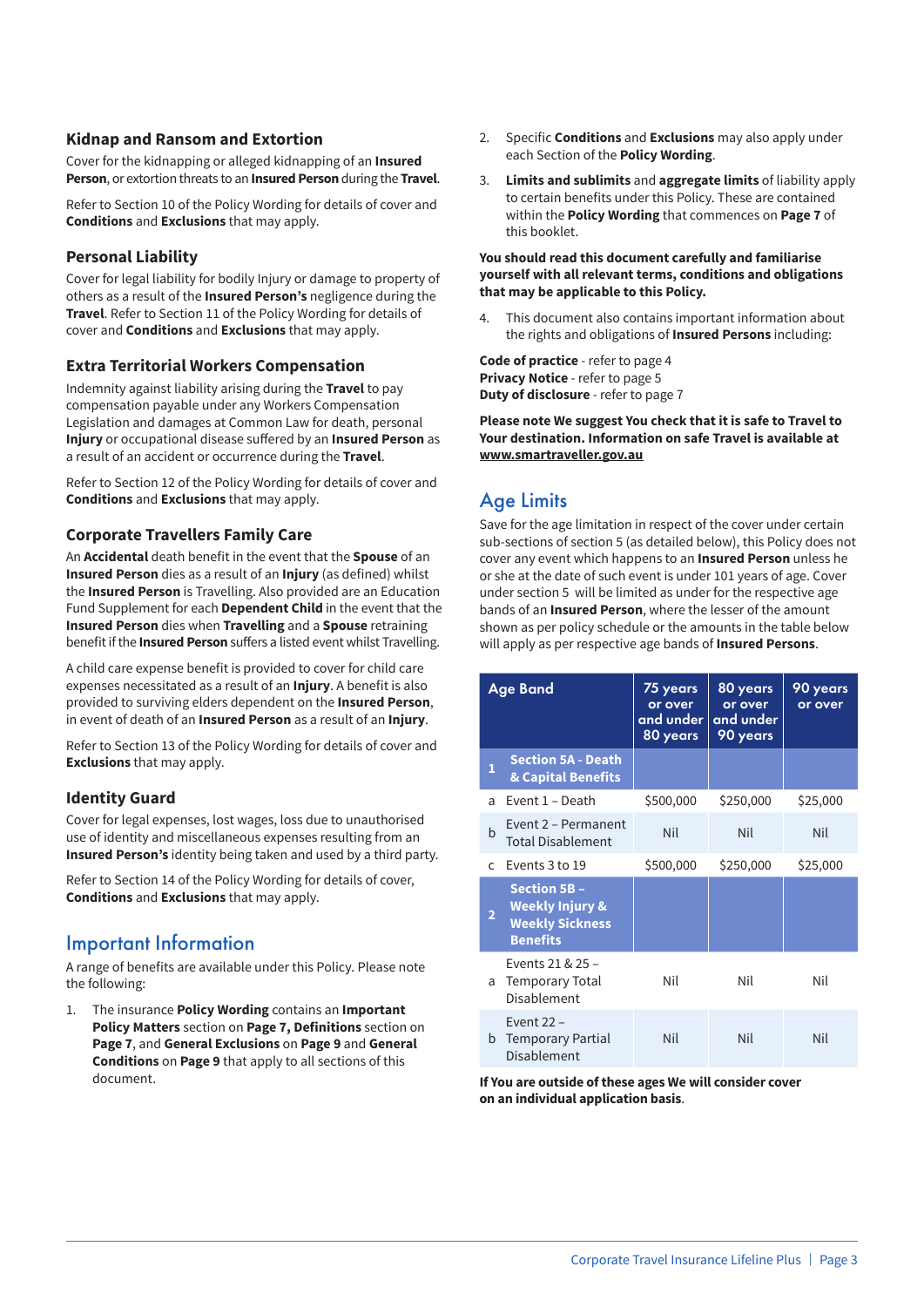### Emergency and Medical Assistance – Travel Guard®

The overseas assistance service in this Section is provided by Travel Guard® in conjunction with **Your** Policy.

- (a) In the event of an emergency whilst **You** are outside Australia Travel Guard® is only a telephone call away anywhere in the world – 24 hours a day.
- (b) Travel Guard® is a worldwide team of highly skilled Doctors and medical professionals who are available by telephone – 24 hours a day for advice and assistance in the event of a medical emergency and any associated problems for travellers outside Australia.
- (c) Travel Guard® provides the following services in conjunction with the Terms and Conditions of **Your** Policy:
	- Access to a Registered Medical Practitioner for emergency assistance and advice.
	- Emergency transportation to the nearest suitable Hospital.
	- Emergency evacuation back home if necessary.
	- The family back home will be advised of **Your** medical condition and be kept informed of the situation.
	- Payment guarantees to Hospitals and Insurance verification.
	- Second opinions on surgery.
	- Hospital case management.
	- Legal referral service.
	- Urgent message service and emergency **Travel** planning.
	- Assistance in replacing **Travel** documents, passports and credit cards.

#### **In the event of an emergency overseas, simply call (reverse charge where available) Travel Guard® any time from any place in the world: MALAYSIA 60 (3) 2772 5641**

(The number underlined is the country code and the number in brackets is the area code.)

## **Costs**

Some key factors that **We** take into consideration when calculating **Your** premium include:

- the estimated number of journeys per annum to both overseas and domestic locations, and
- the average duration per trip (total **Travel** days), and
- the activities undertaken whilst **Travelling**, and
- the sums insured.

The Premium will be detailed on the Policy Schedule. Premiums include applicable Commonwealth and State taxes and/or charges including the Goods and Services Tax and Stamp Duty.

Throughout the course of a year additional premiums may be collected if for example, the sums insured are varied at the request of the **Insured**. Also at the end of each annual renewal period, premiums may be increased or decreased depending on the actual number of **Travel** days taken.

#### **Deductible or Excess**

**Excess** amounts may apply to certain sections of this policy, in which case that amount will be deducted for each claim payable to You under those sections. Any **Excess** amount to apply will be detailed in the Policy Schedule.

#### **Elimination Period**

An Elimination Period is the initial period of disablement for which no benefit is payable under Section 5B of this policy (Weekly **Injury** benefit). The Elimination Periods will be detailed in the Policy Schedule.

## Cooling Off Period

If this insurance is purchased by a Retail Client, a cooling off period applies.

This means it may be returned to **Us**, or **Your** insurance intermediary, within 14 days of the date of purchase provided that no claim has arisen nor the **Journey** commenced. In these circumstances **We** will cancel the policy and provide **You** with a full refund of premiums collected.

## Code of Practice

AIG is a signatory to the General Insurance Code of Practice. This aims to raise the standards of practice and service in the insurance industry, improve the way the claims and complaints are handled and help people better understand how general insurance works. Information brochures on the Code are available upon request.

## How to Make a Claim

Written notice of claim must be given to **Us** within 30 days after the happening of any circumstances giving rise to a claim where reasonably practicable, or otherwise as soon as reasonably practicable. Notice may be provided by completing a claim form available at any of **Our** offices, or advising **Us** by telephone on 1800 339 663 or by submitting a claim over the internet at www. aig.com.au. **We** will advise if additional information is required and **You** should provide this

to **Us** in a reasonable time.

Claims need to be supported by original supporting reports and documentation reasonably required by **Us** in relation to the claim, such as police reports, **Doctor's** reports, transport provider's reports, receipts, valuations or proof of ownership to the AIG Australia business address. In the event of claims under some policy sections an **Excess** and/or additional conditions for claiming will apply. Please refer to the **Policy Wording**.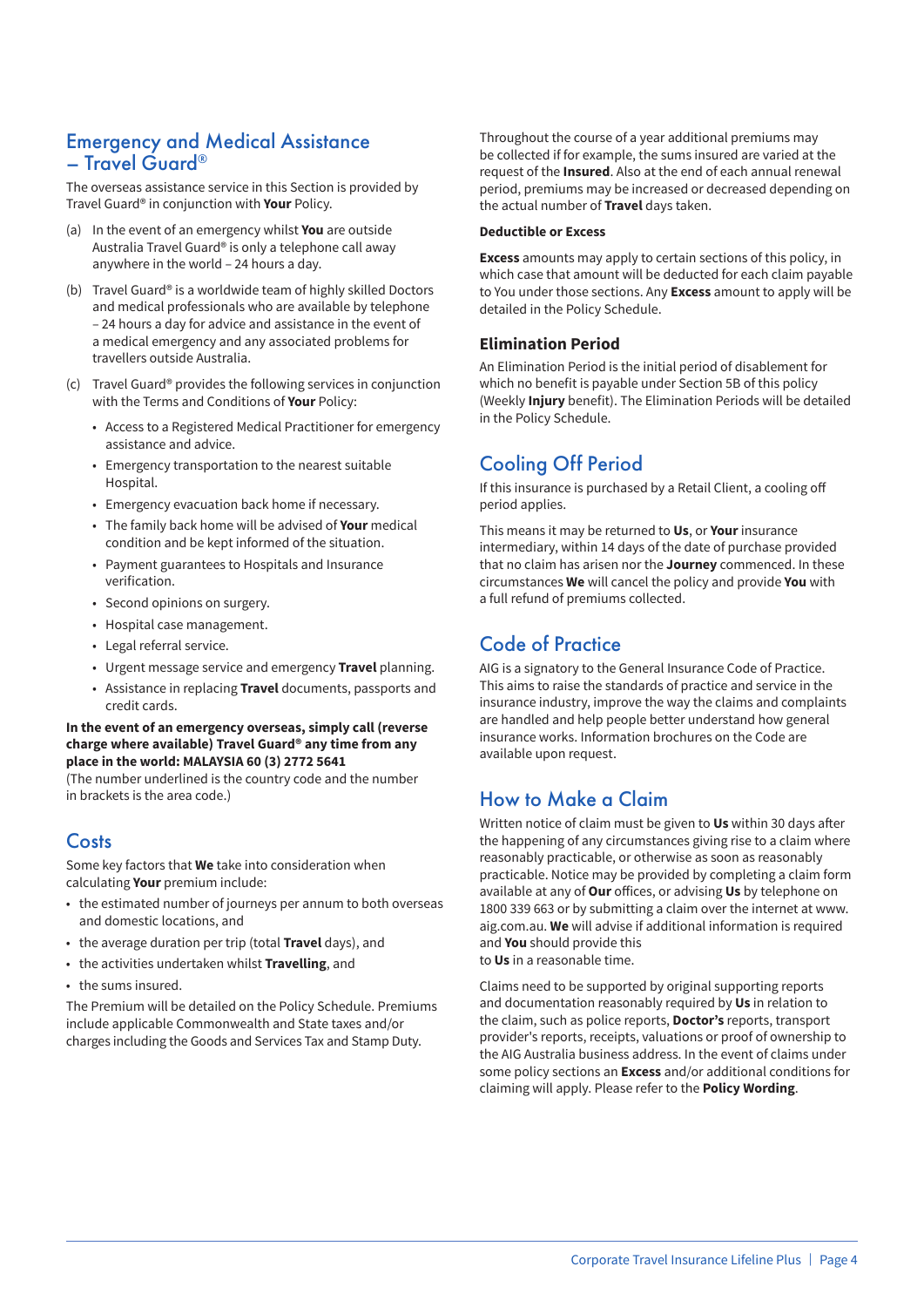## About Our Complaints Process

**We** welcome every opportunity to resolve any concerns **You** may have with **Our** products or service. **You** can register a complaint by telephoning **Us** on 1800 339 669, lodging **Your** complaint on **Our** website or by writing to:

The Compliance Manager AIG Australia Limited Level 13, 717 Bourke Street, Docklands VIC 3008

As soon as **We** receive **Your** complaint **We** will take all possible steps to resolve it. **You** will receive a written response to **Your** complaint within 15 working days, unless **We** agree on a longer time frame with **You**.

If **You** are not satisfied with **Our** response to **Your** complaint, **You** may wish to have the matter reviewed by **Our** Internal Dispute Resolution Committee (IDRC). The IDRC is comprised of senior management of the company who have the experience and authority to decide on matters brought to them. If **You** wish to have **Your** complaint reviewed by IDRC please telephone or write to the person who has signed the response letter to **Your** complaint and provide them with detailed reasons for requesting the review. This information will greatly assist the IDRC in reviewing **Your** claim or enquiry.

**Your** complaint will then be treated as a dispute. **You** may also make a request for a review by the IDRC by contacting:

The Chairperson IDRC AIG Australia Limited Level 13, 717 Bourke Street, Docklands VIC 3008

A written response setting out the final decision of the IDRC and the reasons for this decision will be provided to **You** within 15 working days of the date **You** advise **Us You** wish to take **Your** complaint to the IDRC.

If **We** are unable to provide a written response setting out the final decision **We** will keep **You** informed of progress at least every 10 days. If **You** are not satisfied with the finding of the IDRC, or if **We** have been unable to resolve **Your** complaint within 45 calendar days, **You** may be able to lodge a complaint with the Australian Financial Complaints Authority (AFCA). AFCA provides fair and independent financial services complaint resolution that is free to consumers. AFCA can make decisions with which **We** are obliged to comply. Its contact details are:

Website: http://www.afca.org.au Email: info@afca.org.au Tel: 1800 931 678 (local call fee applies)

In writing to Australian Financial Complaints Authority, GPO Box 3, Melbourne VIC 3001

**You** should note that use of AFCA does not preclude **You** from subsequently exercising any legal rights which **You** may have if **You** are still unhappy with the outcome. Before doing so however, **We** strongly recommend that **You** obtain independent legal advice.

If **Your** complaint does not fall within AFCA's rules, **We** will advise **You** to seek independent legal advice or give **You** information about any other external dispute resolution options (if any) that may be available to **You**.

## The Financial Claims Scheme

The protection provided under the Federal Government's Financial Claims Scheme (the Scheme) applies to the Policy. In the unlikely event that the Insurer is unable to meet its obligations under the Policy, persons entitled to make a claim under the insurance cover under the Policy may be entitled to payment under the Scheme (access to the Scheme is subject to eligibility criteria). Information about the Scheme can be obtained from the APRA website at https://www.fcs.gov.au.

### **Privacy Notice**

**This notice sets out how AIG collects, uses and discloses personal information about:**

- **• You, if an individual; and**
- **• other individuals You provide information about.**

**Further information about Our Privacy Policy is available at www.aig.com.au or by contacting Us at australia.privacy.manager@aig.com or on 1300 030 886.**

#### **How We collect Your personal information**

AIG usually collects personal information from **You** or **Your** agents. AIG may also collect personal information from:

- **Our** agents and service providers;
- other **Insurers**;
- people who are involved in a claim or assist **Us** in investigating or processing claims, including third parties claiming under **Your** policy, witnesses and medical practitioners;
- third parties who may be arranging insurance cover for a group that **You** are a part of;
- providers of marketing lists and industry databases; and
- publically available sources.

#### **Why We collect Your personal information**

AIG collects information necessary to:

- underwrite and administer **Your** insurance cover;
- maintain and improve customer service; and
- advise **You** of **Our** and other products and services that may interest **You**.

**You** have a legal obligation under the Insurance Contracts Act 1984 to disclose certain information. Failure to disclose information required may result in AIG declining cover, cancelling **Your** insurance cover or reducing the level of cover, or declining claims.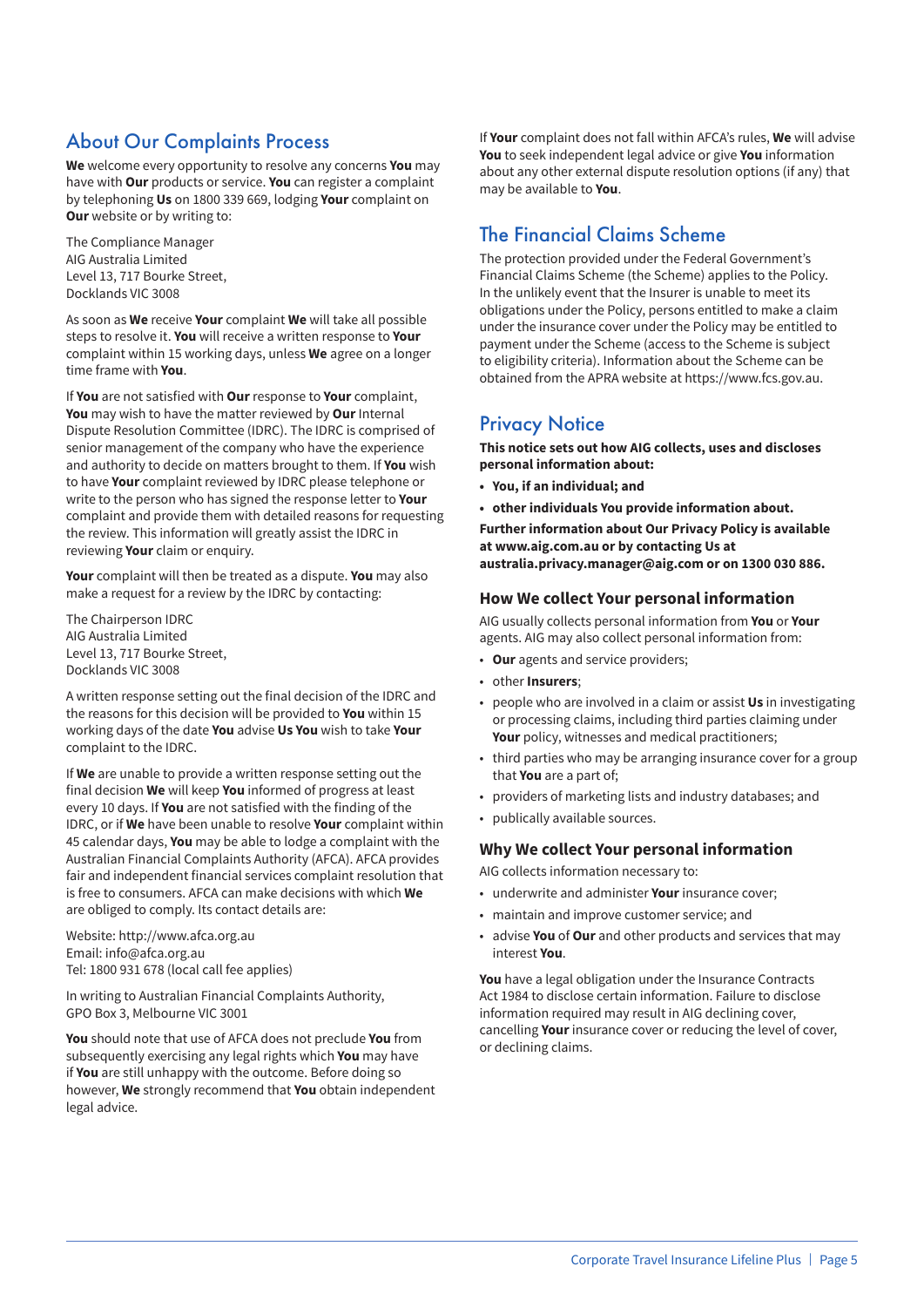#### **To whom We disclose Your personal information**

In the course of underwriting and administering **Your** policy **We** may disclose **Your** information to:

- entities to which AIG is related, reinsurers, contractors or third party providers providing services related to the administration of **Your** policy;
- banks and financial institutions for policy payments;
- assessors, third party administrators, emergency providers, retailers, medical providers, **Travel** carriers, in the event of a claim;
- other entities to enable them to offer their products or services to **You**; and
- government, law enforcement, dispute resolution, statutory or regulatory bodies, or as required by law.

AIG is likely to disclose information to some of these entities located overseas, including in the following countries: United States of America, United Kingdom, Singapore, Malaysia, the Philippines, India, Hong Kong, New Zealand as well as any country in which **You** have a claim and such other countries as may be notified in **Our** Privacy Policy from time to time.

**You** may request not to receive direct marketing communications from AIG.

#### **Access to Your personal information**

**Our** Privacy Policy contains information about how **You** may access and seek correction of personal information **We** hold about **You**. In summary, **You** may gain access to **Your** personal information by submitting a written request to AIG.

In some circumstances permitted under the Privacy Act 1988, AIG may not permit access to **Your** personal information. Circumstances where access may be denied include where it would have an unreasonable impact on the privacy of other individuals, or where it would be unlawful.

#### **Complaints**

**Our** Privacy Policy also contains information about how **You** may complain about a breach of the applicable privacy principles and how **We** will deal with such a complaint.

#### **Consent**

**Your** application includes a consent that **You** and any other individuals **You** provide information about consent to the collection, use and disclosure of personal information as set out in this notice.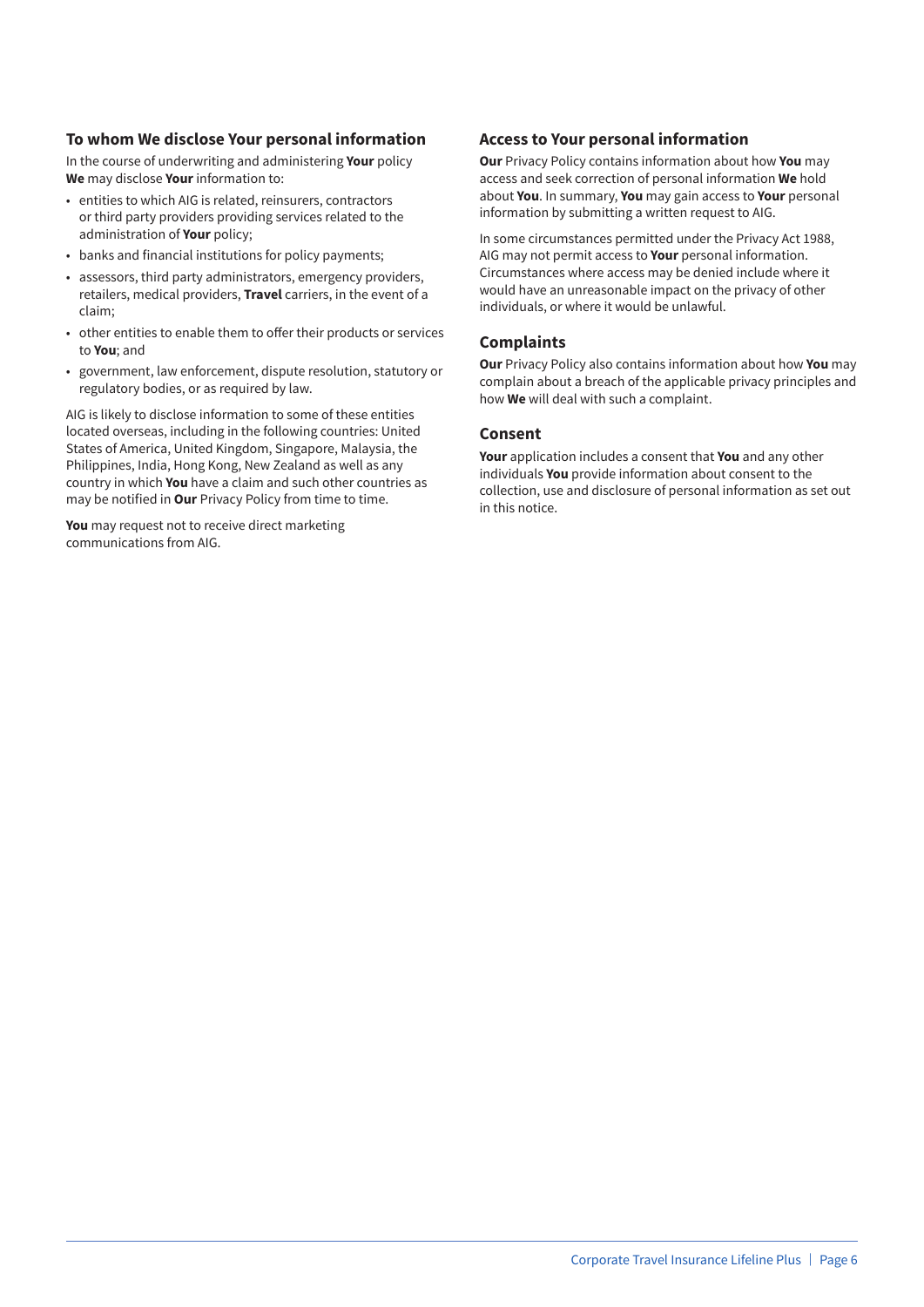## Policy Wording

## Important Policy Matters

This Policy consists of Sections and provides the **Insured Person** with insurance cover under those Sections selected by **You** in **Your** application for this insurance and shown in the Policy Schedule.

All cover is subject to **You** paying or agreeing to pay the required premium, and is subject to all the Terms, Provisos, Conditions and Exclusions of the Policy including the Policy Schedule.

This Policy shall only apply to events that occur during the **Policy Period** as set out in the Policy Schedule or Renewal Notice.

This Policy does not apply to events that occur after 180 consecutive days from the commencement of an **Insured Person's Travel**, unless **We** have agreed in writing to extend cover beyond this period.

## Your Duty of Disclosure

Before **You** enter into an insurance contract, **You** have a duty to tell **Us** anything that **You** know, or could reasonably be expected to know, may affect **Our** decision to insure **You** and on what terms.

**You** have this duty until **We** agree to insure **You**.

**You** have the same duty before **You** renew, extend, vary or reinstate an insurance contract. **You** do not need to tell **Us** anything that:

- reduces the risk **We** insure **You** for; or
- is common knowledge; or
- **We** know or should know as an **Insurer**; or
- **We** waive **Your** duty to tell **Us** about.

#### **If You do not tell Us something**

If **You** do not tell **Us** anything **You** are required to, **We** may cancel **Your** contract or reduce the amount **We** will pay **You** if **You** make a claim, or both.

If **Your** failure to tell **Us** is fraudulent, **We** may refuse to pay a claim and treat the contract as if it never existed

## **Definitions**

Words with a special meaning are shown in this policy wording by using capital letters and **bold** font:

**Accident or Accidental** means a sudden, fortuitous, violent, visible and specific event caused external to the body which occurs at an identifiable time and place during the **Policy Period**.

**Associated Leisure Travel** means **Travel** by an **Insured person** which is private (Non-business related), taken either before, during or after an authorised business trip covered by this Policy.

**Close Relative/Relative** means a **Spouse**/Partner, parent, parent-in-law, step-parent, child, brother, sister, brother- inlaw, sister-in-law, daughter-in-law, son-in-law, half-brother, half-sister, fiancé (e), niece, nephew, uncle, aunt, stepchild, grandparent or grandchild.

#### **Country of Residence** means:

- (a) the country of which the **Insured Person** is a citizen or permanent resident (ie holder of a multiple entry visa or permit which gives the **Insured Person** resident rights in such country); or
- (b) the country in which the **Insured Person** is residing on an overseas expatriate assignment.
- (c) It also means the country **You**, the **Insured Person** or the **Insured Person's** representative would like **Us** to return the **Insured Person** to when repatriation is necessary.

#### **Dependent Children** means an **Insured Person's** unmarried children (including step or legally adopted children) who are:

- (a) under nineteen (19) years of age; or
- (b) under twenty-five (25) years of age while they are full time students at an accredited institution of higher learning;

and at the time of an event giving rise to a claim are primarily dependent upon the **Insured Person** for maintenance and support and who **Travel** with the **Insured Person** on the **Journey**.

A child who is physically or mentally incapable of self-support upon attaining age 19 may continue to be covered under this policy whilst remaining incapacitated and unmarried provided they **Travel** with the **Insured Person** on the **journey**.

**Doctor** means a medical practitioner or medical specialist who is registered or licensed and is legally qualified medical to practice medicine under the laws of the country in which they practice other than a medical practitioner or medical specialist who is the **Insured Person**, the **Insured Person's** business partner or agent, **Insured Person's** employer or employee or a **Close Relative**.

**Excess** means an amount that will be deducted for each and every loss payable to **You** or the **Insured Person** as shown in the Policy Schedule.

**Fingers, Thumbs** or **Toes** means the digits of a **Hand** or **Foot**.

**Foot** means the entire foot below the ankle.

**Financial Default** means insolvency, bankruptcy, provisional liquidation, liquidation, financial collapse, appointment of a receiver, manager or administrator, entry into any official or unofficial scheme of arrangement, statutory protection, restructuring or composition with creditors, or the happening of anything of a similar nature under the laws of any jurisdiction.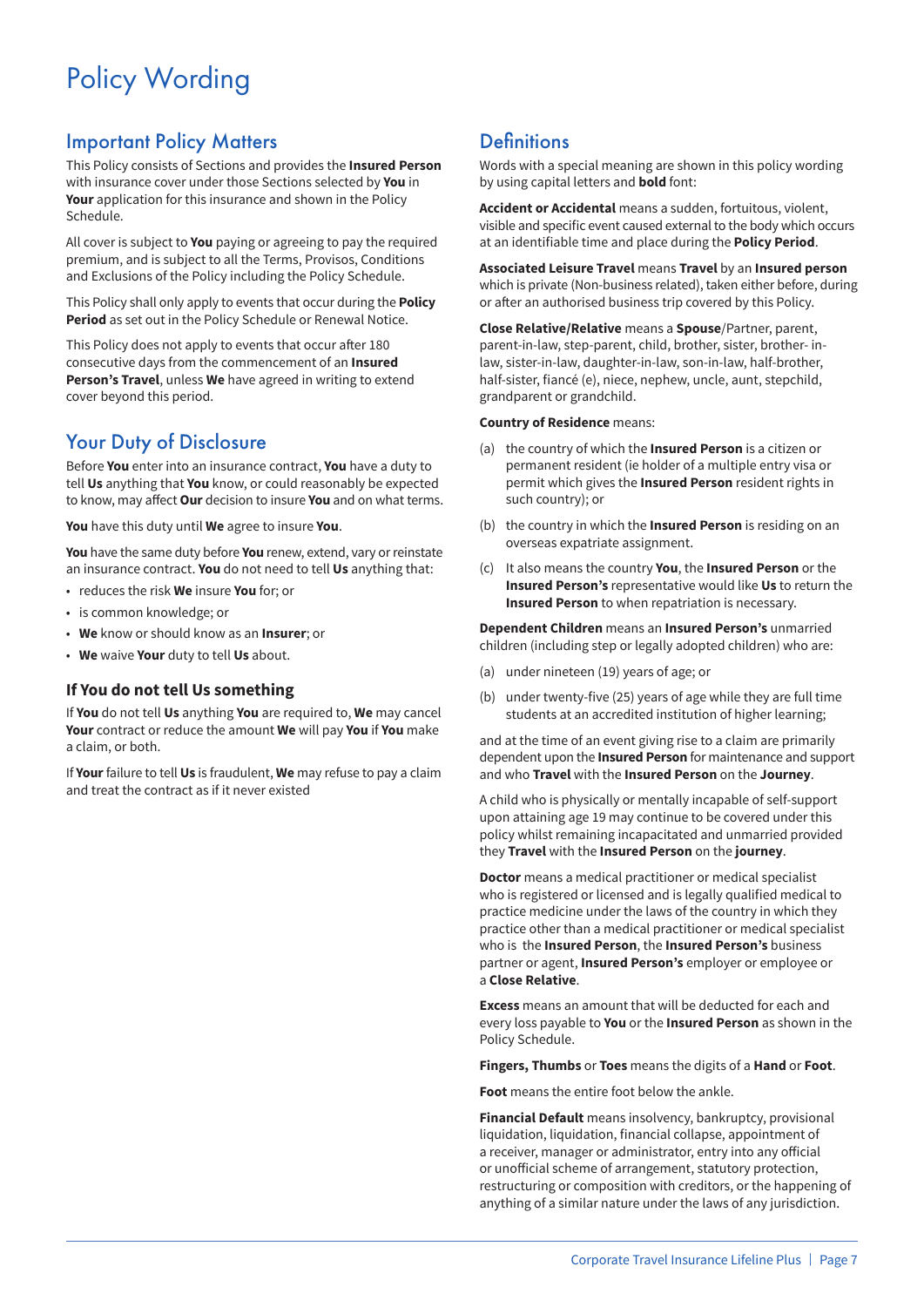**Hand** means the entire hand below the wrist.

**Injury** means a bodily Injury to an Insured Person resulting from an **Accident** and occurring independently of any other cause provided the Injury occurs on or after the **Insured Person's** cover commencement date as described under the period of individual cover in the Policy Schedule.

**Insured person(s)** means any person(s) who come within the description of the insured persons appearing in the Policy Schedule, who are nominated by **You** from time to time for insurance under this Policy and with respect to whom premium has been paid or agreed to be paid.

**Limb** means the entire limb between the shoulder and the wrist or between the hip and the ankle.

**Non-Associated Leisure Travel** means pure leisure **Travel** which is private, not taken in conjunction to any business trip and is unrelated to business for the entire duration of the trip, as declared by **You**, to be undertaken by Directors, Chief Financial Officer, Chief Executive Officer, Chief Operating Officer, Company Secretary and Nominated (Named) Executives and their accompanying **Spouse** and **Dependant Children** provided always such **Travel** involves:

- a. a flight or pre-booked overnight stay,
- b. an Interstate destination, or a destination outside Australia.

**Policy Period** means the period shown in the Policy Schedule or subsequent Renewal Notice issued by **Us**.

**Professional Sports** means any sport for which an **Insured Person** receives any fee or monetary reward as a result of his or her participation.

#### **Pre-existing Conditions** mean:

- (a) Any sickness, disease or other condition, including symptoms thereof suffered by the **Insured Person**, **Insured Person's Relative**, business partner, co- director or **Travelling** companion which in the one (1) year period prior to the **Insured Person's** cover commencement date as described under the period of individual cover in the Policy Schedule:
	- (i) First manifested itself, worsened, became acute or exhibited symptoms which would have caused an ordinarily prudent person to seek diagnosis, care or treatment; or
	- (ii) Required taking prescribed drugs or medicine, or tests or further investigation had been recommended by a **Doctor**; or
	- (iii) Was treated by a **Doctor** or treatment had been recommended by a **Doctor**.
- (b) It shall also mean any congenital, hereditary, chronic or ongoing condition of the **Insured Person**, **Insured Person's Relative**, business partner, co- director or **Travelling** companion which the Insured **Person** or **Insured Person's Relative**, business partner, co-director or **Travelling** companion are aware of, or could reasonably be expected to be aware of, before the **Insured Person's** cover commencement date as described under the period of individual cover in the Policy Schedule.

**Public Place** means any place to which the public has access, including but not limited to shops, airports, train stations, bus stations, streets, hotel foyers and grounds, restaurants, beaches and public toilets.

**Serious Injury or Serious Sickness** means a serious injury or **Sickness** for which the attending **Doctor** certifies that the attendance of the **Insured Person** is necessary given the immediate threat to the injured or sick person's life.

It does not mean:

- a. a terminal condition diagnosed prior to the **Insured Person's** cover commencement date as described under the period of individual cover in the Policy Schedule; or
- b. any chronic or other medical condition (other than mild and controlled asthma or hypertension) for which the person on whom the claim depends has
	- (i) received daily medical treatment or medication in the 30 days immediately prior to the **Insured Person's** cover commencement date as described under the period of individual cover in the Policy Schedule; or
	- (ii) required hospitalisation or surgery (or was on a waiting list for hospitalisation or surgery) in the 6 months immediately prior to the **Insured Person's** cover commencement date as described under the period of individual cover in the Policy Schedule.

### **Sickness** means **Sickness** or disease of the **Insured Person**

occurring on or after the **Insured Person's** cover commencement date as described under the period of individual cover in the Policy Schedule, but does not include a terminal condition of the **Insured Person** diagnosed prior to the **Insured Person's** cover commencement date as described under the period of individual cover in the Policy Schedule.

**Specified Sickness** means Myocardial Infarction, Stroke, Chronic Obstructive Pulmonary Disorder or Cancer.

**Spouse** means the husband or wife or any de facto partner with whom the **Insured Person** has continuously lived during the 3 months immediately prior to the commencement date of the **Travel**.

**Travel/Travelling** means the period of individual cover as described in the Policy Schedule.

**Unattended** means when an item is not on the **Insured Person** at the time of loss and,

- a. left with a person other than the **Insured Person's Travelling** companion;
- b. left in a position where it can be taken without the knowledge of the **Insured Person** including on the beach or beside the pool whilst the **Insured Person** is swimming; or
- c. leaving it at a distance where the **Insured Person** is unable to prevent it from being unlawfully taken.

**War** means War, whether declared or not, or any Warlike activities, including use of military force by any sovereign nation to achieve economic, geographic, nationalistic, political, racial, religious or other ends.

**We/Our/Us/Insurer** means AIG Australia Limited (AIG), ABN 93 004 727 753, AFSL 381686

**You/Your/Insured** means the insured named in the Policy Schedule.

Words in the singular include the plural and vice versa.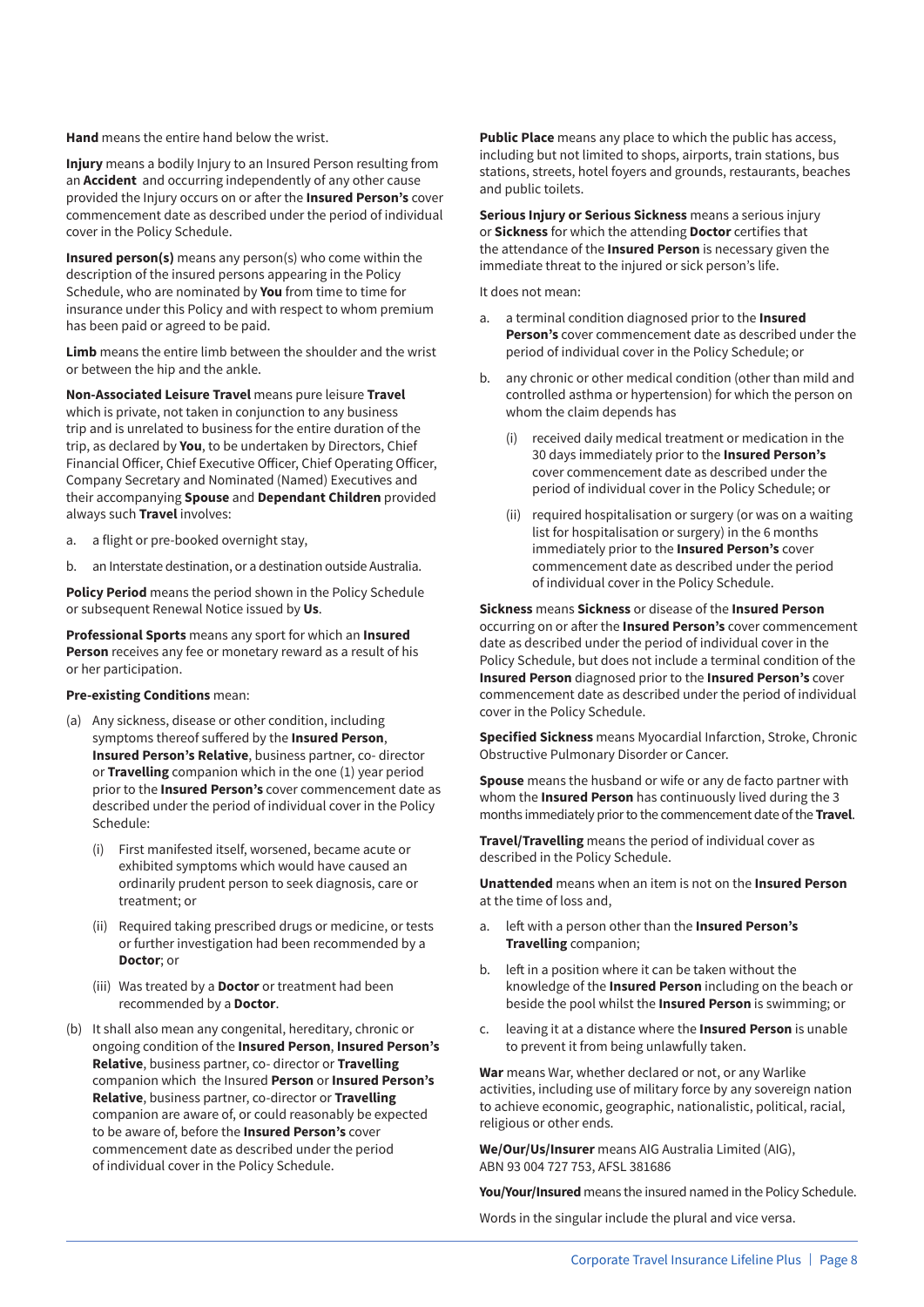## General Exclusions Applying to All Sections

**We** will not pay under any Section of this Policy for claims arising directly or indirectly out of:

- 1. **War**, civil war, invasion, insurrection, revolution, use of military power or usurpation of government or military power in Australia or an **Insured Person's Country of Residence**, or any of the following countries: Iraq, Afghanistan, North Korea, Somalia or Chechnya
- 2. Air **Travel** except as a passenger in a properly licensed aircraft.
- 3. Intentional self-inflicted **Injury** or suicide of an **Insured Person**.
- 4. Sexually transmitted disease or Acquired Immune Deficiency Syndrome (A.I.D.S.) or Human Immunodeficiency Virus (H.I.V.) infection. This exclusion does not apply to Accidental H.I.V. Infection as described under benefit 10 of Section 5 E (a) AIG Care+ Benefits.
- 5. Training for or participating in **Professional Sports** of any kind.
- 6. Any criminal or intentional illegal act of **You** or the **Insured Person(s)**.
- 7. The refusal, failure or inability of any person, company or organisation, including but not limited to any airline, other transportation provider, hotel, car rental agency, tour or cruise operator, **Travel** wholesaler, booking agent or other provider of **Travel** or tourism related services, facilities or accommodation, to provide services, facilities or accommodation, by reason of their own **Financial Default** or the **Financial Default** of any person, company or organisation with whom or with which they deal.
- 8. riding a motorised bike, trike or quad bike/ATV:
	- i. if the **Insured Person(s)** were not wearing a helmet; or
	- ii. if the engine capacity exceeds 250cc; or
	- iii. if riding without a valid local or Australian license endorsed to the appropriate category of vehicle.

In addition to the above General Exclusions

9. The **Insurer** shall not be deemed to provide cover and the **Insurer** shall not be liable to pay any claim or provide any benefit hereunder to the extent that the provision of such cover, payment of such claim or provision of such benefit would expose the **Insurer**, its parent company or its ultimate controlling entity to any sanction, prohibition or restriction under United Nations resolutions or the trade or economic sanctions, laws or regulations of Australia, the European Union or the United States of America.

### Age Limits

Save for the age limitation in respect of the cover under certain sub-section of section 5 (as detailed below), this Policy does not cover any event which happens to an **Insured Person** unless he or she at the date of such event is under 101 years of age. Cover under section 5 will be limited as under for the respective age bands of an **Insured Person**, where the lesser of the amount shown as per policy schedule or the amounts in the table below will apply as per respective age bands of **Insured Persons**.

|                | <b>Age Band</b>                                                                                | 75 years<br>or over<br>and under<br>80 years | 80 years<br>or over<br>and under<br>90 years | 90 years<br>or over |
|----------------|------------------------------------------------------------------------------------------------|----------------------------------------------|----------------------------------------------|---------------------|
| 1              | <b>Section 5A - Death</b><br>& Capital Benefits                                                |                                              |                                              |                     |
| a              | Event 1 - Death                                                                                | \$500,000                                    | \$250,000                                    | \$25,000            |
| b              | Event 2 - Permanent<br><b>Total Disablement</b>                                                | Nil                                          | Nil                                          | Nil                 |
| $\mathsf{C}$   | Events 3 to 19                                                                                 | \$500,000                                    | \$250,000                                    | \$25,000            |
| $\overline{2}$ | <b>Section 5B -</b><br><b>Weekly Injury &amp;</b><br><b>Weekly Sickness</b><br><b>Benefits</b> |                                              |                                              |                     |
|                | Events 21 & 25 -<br>a Temporary Total<br>Disablement                                           | Nil                                          | Nil                                          | Nil                 |
| b.             | Event $22 -$<br><b>Temporary Partial</b><br>Disablement                                        | Nil                                          | Nil                                          | Nil                 |

## General Conditions Applying to All Sections

#### **1. Notice of Claim**

Written notice of claim must be given to **Us** within 30 days after the happening of any circumstances giving rise to a claim where reasonably practicable, or otherwise as soon as reasonably practicable thereafter.

Notice may be provided by completing a claim form available at any of **Our** Offices, or advising **Us** by telephone on 1800 339 663 or by submitting a claim over the internet at www.aig.com.au.

**We** will advise if additional information is required and **You** should provide this to **Us** in a reasonable time.

**You** or **Insured Person** are required to declare any other insurance policy that is in force simultaneously with this policy, providing **You** or the **Insured Person** similar cover to **Your** claims.

Please Note that additional conditions apply to Section 14, Identity Guard – please refer to this Section for details.

#### **2. Proof of Loss and Physical Examination**

After **We** receive notice of a claim **We** will provide **You** with **Our** usual claim forms for completion. The claim forms must be properly completed and all evidence reasonably required by **Us** in relation to the claim shall be furnished in a timely manner at the expense of **You** or the **Insured Person** and be in such form and of such nature as **We** may reasonably require. **We** may at **Our** own expense conduct any medical examination or arrange for an autopsy to be carried out where that is reasonably required in relation to the claim, unless it is illegal to do so.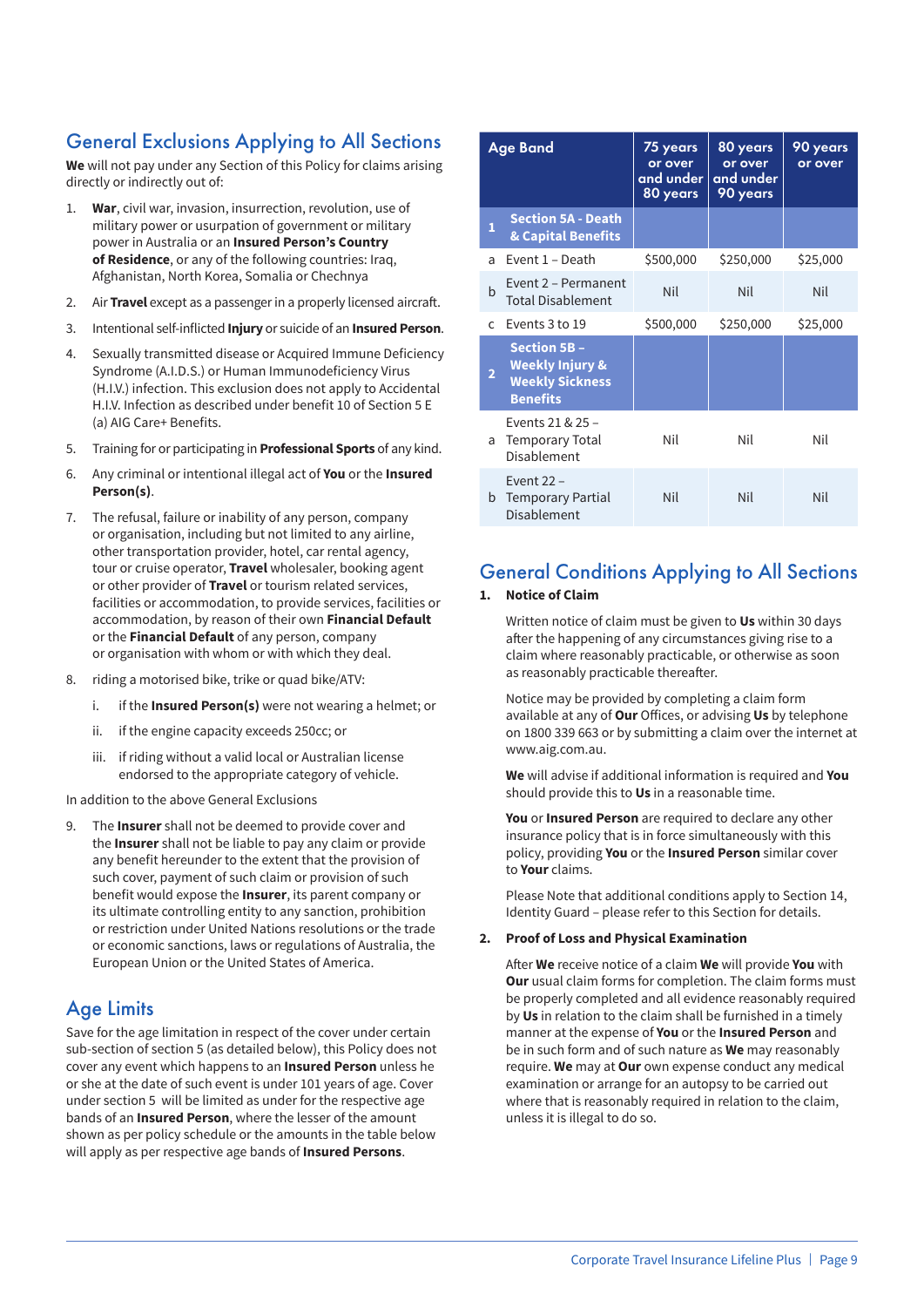#### **3. Subrogation**

**We** have the right to commence or take over legal proceedings in **Your** and/or the **Insured Person's** name for the defence or settlement of any claim, or to sue or prosecute any other party to recover any monies payable by them at law. **You** and the **Insured Person** must reasonably co-operate with **Us** and do nothing to hinder **Our** rights. In the event of any payment under this Policy, **We** shall be subrogated to all the **Insured/Insured Person's** rights of recovery thereof against any person or organisation and the **Insured/Insured Person** shall execute and deliver instructions and papers and do whatever else is reasonably necessary to secure such and enable enforcement of such rights. The **Insured/Insured Person** shall take no action to prejudice such rights.

#### **4. Cancellation**

- (a) This Policy may be cancelled by **You** at any time by giving **Us** written notice.
- (b) This Policy may be cancelled by **Us** in accordance with Sections 59 and 60 of the Insurance Contracts Act.
- (c) When the Policy is cancelled, **We** will refund the proportion of the premium (if applicable) for the unexpired **Policy Period**, after deducting reasonable allowance for **Our** administration costs, Commonwealth taxes and/or charges that **We** cannot recover, and benefits already paid or provided under the Policy for the period the Policy was in force.

#### **5. Currency**

All amounts shown are in Australian dollars. If expenses are incurred in a foreign currency, then the rate of currency exchange used to calculate the amount payable will be the rate at the time of incurring the expense or suffering a loss.

#### **6. Aggregate Limits of Liability**

(Applicable to Sections 4, 5, 6, 7, 8, and 9)

- (a) Except as provided in 6.(b), 6.(c) and 6.(d), **Our** total liability for all claims under one or more of the above Sections which arise out of any one event or series of related events, shall not exceed the amount specified in the Policy Schedule.
- (b) **Our** total liability for all claims directly arising out of air **Travel** in aircraft whose flights are not conducted in accordance with fixed schedules to and from fixed terminals over specific routes, shall not exceed the amount specified in the Policy Schedule.

#### (Applicable to Section 10)

(c) **Our** total liability for all claims arising under Section 10 (Kidnap and Ransom and Extortion) which arise out of any one event or series of related events, shall not exceed the amount specified in the Policy Schedule.

#### (Applicable to Section 11)

(d) **Our** total liability for all claims arising under Section 11 (Personal Liability) which arise out of any one event or series of related events, shall not exceed the amount specified in the Policy Schedule.

#### (Applicable to Section 3)

(e) **Our** total liability for all claims arising under Section 3 (Loss of Deposits and Additional Expenses) which arise out of any one event or series of related events, shall not exceed the amount specified in the Policy Schedule.

#### **7. Australian Law**

This Policy is governed by the Laws of the Australian State or Territory it was issued in and any dispute or action in connection therewith shall be conducted and determined in Australia.

#### **8. Automatic Extensions**

**We** will automatically extend the **Insured Person's** cover for up to 3 calendar months from the date of the **Insured Person's** expected return to his or her **Country of Residence** if such return is deferred due to delay of transport or the **Insured Person's** inability to **Travel** due to an **Injury** or **Sickness** for which a claim is payable under this Policy.

#### **9. Please note We suggest You check that it is safe to Travel to Your destination. Information on safe Travel is available at www.smartraveller.gov.au**

#### **10. Renewal**

This Policy may be renewed with **Our** agreement from term to term, providing the **Insured** pays or agrees to pay the required renewal premium.

#### **11. Fraudulent Claims**

If any claim is in any respect fraudulent or if any fraudulent means or devices are used by **You** or the **Insured Person** or anyone acting on **Your** or the **Insured Person's** behalf to obtain any benefit under this Policy then any amount payable in respect of such claim shall be forfeited.

#### **12. Claim Offset**

Except for Section 5. Personal Injury, Events 1- 20 inclusive and Sections 5C and 5D, there is no cover under this Policy for any loss or event or liability which is covered under any other insurance policy, health or medical scheme or Act of Parliament or is payable by any other source.

**We** will however pay the difference between what is payable under the other insurance policy, health or medical scheme or Act of Parliament or such other source and what **You** or the **Insured Person** would be otherwise entitled to recover under this Policy, where permissible under Law.

#### **13. Tax or Imposts**

Where **We** are, or believe **We** will become, liable for any tax or other imposts levied by any Commonwealth or State government, authority or body in connection with this Policy, **We** may reduce, vary or otherwise adjust any amounts (including but not limited to premiums, charges and benefits), under this Policy in the manner and to the extent **We** determine to be appropriate to take account of the tax or impost.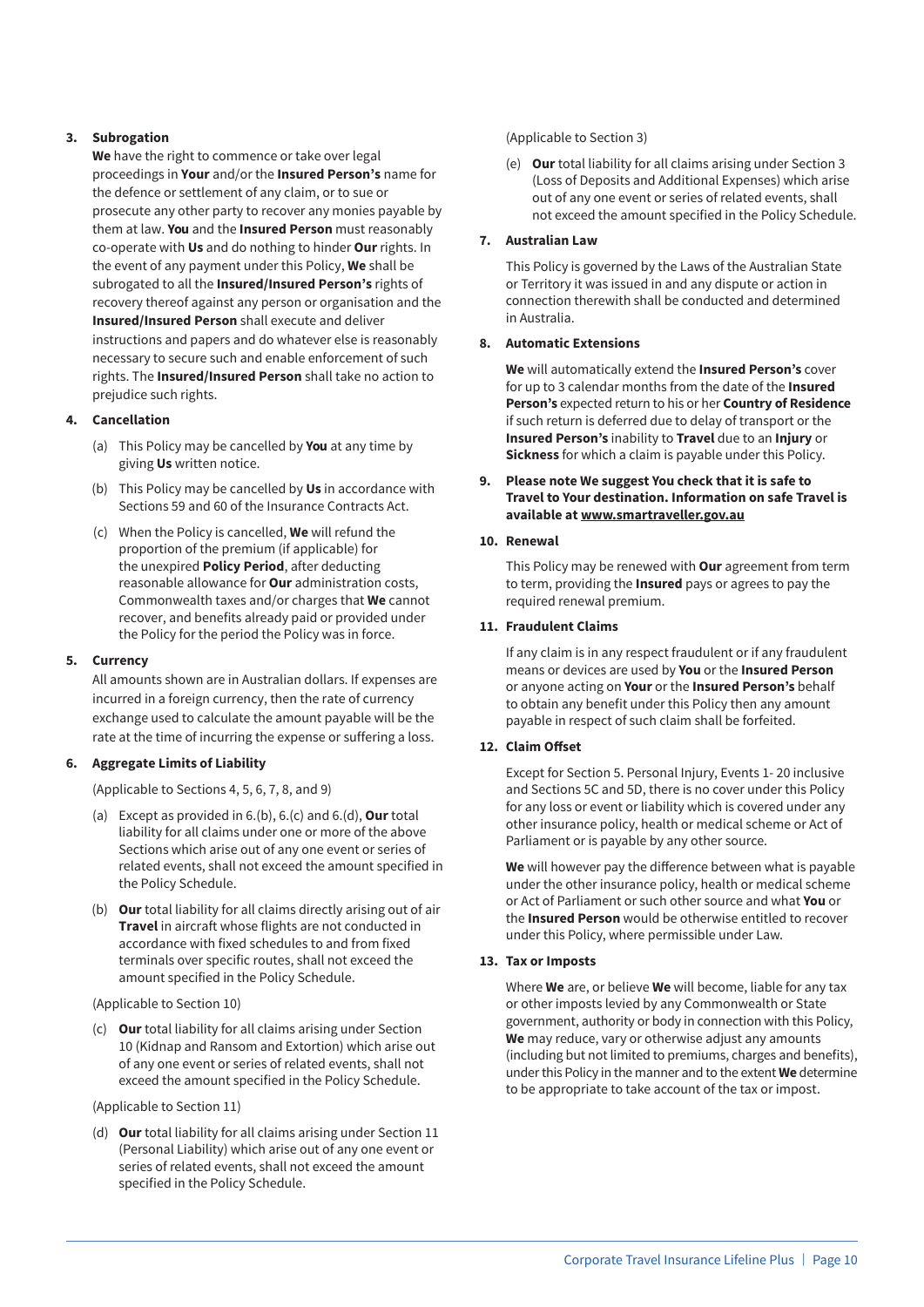## Section 1 – Medical and Medical Evacuation Expenses

## Section 1A – Overseas Medical Expenses

#### **Description of Cover**

If an **Insured Person** whilst **Travelling** incurs **Medical Expenses**, **We** will pay **You** or the **Insured Person** for those expenses provided that they are incurred outside of the **Insured Person's Country of Residence**.

#### **Definitions – Section 1A**

In addition to the definitions listed on pages 7-8, words with a special meaning in Section 1A are listed below and are shown by using capital letters and **bold** font.

**Medical Expenses** means all reasonable costs necessarily incurred outside the **Insured Person's Country of Residence** for:

- 1. **Injury** or **Sickness** resulting in hospital, surgical or other diagnostic or remedial treatment given or prescribed by a registered and legally qualified medical practitioner.
- 2. Emergency Optical treatment provided by a registered and legally qualified medical practitioner or optician. No cover is provided for routine optical treatments.
- 3. Emergency Dental treatment provided by a registered and legally qualified dentist for the relief or management of dental pain. No cover is provided for normal maintenance of dental health, or lack thereof.

## Section 1B – Ongoing Medical Expenses

#### **Description of Cover**

If an **Insured Person** during a **Policy Period** incurs **Ongoing Medical Expenses** in their **Country of Residence** for an:

1. **Injury** or **Sickness**; or **Dental** or **Optical** condition arising out of an **Injury**;

which was first treated outside the **Insured Person's Country of Residence** during a period of **Travel, We** will pay **You** or the **Insured Person** for those expenses.

If an **Insured Person's Country of Residence** is any country other than Australia or New Zealand, **Ongoing Medical Expenses** are limited to a maximum of \$50,000.

#### **Definitions – Section 1B**

In addition to the definitions listed on pages 7-8, words with a special meaning in Section 1B are listed below and are shown in **Bold** font.

**Ongoing Medical Expenses** means all reasonable costs necessarily incurred for **Injury** or **Sickness**, or **Injury** related dental or optical condition, resulting in hospital, surgical or other diagnostic or remedial treatment given or prescribed by a qualified medical practitioner, dentist or optician. **Ongoing medical expenses** does not include those expenses **We** are prohibited by law from paying.

Please note that as set out in General Condition 13 **We** will not pay any expenses reasonably recoverable by **You** or the **Insured Person** from any other source. This includes Medicare, or similar body established by law in **Your Country of Residence** or any private health insurance. An **Insured Person** is required to submit their claim to Medicare, or similar body established by law in **Your Country of Residence**, or their private health Insurer in the first instance.

## Section 1C – Overseas Medical Evacuation Expenses

#### **Description of Cover**

#### **1. Emergency Transportation Services**

If during **Travel** an **Insured Person** suffers **Injury** or **Sickness** covered under Section 1A (Overseas Medical Expenses) that necessitates emergency air, land or water transportation:

- (a) to another location to obtain necessary medical treatment; or
- (b) repatriation to **Country of Residence**; then

**We** will pay for the reasonable cost of the required service including any necessary accompanying medical staff.

**We** will also pay for the reasonable cost of returning the **Insured Person** to the location from where they were evacuated unless **We** had returned them to **Country of Residence** (refer Section 6. - Resumption of Assignment).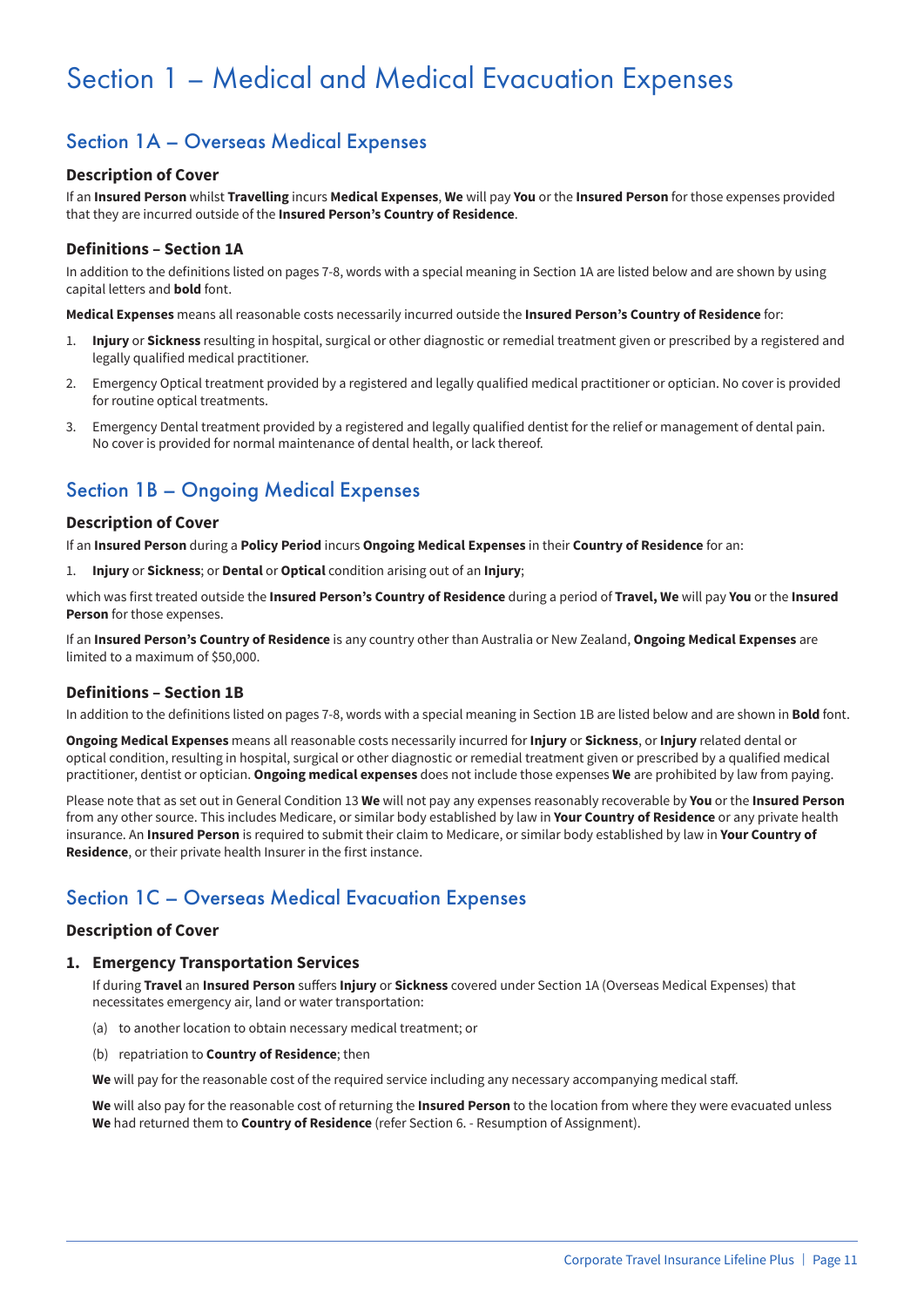#### **Conditions**

- (a) If **You** or the **Insured Person** requires **Us** to pay for the emergency transportation service then Travel Guard® must be contacted as soon as practicable, so that **We** can inform **You** whether **We** agree that the transportation is necessary and costs are reasonable. (This requirement does not include in-country emergency ambulance transfers from the place of **Injury** or **Sickness** to a hospital, which will be paid by **Us** providing such service was medically necessary or was authorised by a local authority (eg police or medical officer)).
- (b) **We** will determine based on medical advice where and how to best move the injured or sick **Insured Person**.
- (c) **We** will use the **Insured Person's** return ticket towards **Our** costs if the **Insured Person** is returned to his or her **Country of Residence**.
- (d) This Benefit does not apply in **Your** or the **Insured Person's Country of Residence**.

#### **2. Repatriation of Mortal Remains/Burial Expenses**

In the event of the death of the **Insured Person**, **We** will pay the reasonable cost of returning his or her remains to his or her **Country of Residence** or the reasonable funeral and related costs if the body is buried or cremated at the place of death.

#### **3. Accompanying Family Member**

If the **Insured Person** suffers **Injury, Sickness** and reasonably requires care under medical advice or dies during the **Travel**, **We** will pay the reasonable extra **Travel** and accommodation expenses, for up to two persons to **Travel** to, remain with or accompany the **Insured Person** back to his or her **Country of Residence** provided **You** tell **Us** if **You** expect to incur reasonable expenses under this cover before doing so, so that **We** can inform **You** whether **We** agree that they are reasonable.

The maximum amount **We** will pay is limited by the specified Sum Insured in the Schedule of Compensation.

#### **Exclusions - In addition to the General Exclusions applying to all Sections**

#### **We will not pay for:**

- 1. Any expenses reasonably recoverable by **You** or the **Insured Person** from any other source.
- 2. **Medical Expenses** incurred within an **Insured Person's** of **Country of Residence** except in accordance with Section 1B (**Ongoing Medical Expenses**).
- 3. Any expenses **We** are prohibited by law from paying (including those outlined under the Australian National Health Act 1953 and the Australian Health Insurance Act 1973 or similar law in any jurisdiction, amendments thereto and any other similar subsequent legislation which is enacted).
- 4. Expenses incurred when the **Insured Person** is **Travelling** against medical advice or to seek medical attention or advice or with a terminal condition which was diagnosed prior to **Travel** or when he or she is unfit to do so.
- 5. Expenses incurred for continuing treatment, including any medication commenced prior to the commencement date of the **Travel**, which the **Insured Person** has been advised to continue whilst **Travelling**.
- 6. Any expenses incurred more than 24 calendar months after the date of **Injury**, or in the case of **Sickness**, after the date on which the **Medical Expenses** were first incurred.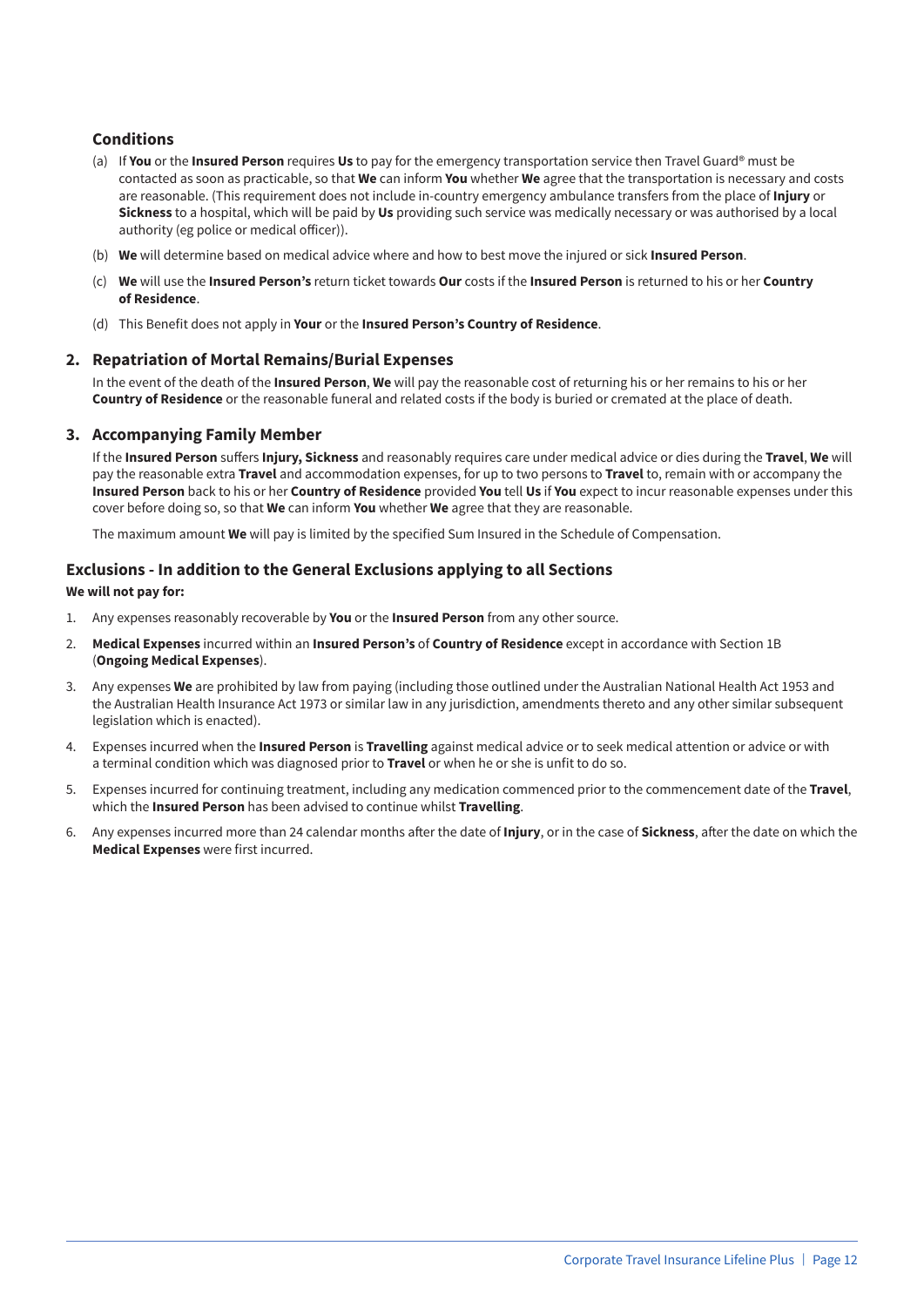## Section 2 - Travel Guard®

#### **Description of Cover**

An **Insured Person** is entitled to the worldwide services of Travel Guard®.

In the event of a medical or other emergency overseas, the **Insured Person** should simply call - reverse charge - the Travel Guard® telephone number shown on the Emergency Travel card which has been supplied to **You** and which should be carried by all **Insured Persons Travelling** outside their **Country of Residence**.

Travel Guard® is a worldwide team of Doctors, medical professionals and insurance specialists who are available 24 hours a day for advice and assistance for medical emergencies and any associated problems for **Insured Persons** outside his or her **Country of Residence**.

If the **Insured Person** needs advice regarding the replacement of lost or stolen luggage, credit cards or any similar problems – Travel Guard® is a free telephone call away.

#### **Travel Guard® arranges access to the following services free of charge, but subject to the Terms and Conditions of Your Policy and applicable law(s):**

- Pre-departure health information.
- Access to a registered medical practitioner for emergency assistance and advice.
- Emergency transportation to the nearest suitable hospital.
- Payment guarantees to hospitals and insurance verification.
- Second opinions on surgery.
- Hospital case management.
- Emergency evacuation to the **Insured Person's** home if necessary.
- Advice to the family at home of the **Insured Person's** medical condition and progress.
- **You** will be kept informed of **Insured Person's** condition and progress.
- Location of Australian Embassies and Consulates.
- Legal referral service.
- Assistance in replacing **Travel** documents and passports.
- Assistance in cancelling and replacing lost or stolen credit cards and **Insured Person's** cheques.
- Assistance and advice regarding the replacement of lost or stolen luggage.
- Urgent message service and emergency **Travel** planning.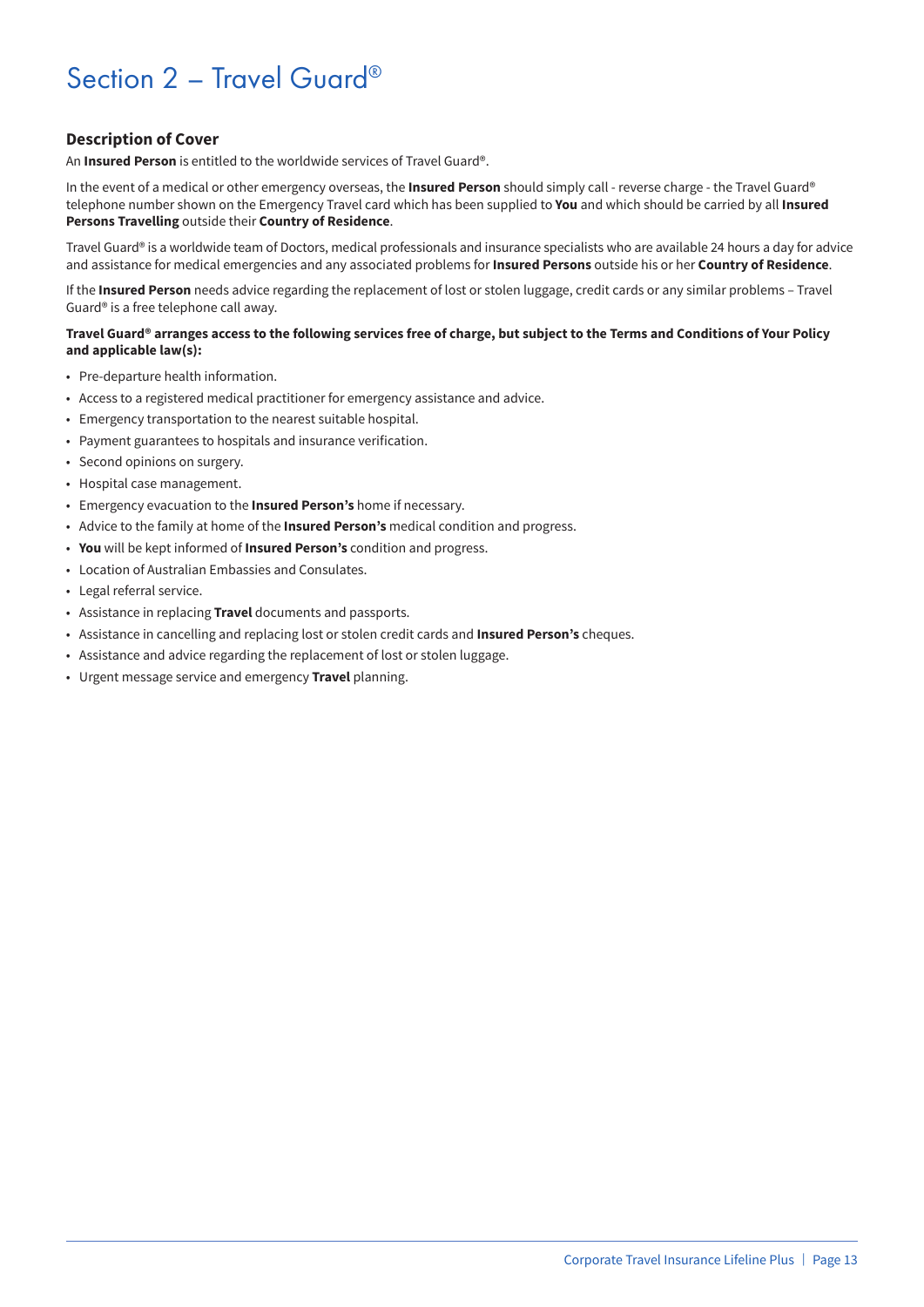## Section 3 – Loss of Deposits and Additional Expenses

In relation to **Non-Associated Leisure Travel**, all losses payable under this section are limited to the lesser of the sum insured or \$25,000 per **Event**.

#### **Description of Cover**

#### **1. Loss of Deposits**

#### **We** will reimburse **You** or the **Insured Person**:

The Non-refundable unused portion of **Travel** or accommodation arrangements paid for in advance by **You** or the **Insured Person** following necessary cancellation, alteration or incompletion of the **Insured Person's Travel** due to:

- (a) the **Insured Person's** unexpected death, **Injury** or **Sickness**; or
- (b) the unexpected death or **Serious Injury** or **Serious Sickness** of an **Insured Person's Close Relative**, business partner, codirector or **Travelling** companion and resulting in the **Insured Person** having to return to the point of origin of such **Travel**; or
- (c) any other unforeseen circumstances occurring outside the control of **You** or the **Insured Person**, other than those circumstances described in (a) or (b) above or specifically described elsewhere in this Policy,

all happening after the **Insured Person's** cover commencement date as described under the period of individual cover in the Policy Schedule.

#### **2. Additional Cancellation/Curtailment/Interruption Expenses**

**We** will reimburse **You** or the **Insured Person** or pay direct to the provider, the expenses reasonably and necessarily incurred in addition to those already budgeted for or likely to be incurred but less any refund on unused prepaid **Travel** and accommodation arrangements, as a result of:

- (a) the **Insured Person** suffering an **Injury** or **Sickness** during the **Travel**; or
- (b) the **Insured Person** having to return to his or her **Country of Residence** or place of departure within his or her **Country of Residence** during the **Travel** due to the unexpected death or **Serious Injury** or **Serious Sickness** of a **Close Relative**, business partner, co-director or **Travelling** companion; or
- (c) any other unforeseen circumstances occurring during **Travel** and outside the control of **You** or of the **Insured Person**, other than those circumstances described in (a) or (b) above or specifically described elsewhere in this Policy.

**We** will not pay any additional costs or expenses incurred to **Travel** to a destination where the **Insured Person's Close Relative**, business partner, co-director or **Travelling** companion's location, if such location is different from the **Insured Person's** point of original departure. **We** will only pay the equivalent of any reasonable additional costs or expenses that would have been incurred if the **Insured Person** returned to their point of departure.

Note: If the **Insured Person** needs to return home early for any reason Travel Guard® must be contacted as soon as practicable, so that **We** can inform **You** whether **We** agree that the expenses are reasonable and necessary. Travel Guard® will also help with the **Travel** arrangements.

#### **3. Frequent Flyer Points**

Where an airline ticket was purchased using frequent flyer or similar air points, **We** will pay the **Insured Person** for the frequent flyer or similar air points lost following cancellation of the **Insured Person's** airline ticket. The amount payable will be calculated as follows:

If the airline will not refund **Your** or the **Insured Person's** points, **We** will refund to **You** or the **Insured Person** the cost of the equivalent class air ticket on the quoted retail price at the time the ticket was issued.

If the airline will only refund a portion of the value of **Your** or the **Insured Person's** points, **We** will refund to **You** or the **Insured Person** the cost of the equivalent class air ticket based on the quoted retail price at the time the ticket was issued, less the value of the portion of **Your** or the **Insured Person's** points refunded back to **You** or the **Insured Person**.

For this Benefit to become payable:

- (a) the reason for cancellation must be an insured event under this Section of the Policy, and
- (b) the loss of such points cannot be reasonably recovered from any other source.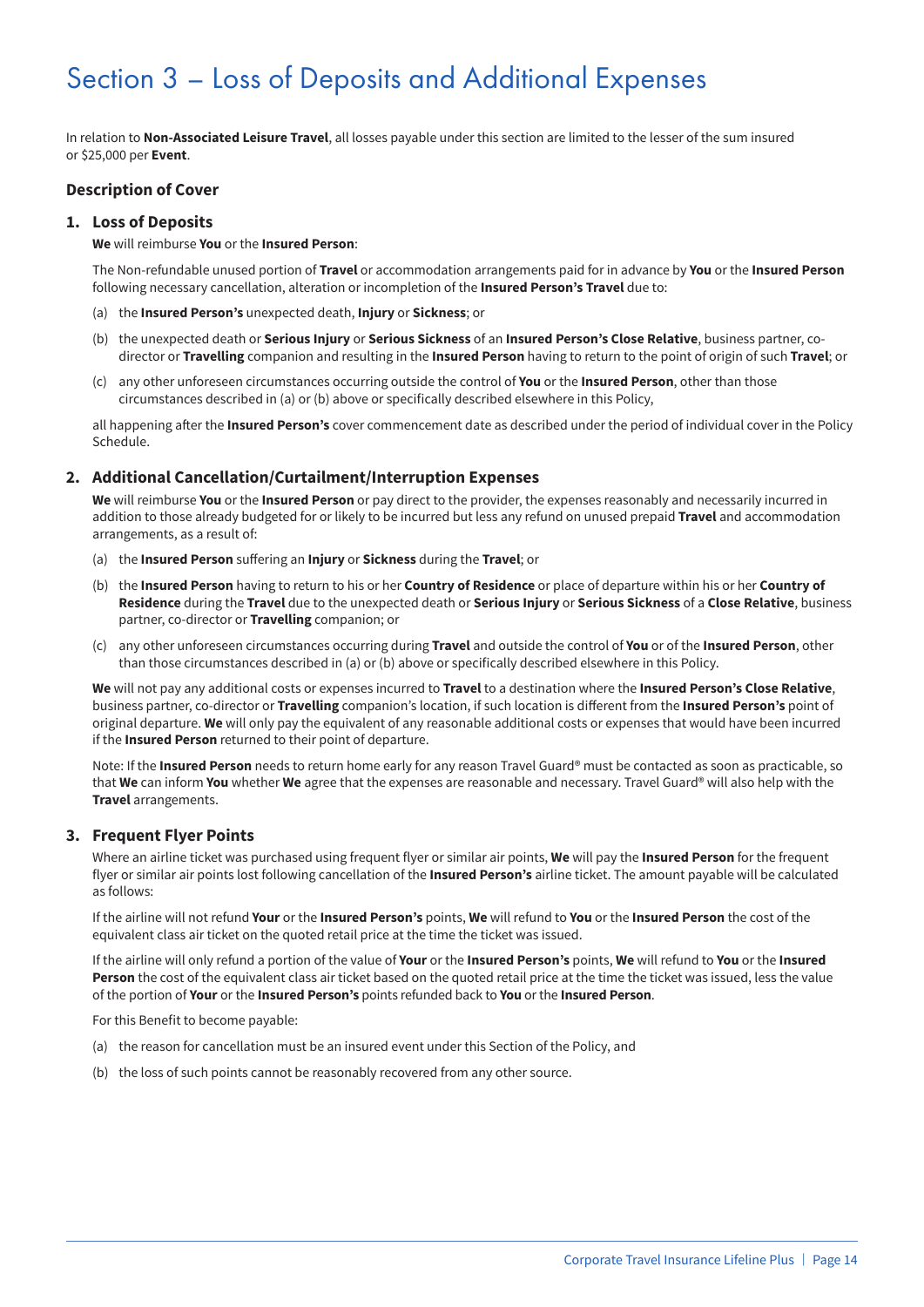#### **4. Other Expenses**

**We** will pay:

#### **(a) In Hospital Cash Benefit**

\$200 for each completed 24 hour period an **Insured Person** is hospitalised overseas as an in-patient due to **Injury** or **Sickness**, up to a maximum of 25 days (ie \$5,000).

#### **(b) In Hospital Coma Benefit**

\$300 for each completed 24 hour period an **Insured Person** is hospitalised overseas as an in-patient due to a coma, up to a maximum of 10 weeks.

Coma means the **Insured Person** being in a prolonged state of deep unconsciousness due to an **Injury** or **Sickness**.

Benefits are not payable under 4. (a) In Hospital Cash Benefit if a benefit is payable under 4.b In Hospital Coma Benefit for the same period.

#### **(c) Legal Expenses**

The reasonable legal costs actually and necessarily incurred as a result of the false arrest or wrongful detention of the **Insured Person** during **Travel** by any internationally recognised foreign Government, up to a maximum of \$50,000.

#### **(d) Hijack**

\$2,000 for each 24 hour period that an **Insured Person** is illegally detained during **Travel** as a result of the public transport on which he or she is **Travelling** being hijacked, up to a maximum of 20 days (ie \$40,000).

#### **(e) Overbooked Flight**

If an **Insured Person** is denied boarding on a confirmed, scheduled flight due to overbooking and the carrier does not provide alternative transport that is scheduled to depart within eight (8) hours of the original scheduled departure time, **We** will pay up to \$2,500 for all reasonable additional **Travel**, accommodation and meal expenses incurred as a result of the delay.

#### **Conditions**

- 1) **We** will require confirmation from the airline as to why **You** were denied boarding **Your** original scheduled flight and what alternative arrangements were made available to **You**.
- 2) **We** will deduct any compensation **You** receive from the carrier, or any other third party, from any claim lodged under this Section.
- 3) There is no cover if **You** are flying standby or on any other class of ticket that does not guarantee a seat, such as airline staff **Travel**.

#### **(f) Additional Domestic Travel Benefit**

If an **Insured Person** is hospitalised for more than 24 hours in Australia beyond a 200 kilometre distance from their normal place of residence and work **We** will pay up to a maximum of \$2,000 for the cost of one (1) persons return airfare, with **Your** consent, to **Travel** to the **Insured Person**.

Costs are limited to economy class domestic airfare, unless none are available.

#### **(g) Pet Care Benefit**

If an **Insured Person** is hospitalised as an inpatient resulting in the return trip being delayed for more than 24 consecutive hours at the end of the original pre-booked authorised business **Travel**, **We** will reimburse up to \$50 per day towards any reasonable additional costs necessarily incurred by the **Insured Person** towards additional domestic cattery or kennel fees for pets owned by the **Insured Person**.

**We** will pay a maximum of \$500 under this benefit.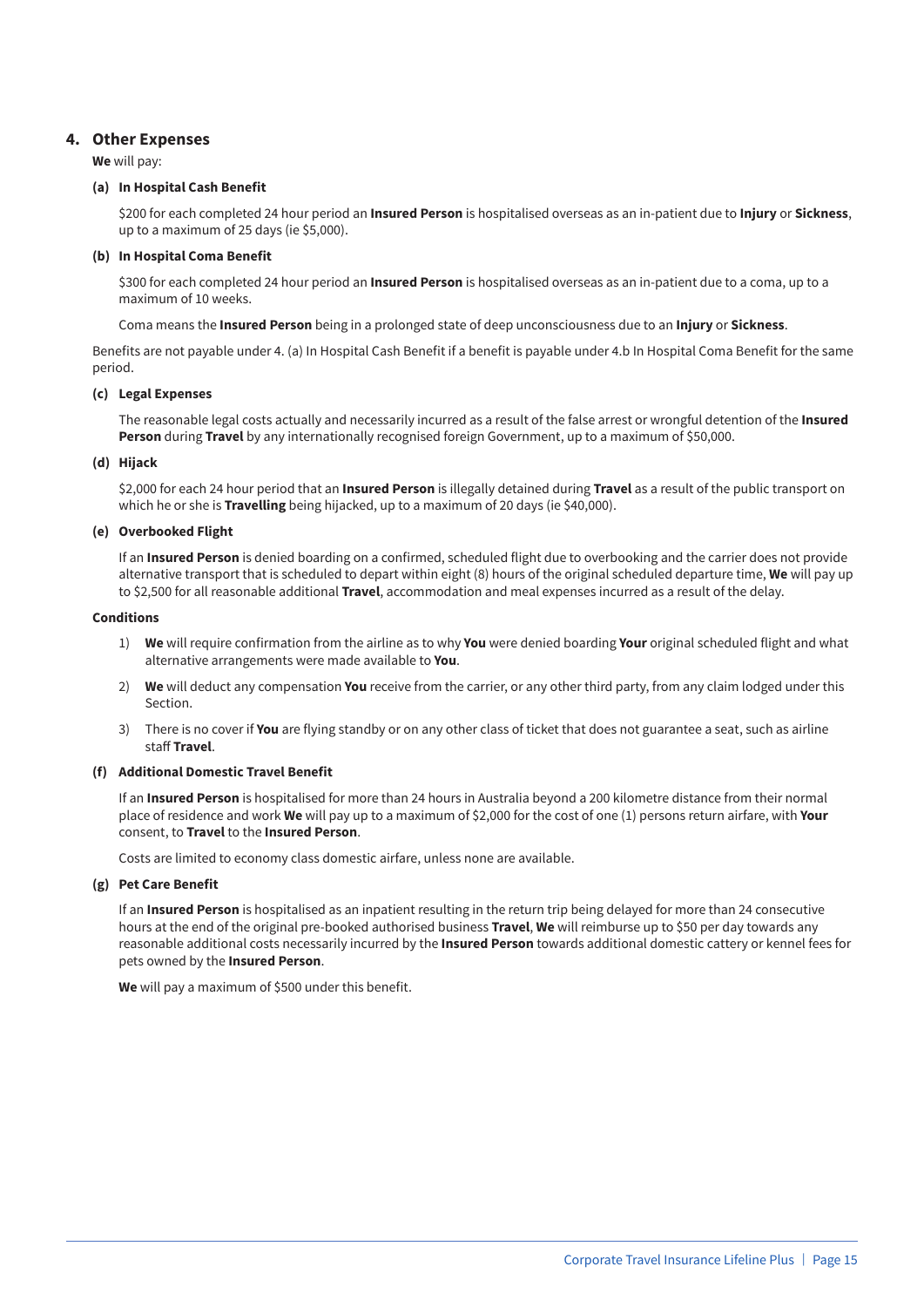#### **Conditions applying to Section 3 – Loss of Deposits and Additional Expenses**

- 1. All losses payable under this section are limited to the lesser of the sum insured or \$25,000 per **Insured Person** in relation to **Non-Associated Leisure Travel**.
- 2. Where an **Insured Person** has incurred both additional expenses as well as forfeited pre-paid **Travel** or accommodation expenses only the greater of each expense shall be payable under this Policy. For example, if an **Insured Person** forfeits accommodation for a particular night, but also incurs expense for accommodation for the same night, only the greater expense shall be payable.

#### **Exclusions – In addition to the General Exclusions applying to all Sections,**

#### **We will not pay for any expenses arising directly or indirectly out of:**

- 1. Claims arising from Cancellation, curtailment or diversion of scheduled public transport services, including by reason of strikes or other industrial action, if there had been media warning before the date the particular **Travel** was booked that such events were likely to occur.
- 2. Claims arising from cancellation, delays or rescheduling where the expense has been recovered from the carrier.
- 3. Any business or employment commitment or financial or contractual obligation of **You**, the **Insured Person** or any other person on whom the **Travel** depends.
- 4. Any change of plans, or disinclination on the part of the **Insured Person** or of any other person to **Travel**.
- 5. The inability of any tour operator or wholesaler to complete arrangements for any tour due to a deficiency in the required number of persons to commence any tour or **Travel**. This exclusion does not apply in relation to pre paid transportation and accommodation arrangements purchased separately to get to and/or from an **Insured Person's** destination.
- 6. A terminal condition of the **Insured Person** diagnosed prior to the **Insured Person's** cover commencement date as described under the period of individual cover in the Policy Schedule, or the **Insured Person Travelling** against medical advice or to seek medical attention or advice or when he or she is unfit do so.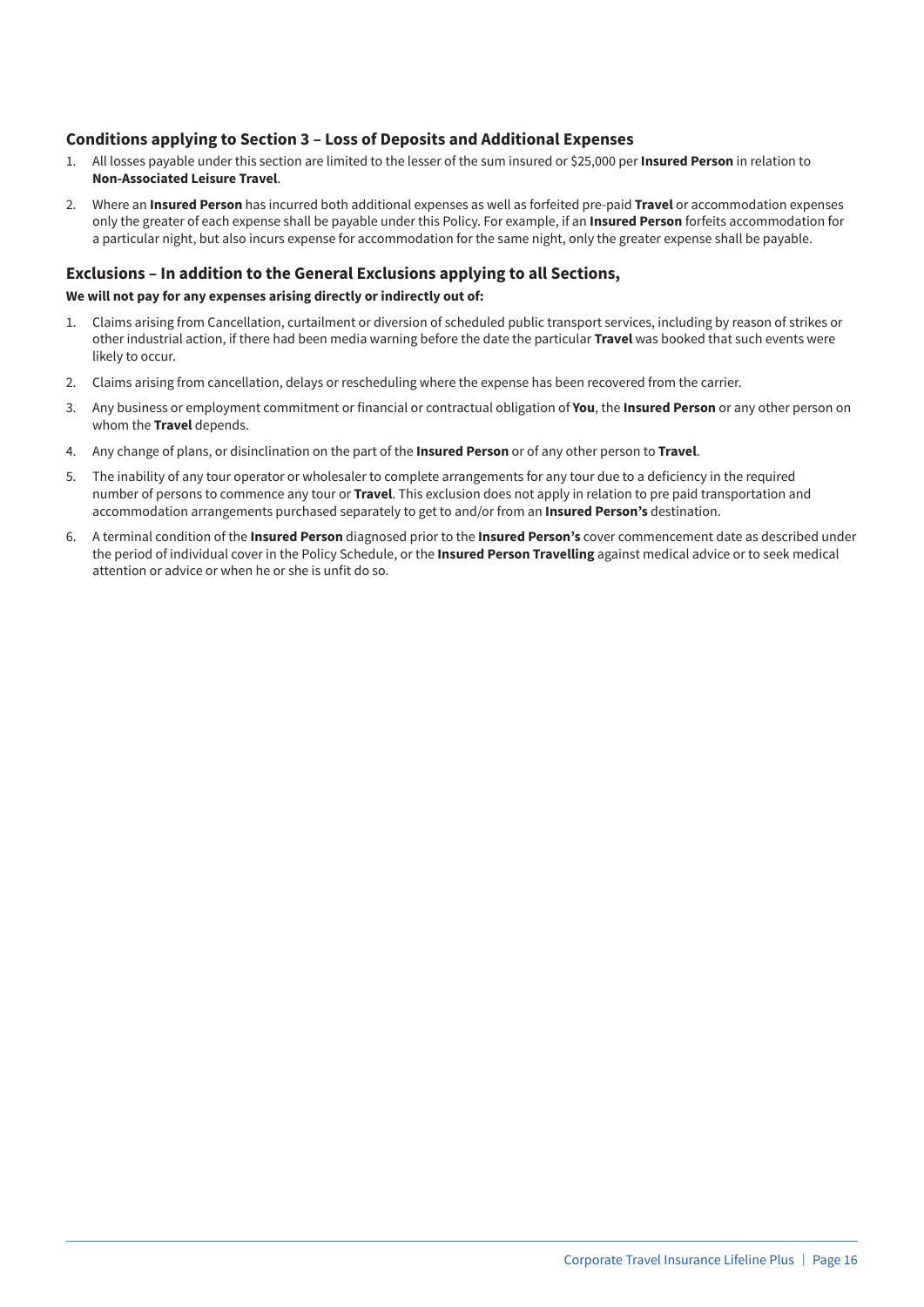## Section 4 – Luggage, Personal Effects, Travel Documents

#### **Description of Cover**

#### **1. Property**

**We** will pay for accidental loss of or damage to the **Insured Person's** accompanied luggage, personal effects, portable business equipment (including computers and mobile phones) and business property (including business papers, specifications, manuscripts, and stationery for the cost of reproducing such documents but excluding research and development costs), that occurred during **Travel**.

#### **2. Mislaid Luggage**

**We** will pay the reasonable expenses incurred during **Travel** for the emergency replacement of essential items if during the **Travel** the **Insured Person's** luggage is delayed, misdirected or temporarily misplaced by any carrier for more than 8 consecutive hours. The maximum amount **We** will pay is specified in the Policy Schedule.

Claims must be supported by written confirmation from the carrier responsible and receipts for the replacement items the **Insured Person** needed to purchase. The cost of the essential items purchased will be offset against any subsequent claim where a total or partial loss of luggage, personal effects or business property is made for the same trip.

#### **3. Travel Documents**

**We** will pay the Non-recoverable cost of replacing the **Insured Person's Travel** documents, credit cards or Traveller's cheques should they be lost or damaged during **Travel**.

#### **4. Credit Card Fraud**

**We** will pay **Your** or the **Insured Person's** legal liability for payment arising out of unauthorised use of **Your** or the **Insured Person's Travel** documents, credit cards or Traveller's cheques following theft during **Travel** by any person other than the **Insured Person's relative** or **Travelling** companion. The maximum amount **We** will pay is specified in the Policy Schedule.

#### **5. Money**

**We** will pay for accidental loss of the **Insured Person's** cash, bank or currency notes, cheques, postal or money orders or other negotiable instruments, that occurred during **Travel**.

In respect of money secured for the purpose of **Travel**, cover shall commence at the time of collection from the bank or 72 hours prior to the start of the **Travel** whichever occurs last and shall continue for 72 hours after termination of the **Travel** or until deposited at the bank, whichever occurs first. The maximum amount **We** will pay is specified in the Policy Schedule.

#### **6. Keys and Locks**

**We** will reimburse up to the amount specified in the Policy Schedule of the costs actually incurred for the replacement of keys and locks where an **Insured Person** loses identification and keys at the same time.

#### **Sum Insured**

The maximum amount **We** will pay is limited by the specified Sum Insured in the Schedule of Compensation.

#### **Basis of Settlement**

The basis of settlement under this Section will be the replacement value of items. **We** will replace or repair the item where it is reasonably practicable to do so, or otherwise pay for the replacement in cash where that is not the case.

#### **Conditions**

- 1. Where reasonably practicable, all loss or damage attributable to theft, vandalism or loss or damage by carriers be reported to the local police or appropriate authority as soon as possible after the discovery of the loss, and a written acknowledgement of the report obtained.
- 2. Any loss of credit cards, Traveller's cheques or **Travel** documents must be reported as soon as possible to the issuing authority and the appropriate cancellation measures taken.
- 3. The **Insured Person** shall take all reasonable precautions for the safety and supervision of any insured luggage, personal effects, **Travel** documents, money and credit cards.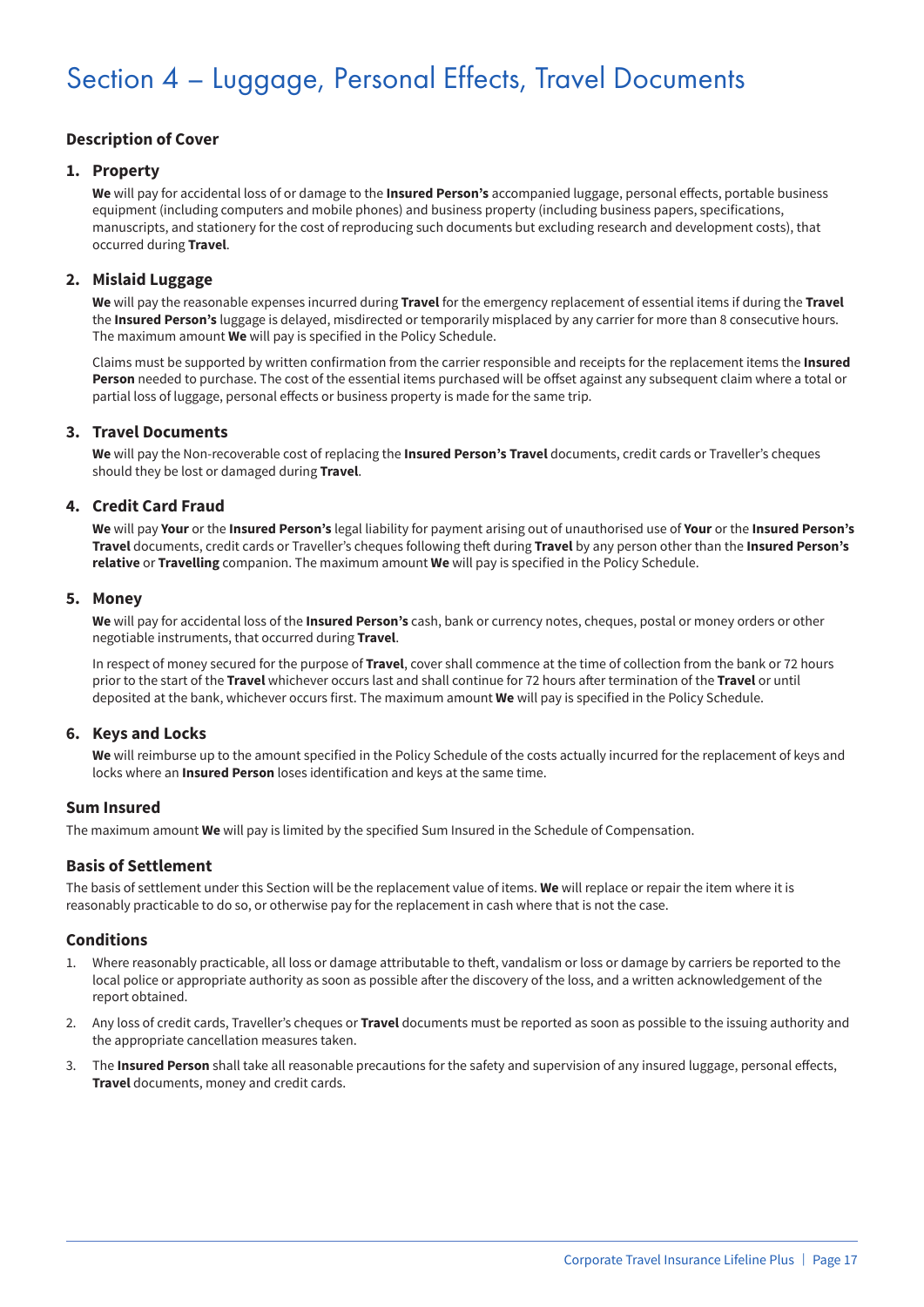#### **Exclusions – In addition to the General Exclusions applying to all Sections**

#### **We will not pay for:**

- 1. Damage or loss arising from electrical or mechanical breakdown or software malfunction, defect or failure of any item.
- 2. Damage to or replacement of any electronic data or software.
- 3. Scratching or breakage of fragile or brittle items. This Exclusion does not apply to photographic or video equipment, binoculars, spectacles or contact lenses.
- 4. Damage or loss arising from wear and tear, deterioration, atmospheric or climatic conditions, mould or fungus, insects, rodents, vermin, or any process of cleaning, ironing, pressing, repairing, restoring or alteration.
- 5. Luggage, personal effects, business property, **Travel** documents or money shipped under any freight agreement, or items sent by postal or courier services or given to someone else other than a Travelling companion.
- 6. Losses due to depreciation or devaluation of currency.
- 7. Loss or damage arising from confiscation or destruction by customs or any other authorities.
- 8. Losses reasonably recoverable from any other source, e.g. airlines, or other insurance including automatic credit card **Travel** insurance.
- 9. Electronic equipment;
	- (a) where theft or attempted theft occurs while such equipment is **Unattended** other than when securely locked inside a building or securely locked out of sight inside a motor vehicle, however this Exclusion 9(a) shall not apply in circumstances where the **Insured Person** leaves such property temporarily **Unattended** whilst on any conveyance and takes all reasonable precaution to safeguard the property and has no option other than to leave the property temporarily **Unattended**; or
	- (b) whilst carried in or on any conveyance unless they accompany an **Insured Person** as personal cabin luggage unless the conveyance operator has specifically instructed the **Insured Person** that such items must be placed in the cargo hold prohibiting the **Insured Person** from carrying the item(s) as cabin luggage. Where the **Insured Person** is so prohibited, the item(s) must be reasonably and adequately packaged and protected from theft or damage.
- 10. Luggage, personal effects and/or **Travel** documents left **Unattended** in any **Public Place** however this Exclusion 10 shall not apply in circumstances where the **Insured Person** leaves such property temporarily **Unattended** whilst on any conveyance and takes all reasonable precaution to safeguard the property and has no option other than to leave the property temporarily **Unattended**.
- 11. Damage or loss of jewelry, whilst placed in the storage hold of any aircraft, vehicle or vessel.
- 12. Contractual obligations in relation to a mobile phone purchase.
- 13. Cost of freight and associated charges including insurance incurred for replacing a lost or stolen item.
- 14. Any goods intended for sale or trade in **Excess** of \$1,000 in total.
- 15. Household furniture and household appliances unless acquired during the **Travel** for personal use in the **Insured Person's Country of Residence** and non-portable business property, computer or **Electronic Equipment**.
- 16. Drones lost, damaged or confiscated by lawful authorities whilst such drones were in use.

#### **Definitions – Section 4**

In addition to the definitions listed on pages 7-8, words with a special meaning in Section 4 are listed below and are shown by using capital letters and **bold** font.

**Electronic Equipment** means any electronic equipment including but not limited to laptops, notebooks, tablets, smart/hybrid watches, mobile phones, or any other portable electronic device, projectors, cameras, video equipment, drones, MP3 players (and other listening, recording and viewing devices) or GPS equipment.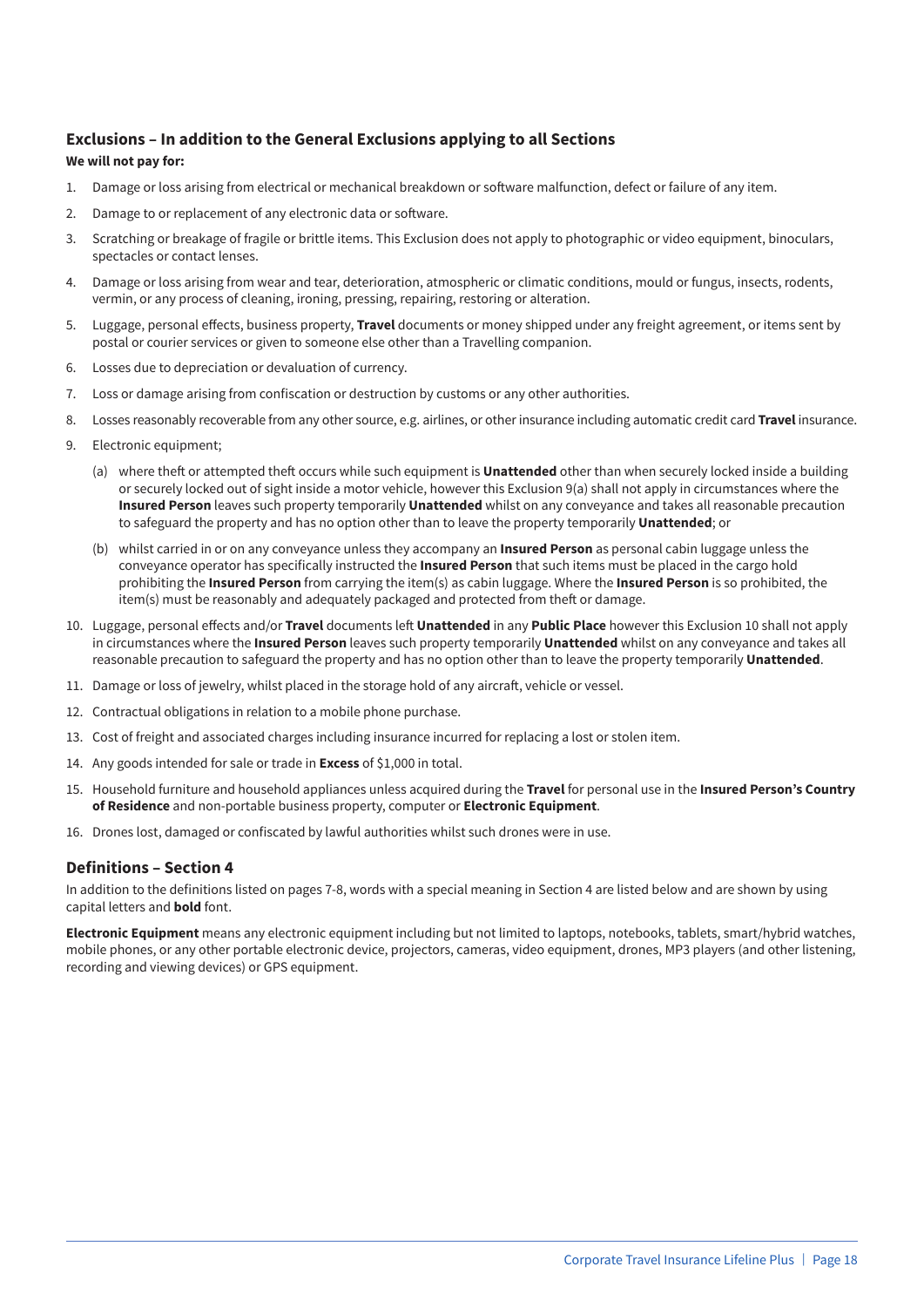## Section 5 – Personal Injury and Sickness Benefits

## Section 5A – Capital Benefits

#### **Description of Cover**

If an **Insured Person** during a period of individual cover suffers an **Injury** as defined which results within 12 consecutive months in any Event described in the Table of Events, **We** will pay **You** the Compensation stated in the Table.

In relation to **Non-Associated Leisure Travel**, benefits payable for Event 1 (Death) under this section will be limited to the lesser of the sum insured stated in the policy schedule or \$250,000.

Cover under section 5 A will be limited as under for the respective age bands of an **Insured Person**, where the lesser of the amount shown as per policy schedule or the amounts in the following table will apply as per respective age bands of **Insured Persons**:

|              | <b>Age Band</b>                                  | 75 years or over<br>and under<br>80 years | 80 years or over<br>and under<br>90 years | '90 years j<br>or over |
|--------------|--------------------------------------------------|-------------------------------------------|-------------------------------------------|------------------------|
|              | <b>Section 5A - Death &amp; Capital Benefits</b> |                                           |                                           |                        |
| a            | Event 1 - Death                                  | \$500,000                                 | \$250,000                                 | \$25,000               |
| <sub>b</sub> | Event 2 - Permanent Total Disablement            | Nil                                       | Nil                                       | Nil                    |
|              | Events 3 to 19                                   | \$500,000                                 | \$250,000                                 | \$25,000               |

#### **Exposure**

If an **Insured Person** suffers an Event as a direct result of exposure to the elements, **We** will pay the Compensation shown for that Event.

#### **Disappearance**

If an **Insured Person** disappears and after 12 calendar months their body has not been found and it is reasonable to conclude that they have died due to an insured **Injury**, **We** will pay the Compensation shown for Event 1. (Death) subject to such disappearance being reported to the relevant authorities and receipt of a signed undertaking by **You** that any such Compensation shall be refunded if it is later demonstrated that the **Insured Person** did not die as a result of an **Injury**.

### Table of Events

Cover under this Section is included only for the Events specified in the Policy Schedule. The Compensation for each Event is payable as a percentage of the Capital Sum Insured shown in the Policy Schedule.

|             | <b>The Events</b>                                                                                                                                            | <b>The Compensation</b> |  |  |  |
|-------------|--------------------------------------------------------------------------------------------------------------------------------------------------------------|-------------------------|--|--|--|
|             | Injury as defined, resulting in:                                                                                                                             |                         |  |  |  |
| $1_{\cdot}$ | Death*                                                                                                                                                       | 100%                    |  |  |  |
| 2.          | <b>Permanent Total Disablement</b>                                                                                                                           | 100%                    |  |  |  |
| 3.          | Permanent Paraplegia or Quadriplegia                                                                                                                         | 100%                    |  |  |  |
| 4.          | <b>Permanent Total Loss</b> of sight of both eyes                                                                                                            | 100%                    |  |  |  |
| 5.          | Permanent Total Loss of sight of one eye                                                                                                                     | 100%                    |  |  |  |
| 6.          | <b>Permanent Total Loss of use of two Limbs</b>                                                                                                              | 100%                    |  |  |  |
| 7.          | <b>Permanent Total Loss of use of one Limb</b>                                                                                                               | 100%                    |  |  |  |
| 8.          | <b>Permanent Total Loss of the lens of both eyes</b>                                                                                                         | 100%                    |  |  |  |
| 9.          | Permanent Total Loss of the lens of one eye                                                                                                                  | 50%                     |  |  |  |
| 10.         | Permanent Total Loss of hearing in<br>(a) both ears<br>(b) one ear                                                                                           | 75%<br>15%              |  |  |  |
| 11.         | Third degree burns and/or resultant disfigurement received from fire or chemical<br>reaction which extend to cover more than 40% of the entire external body | 50%                     |  |  |  |
| 12.         | Permanent Total Loss of use of four Fingers and Thumb of either Hand                                                                                         | 70%                     |  |  |  |
| 13.         | Permanent Total Loss of use of four Fingers of either Hand                                                                                                   | 40%                     |  |  |  |
| 14.         | <b>Permanent Total Loss of use of one Thumb of either Hand</b><br>(a) both joints<br>(b) one joint                                                           | 30%<br>15%              |  |  |  |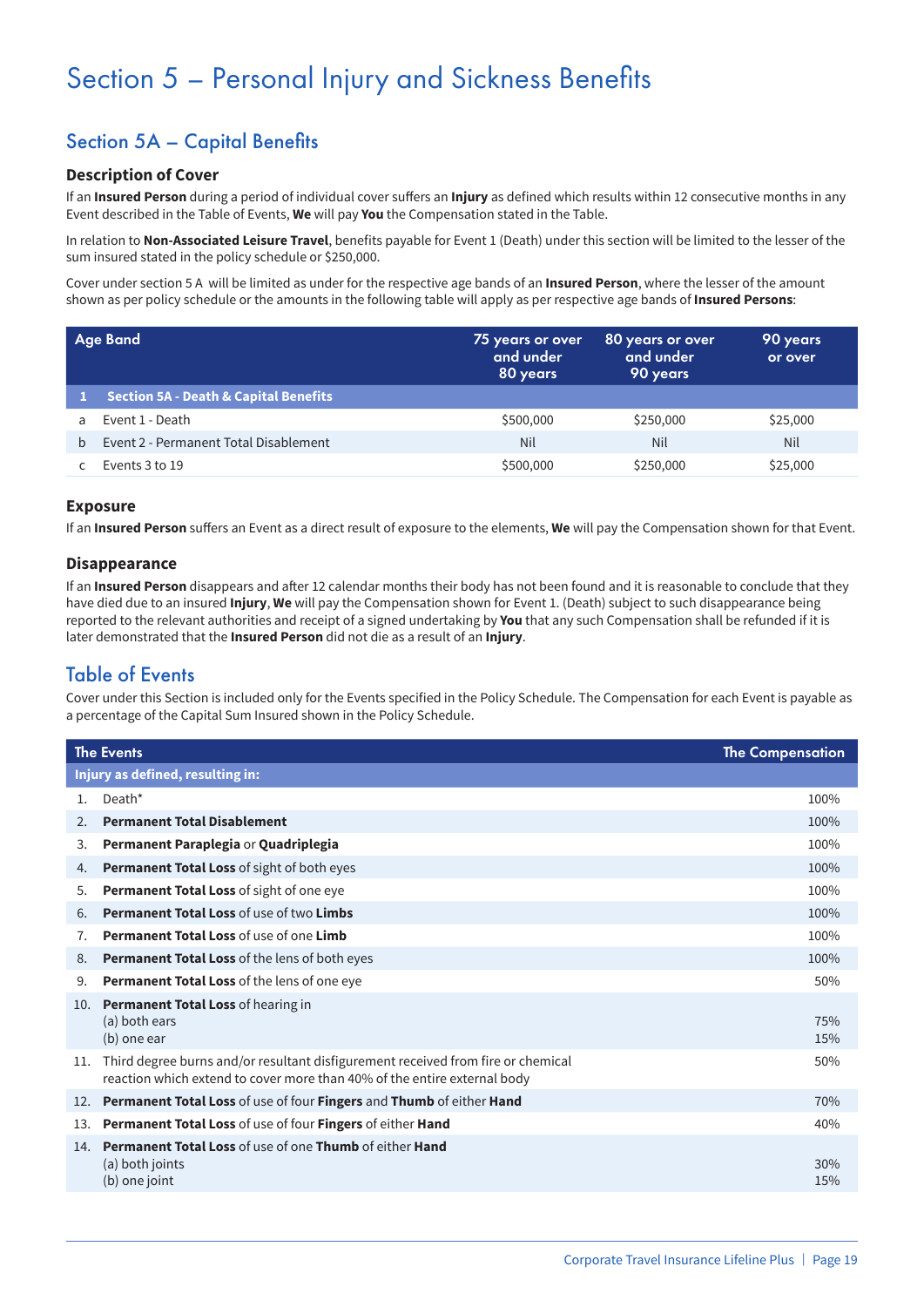| <b>The Events</b>                                                                                                                                                                                                                                                                                                                                                            |                                                                                                                                                                                                                                                                                                                                                                                                                                                                                                                                                                                                                                                                                                                                            | <b>The Compensation</b>                                                                     |
|------------------------------------------------------------------------------------------------------------------------------------------------------------------------------------------------------------------------------------------------------------------------------------------------------------------------------------------------------------------------------|--------------------------------------------------------------------------------------------------------------------------------------------------------------------------------------------------------------------------------------------------------------------------------------------------------------------------------------------------------------------------------------------------------------------------------------------------------------------------------------------------------------------------------------------------------------------------------------------------------------------------------------------------------------------------------------------------------------------------------------------|---------------------------------------------------------------------------------------------|
| Injury as defined, resulting in:                                                                                                                                                                                                                                                                                                                                             |                                                                                                                                                                                                                                                                                                                                                                                                                                                                                                                                                                                                                                                                                                                                            |                                                                                             |
| 15. Permanent Total Loss of use of Fingers of either Hand<br>(a) three joints<br>(b) two joints<br>(c) one joint                                                                                                                                                                                                                                                             |                                                                                                                                                                                                                                                                                                                                                                                                                                                                                                                                                                                                                                                                                                                                            | 10%<br>7%<br>5%                                                                             |
| 16. Permanent Total Loss of use of Toes of either Foot<br>(a) all – one <b>Foot</b><br>(b) great - both joints<br>(c) great - one joint<br>(d) other than great each Toe                                                                                                                                                                                                     |                                                                                                                                                                                                                                                                                                                                                                                                                                                                                                                                                                                                                                                                                                                                            | 15%<br>5%<br>3%<br>1%                                                                       |
| 17. Loss of at least 50% of all sound and natural teeth, including capped<br>or crowned teeth, but excluding first teeth and dentures                                                                                                                                                                                                                                        | Per tooth                                                                                                                                                                                                                                                                                                                                                                                                                                                                                                                                                                                                                                                                                                                                  | 1% (to \$10,000 in<br>total for all teeth)                                                  |
| 18. Shortening of leg by at least 5cm                                                                                                                                                                                                                                                                                                                                        |                                                                                                                                                                                                                                                                                                                                                                                                                                                                                                                                                                                                                                                                                                                                            | 7%                                                                                          |
| 19. Permanent partial disablement not otherwise<br>provided for under Events 9 to 18 inclusive                                                                                                                                                                                                                                                                               | Such percentage of the Capital Sum Insured which corresponds to the<br>percentage reduction in whole bodily function as certified by the Insured<br>Person's treating Doctor, and a Doctor appointed by Us. If the Doctor<br>chosen by Us forms a contrary opinion to that of the Insured Person's<br>treating Doctor, We will seek the opinion of a third independent Doctor<br>who will be appointed by mutual agreement between the parties. In the<br>event of a disagreement between all three (3) Doctors, the percentage<br>reduction in whole bodily function will be the average of the three (3)<br>opinions, subject to the maximum amount We will pay which is seventy-<br>five percent (75%) of the Lump Sum Benefit insured. |                                                                                             |
| <b>Additional Benefits</b>                                                                                                                                                                                                                                                                                                                                                   |                                                                                                                                                                                                                                                                                                                                                                                                                                                                                                                                                                                                                                                                                                                                            |                                                                                             |
| 20. Broken Bone Benefits - Injury resulting in:<br>(a) neck or spine<br>(b) hip, pelvis<br>(c) skull, shoulder blade<br>(d) collar bone, upper leg<br>(e) upper arm, kneecap, forearm, elbow<br>(f) lower leg, jaw, wrist, cheek, ankle, Hand, Foot<br>(g) ribs (per rib)<br>(h) Finger, Thumb, Toe (per Finger, Thumb, Toe)<br><b>Maximum Compensation any one accident</b> |                                                                                                                                                                                                                                                                                                                                                                                                                                                                                                                                                                                                                                                                                                                                            | \$5,000<br>\$3,750<br>\$2,500<br>\$2,500<br>\$1,250<br>\$1,000<br>\$500<br>\$350<br>\$7,500 |

\* Benefits payable to **Dependent Children** and **Insured Persons** under 18 years of age for Event 1 (Death) will be limited to or \$20,000.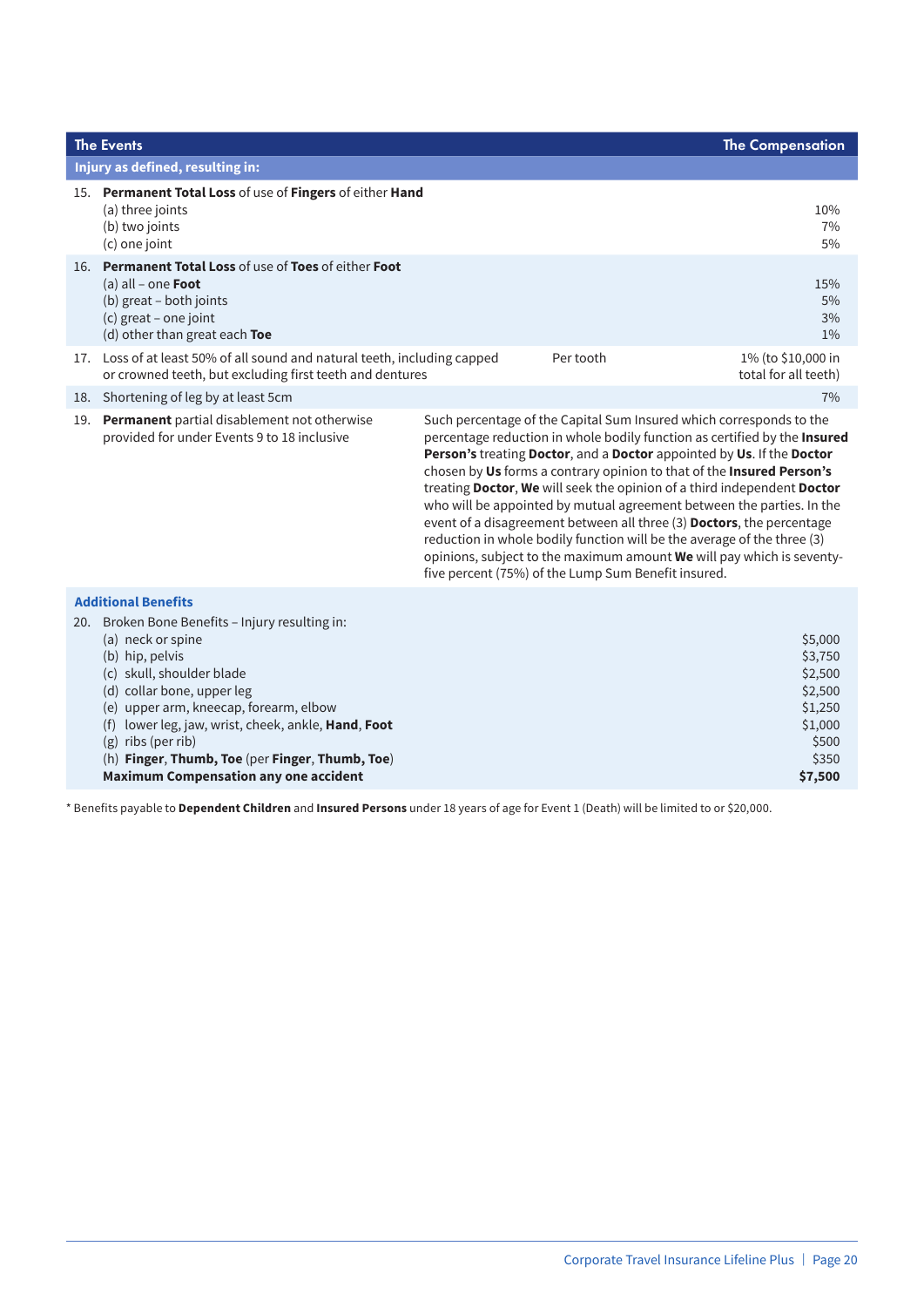## Section 5B – Weekly Injury and Weekly Sickness Benefits

Cover under this Section is included only if specified in the Policy Schedule.

#### **Description of Cover**

If an **Insured Person** during a period of individual cover suffers an **Injury or Sickness** as defined which results within 12 consecutive months in any Event described in the below Table of Events, **We** will pay **You** the Compensation stated in the Table.

For the section 5 B coverages detailed below, this Policy does not cover any event which happens to an **Insured Person** unless he or she at the date of such event, or is under 75 years of age.

- (a) Section 5 Personal Injury Event 2. Permanent Total Disablement,
- (b) Section 5 Events 21 & 25 Temporary Total Disablement and Event 22 -Temporary Partial Disablement).

|     | <b>The Events</b>                                                                                                                                                                                                               | <b>The Compensation</b>                                                                                                                                                                                                                                                                                                                                                                                                                                                                                    |
|-----|---------------------------------------------------------------------------------------------------------------------------------------------------------------------------------------------------------------------------------|------------------------------------------------------------------------------------------------------------------------------------------------------------------------------------------------------------------------------------------------------------------------------------------------------------------------------------------------------------------------------------------------------------------------------------------------------------------------------------------------------------|
|     | Injury as defined, resulting in:                                                                                                                                                                                                |                                                                                                                                                                                                                                                                                                                                                                                                                                                                                                            |
| 21. | Temporary Total Disablement if You are an<br>income earner at the time of the Event                                                                                                                                             | During such disablement the amount per week specified in the<br>Policy Schedule or income as defined, whichever is the lesser.                                                                                                                                                                                                                                                                                                                                                                             |
|     | The Compensation shall be payable for no longer than the <i>Aggregate Period</i> specified in the <i>Policy Schedule</i> ,<br>and shall be subject to an <i>Elimination Period</i> as specified in the <i>Policy Schedule</i> . |                                                                                                                                                                                                                                                                                                                                                                                                                                                                                                            |
| 22. | <b>Temporary Partial Disablement</b>                                                                                                                                                                                            | During such disablement:<br>(a) if the <b>Insured Person</b> returns to work in a reduced<br>capacity following a valid claim under event 21, the<br>Compensation payable shall be the difference between<br>the Compensation for Event 21 per week and the weekly<br>income earned from personal exertion per week; or<br>(b) if the <b>Insured Person</b> does not return to work following<br>a valid claim under event 21, the Compensation shall be<br>25% of the Compensation for Event 21 per week. |
| 23. | Temporary Total Disablement, if You are not an income<br>earner at the time of the Event.                                                                                                                                       | 85% of the cost of <b>domestic help</b> up to the maximum amount<br>specified in the Policy Schedule.                                                                                                                                                                                                                                                                                                                                                                                                      |
|     | The Compensation shall be payable for no longer than the Aggregate Period specified in the Policy Schedule,<br>and shall be subject to an <i>Elimination Period</i> as specified in the <i>Policy Schedule</i> .                |                                                                                                                                                                                                                                                                                                                                                                                                                                                                                                            |
| 24. | Temporary Total Disablement, if You are a full-time                                                                                                                                                                             | 85% of the cost of <b>student tutoring expenses</b> up to the                                                                                                                                                                                                                                                                                                                                                                                                                                              |

student at the time of the Event. maximum amount specified in the Policy Schedule.

The Compensation shall be payable for no longer than the *Aggregate Period* specified in the *Policy Schedule*, and shall be subject to an *Elimination Period* as specified in the *Policy Schedule*.

Please note: Benefits cannot be claimed under more than one event for the same period under section 5B in respect of the same **Injury**.

| Sickness as defined, resulting in: |                                                                                                                                                                                                   |                                                                                                                                       |  |  |  |
|------------------------------------|---------------------------------------------------------------------------------------------------------------------------------------------------------------------------------------------------|---------------------------------------------------------------------------------------------------------------------------------------|--|--|--|
| 25.                                | <b>Temporary Total Disablement if You</b> are an income<br>earner at the time of the Event                                                                                                        | During such disablement the amount per week specified in the<br>Policy Schedule or <i>income</i> as defined, whichever is the lesser. |  |  |  |
|                                    | The Compensation shall be payable for no longer than the Aggregate Period specified in the Policy Schedule, and shall be<br>subject to an Elimination Period as specified in the Policy Schedule. |                                                                                                                                       |  |  |  |
|                                    |                                                                                                                                                                                                   |                                                                                                                                       |  |  |  |

Compensation is not payable for more than one of the Events under Section 5B in respect of the same period of time.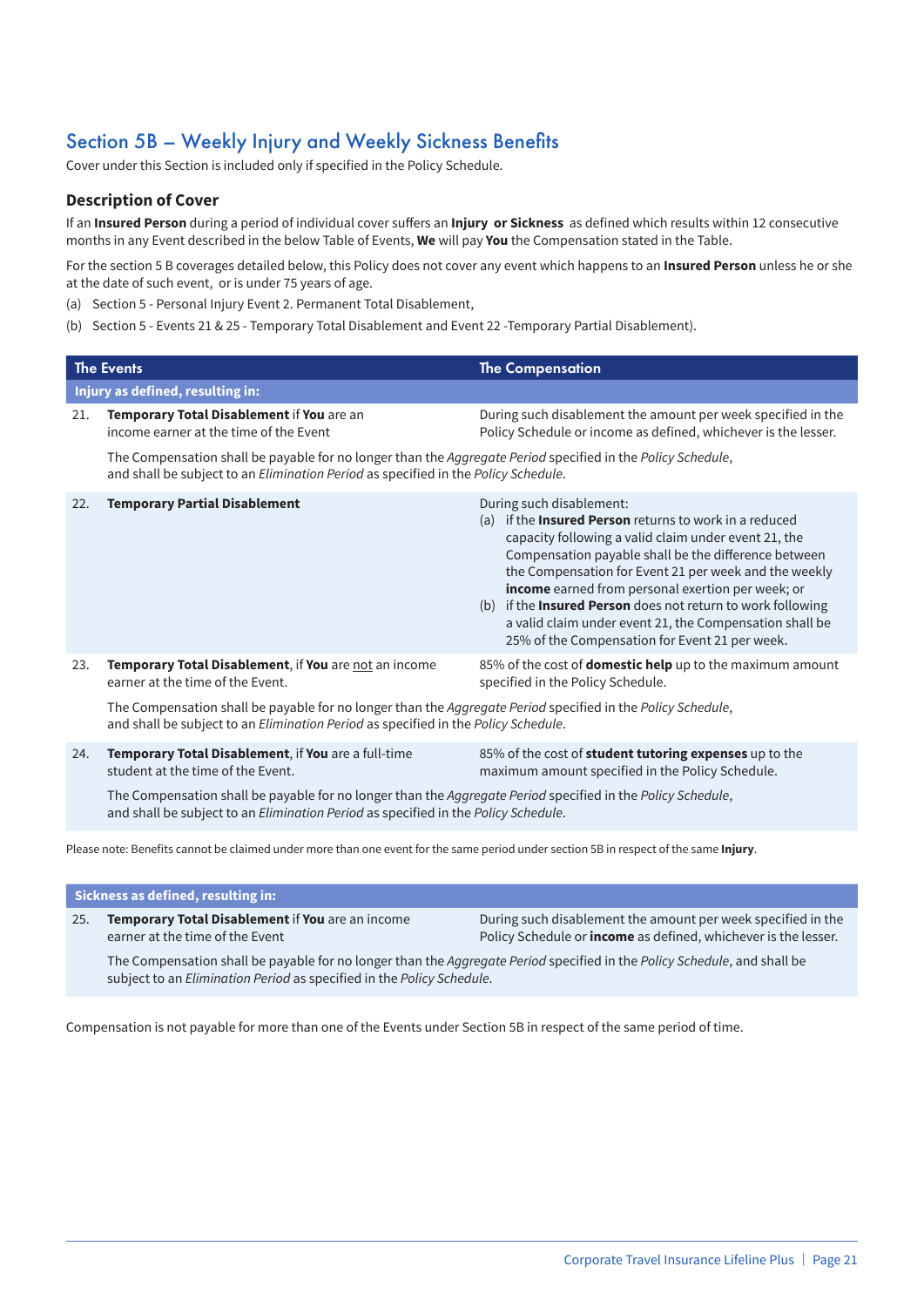#### **Definitions – Section 5B**

In addition to the definitions listed on pages 7-8, words with a special meaning in Section 4 are listed below and are shown by using capital letters and **bold** font.

**Sickness** in respect of Event 25 means **Sickness** or disease contracted by the **Insured Person** whilst **Travelling** and which results solely and directly and independently of any other cause in **Temporary Total Disablement**, provided such **Temporary Total Disablement** occurs during the **Policy Period** and continues for a period of not less than seven days from the date of commencement of medical treatment by a **Doctor**.

#### **Exclusions applying to Section 5B – Events 21, 22, 23 & 24 – In addition to the General Exclusions applying to all Sections**

**We** will not pay for any claim which directly or indirectly arises from or is caused by any type of illness, disease, infection or contagion, even if contracted through an **Injury**, except that this Exclusion shall not apply to any **Accidental** needle stick injuries, medically acquired infections or blood poisoning.

#### **Exclusions applying to Section 5B – Events 21, 22 & 25 – In addition to the General Exclusions applying to all Sections**

**We** will not pay a benefit for any period where you are entitled to receive sick leave pay.

## Section 5C – Surgical Benefits for Injury

Cover under this Section is included only if specified in the Policy Schedule.

| <b>The Events</b>                                                           | <b>The Compensation</b> |  |  |
|-----------------------------------------------------------------------------|-------------------------|--|--|
| Injury as defined, resulting directly in the following surgical procedures: |                         |  |  |
| Brain surgery                                                               | \$20,000                |  |  |
| Amputation of a Limb                                                        | \$20,000                |  |  |
| Fracture of a Limb requiring open reduction                                 | \$5,000                 |  |  |
| Any other surgical procedure performed under general anaesthetic            | \$2,500                 |  |  |

#### **Conditions**

1. Cover is only provided under Section 5C for surgical procedures undertaken outside of Australia.

#### **Exclusions – In addition to the General Exclusions applying to all Sections**

**We** will not pay for any claim which directly or indirectly arises from or is caused by:

1. Any type of illness, disease, infection or contagion, even if contracted through an **Injury**, except that this Exclusion shall not apply to any **Accidental** needle stick injuries, medically acquired infections or blood poisoning.

### Section 5D – Surgical Benefits for Sickness

Cover under this Section is included only if specified in the Policy Schedule.

| The Events                                                                  | <b>The Compensation</b> |  |  |
|-----------------------------------------------------------------------------|-------------------------|--|--|
| Injury as defined, resulting directly in the following surgical procedures: |                         |  |  |
| Open Heart surgery                                                          | \$20,000                |  |  |
| <b>Brain surgery</b>                                                        | \$20,000                |  |  |
| Abdominal surgery performed under general anaesthetic<br>3.                 | \$5,000                 |  |  |
| Any other surgical procedure performed under general anaesthetic<br>4.      | \$2,500                 |  |  |

#### **Conditions**

1. Cover is only provided under Section 5D for surgical procedures undertaken outside of Australia.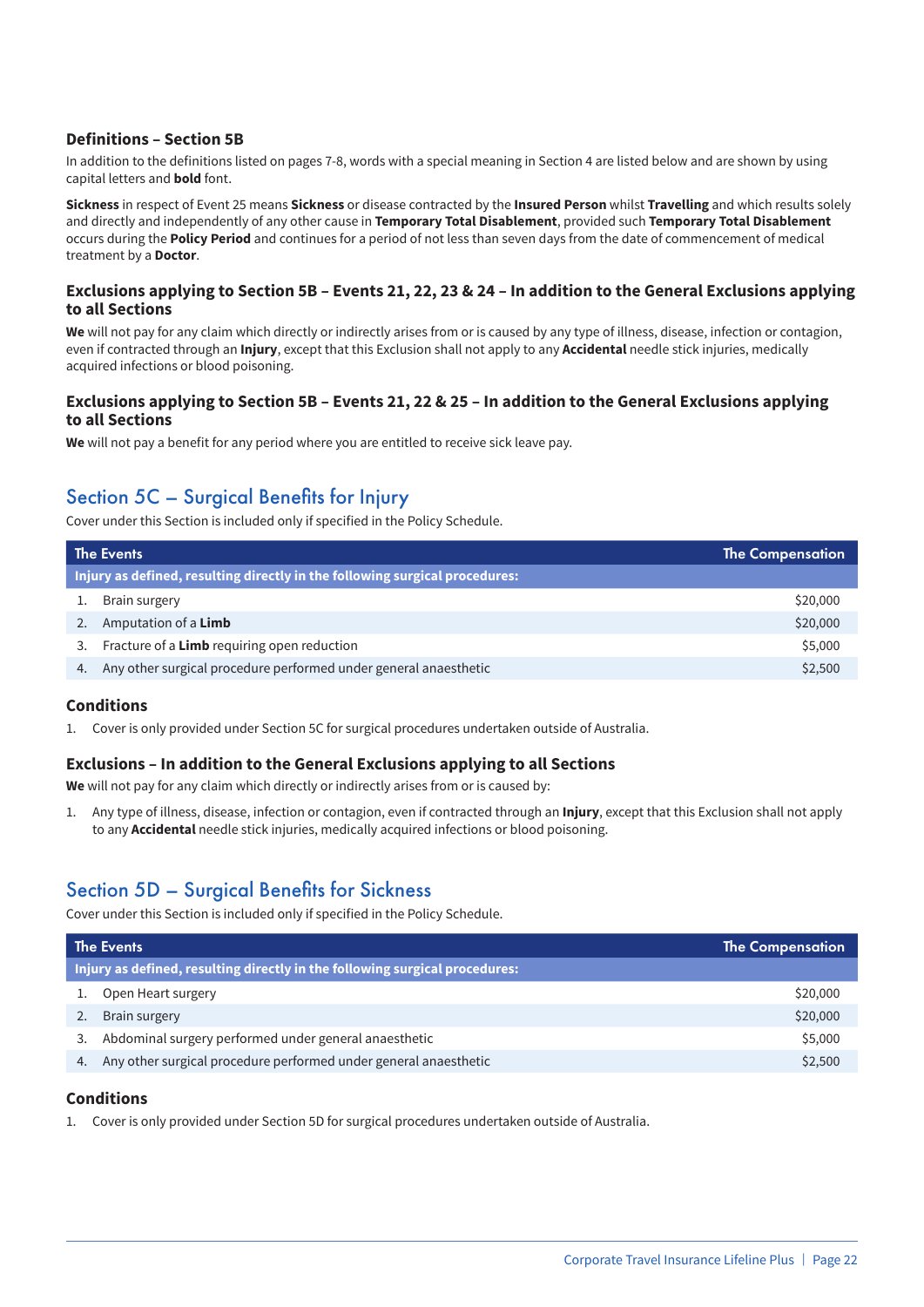## Section 5E – AIG Care+ Benefits

#### **(a) Care+ Capital Benefits**

#### **1. Death by Specified Sickness**

#### **Description of Cover**

If an **Insured Person** suffers a **Specified Sickness** whilst **Travelling** and dies as a direct result thereof and further provided that;

- a) the death occurs within four (4) weeks of the **Travel** commencing;
- b) the **Insured Person** is under 65 years of age at the commencement of the **Travel**; and
- c) the **Specified Sickness** occurs independently of any pre-existing medical condition,

#### **We** will pay:

a) the Sum of \$50,000 per **Insured Person**.

#### **2. Independent Financial Advice**

#### **Description of Cover**

If an **Insured Person** sustains an **Injury** which results in a valid claim under Section 5A – Capital Benefits - Events 1-9, and if agreed by **You**, **We** will pay:

(a) For **You** or the **Insured Person** to receive professional financial, taxation and/or investment advice in respect of the benefit paid under Events 1-9, as applicable.

#### **Conditions**

- 1. The advice must be provided by a licensed independent financial advisor who is not Your employee or a **Close Relative**.
- 2. The maximum amount **We** will pay is \$5,000.

#### **3. Executor Emergency Cash Advance Benefit.**

#### **Description of Cover**

If an **Insured Person** sustains an **Injury** resulting in death, **We** will upon the written request for financial assistance by the executor of the **Insured Person's** estate, advance **You** or the executor up to \$15,000 whilst the administration of the **Insured Person's** estate is being arranged.

#### **Conditions**

- 1. Any cash advance under this benefit will be subject to reasonable evidence regarding the cause of death being a covered **Injury**.
- 2. Any payments made by **Us** against this benefit will be deducted from the final compensation paid out to the **Insured Person's** estate under Section A – Capital Benefits - Event 1.

#### **4. Pre-mature Birth & Miscarriage Benefit**

#### **Description of Cover**

If an **Insured Person** sustains an **Injury** whilst on authorised business **Travel** which results in either a premature childbirth (prior to 26 weeks gestation) or miscarriage (prior to 26 weeks gestation), as certified by the **Insured Person's Doctor**, **We** will pay \$5,000.

#### **Conditions**

- 1. This Benefit is not payable :
	- a. in the event the **Insured Person** is **Travelling** against medical advice; or
	- b. for **Insured Persons** who are accompanying **Spouse** or **Dependent Children**.
- 2. This Benefit is only payable for **Travel** undertaken for business purposes (including **Associated Leisure Travel**).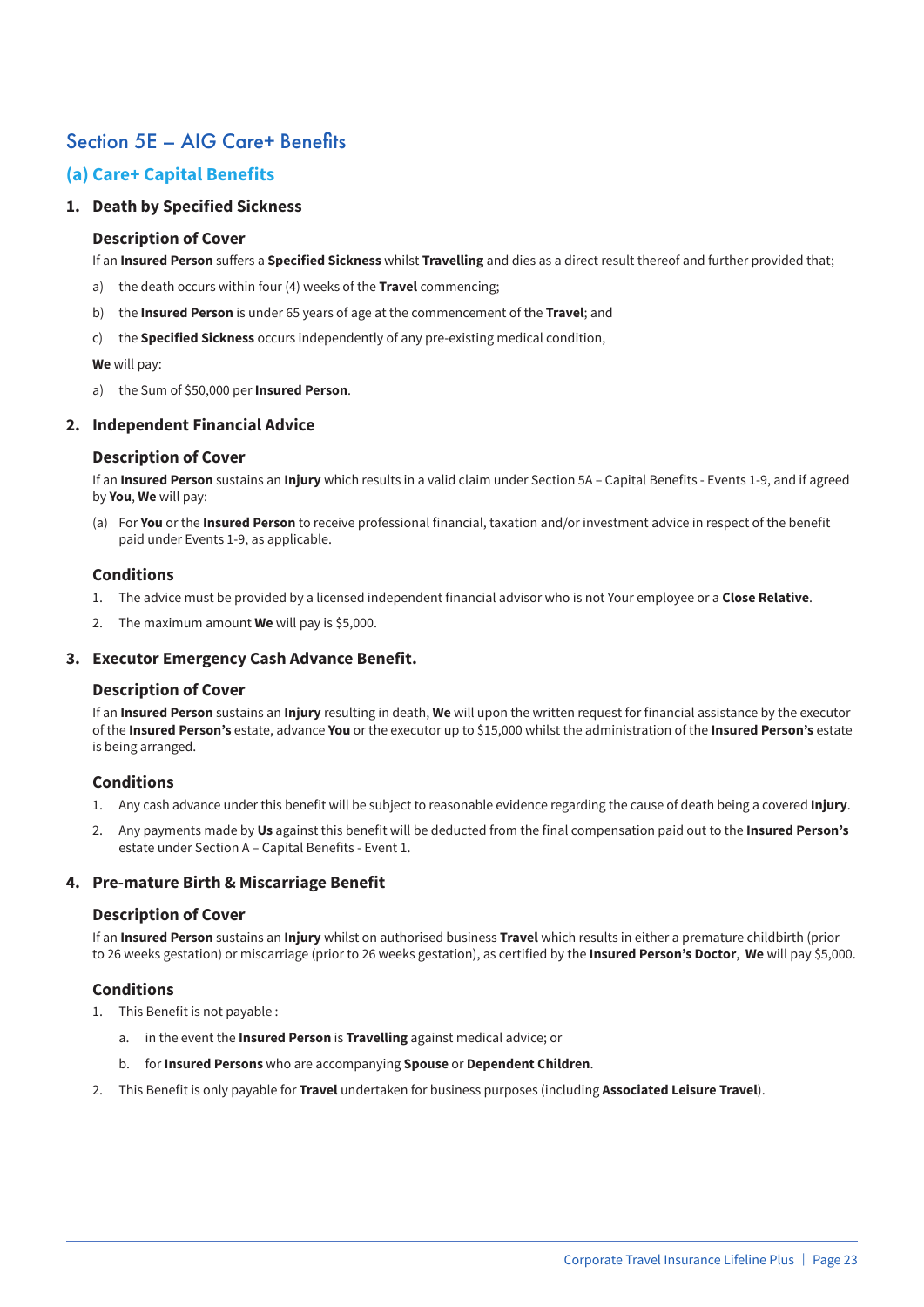#### **5. Cosmetic Surgery Benefit**

#### **Description of Cover**

If an **Insured Person** sustains an **Injury** whilst on business **Travel** (including **Associated Leisure Travel**) that results in a valid claim under Section 5A - Events 2 to 18, **We** will pay an additional amount equivalent to 10% of the benefit payable under Events 2 to 18, subject to the maximum compensation of \$25,000, for medically necessary reconstructive or cosmetic surgery.

#### **Conditions**

- 1. The sole purpose of the cosmetic or reconstructive surgery as certified by a **Doctor** is to restore function or appearance after an **Accident** and was done at a medically appropriate stage within 24 months from the date of **Injury**.
- 2. This benefit is only payable for **Travel** undertaken for business purposes (including **Associated Leisure Travel**).

#### **6. Facial Scarring Benefit**

#### **Description of Cover**

If an **Insured Person** sustains an **Injury** whilst on business **Travel** which results in a **Permanent Facial Scar** on the **Insured Person's** face, We will pay compensation as listed under:

- 1. **Permanent Facial Scar** is 2.5 to 5 centimetres in length or square centimetres in area \$750
- 2. **Permanent Facial Scar** is over 5 centimetres in length or square centimetres in area \$1,500

#### **Conditions**

1. This Benefit is only payable for **Travel** undertaken for business purposes (including **Associated Leisure Travel**).

#### **7. Dental Cash Benefit – Injury Only**

#### **Description of Cover**

If an **Insured Person** suffers **Injury** resulting in the loss of teeth or crowning of damaged teeth, **We** will pay \$300 per tooth, up to a maximum of \$5,000 per **Injury**.

No cover is provided for milk or first teeth, dentures or fillings. No benefit is payable if a claim is payable under Section 5A Event 17 in relation to the same **Injury**.

#### **8. Trauma Counselling**

#### **Description of Cover**

If an **Insured Person** suffers psychological trauma as a result of being a victim of, or an eye witness to, a violent criminal act consisting of a sexual assault, rape, murder, violent robbery or an act of terrorism, **We** will pay:

(a) Up to \$250 per visit, to a maximum of \$5,000 in total, for the cost of trauma counselling provided by a registered psychologist or psychiatrist.

#### **Conditions**

- 1. The registered psychologist or psychiatrist must not be an **Insured Person** or their **Close Relative**.
- 2. The treatment must be certified as necessary by a **Doctor** for the well-being of the **Insured Person**.
- 3. Costs must be incurred within six (6) months of the event giving rise to a claim.
- 4. The maximum amount **We** will pay is \$10,000 with respect to any one (1) Event or set of related circumstances, regardless of the number of **Insured Persons** involved.
- 5. Any claim under this benefit will need to be supported by a police report of the event.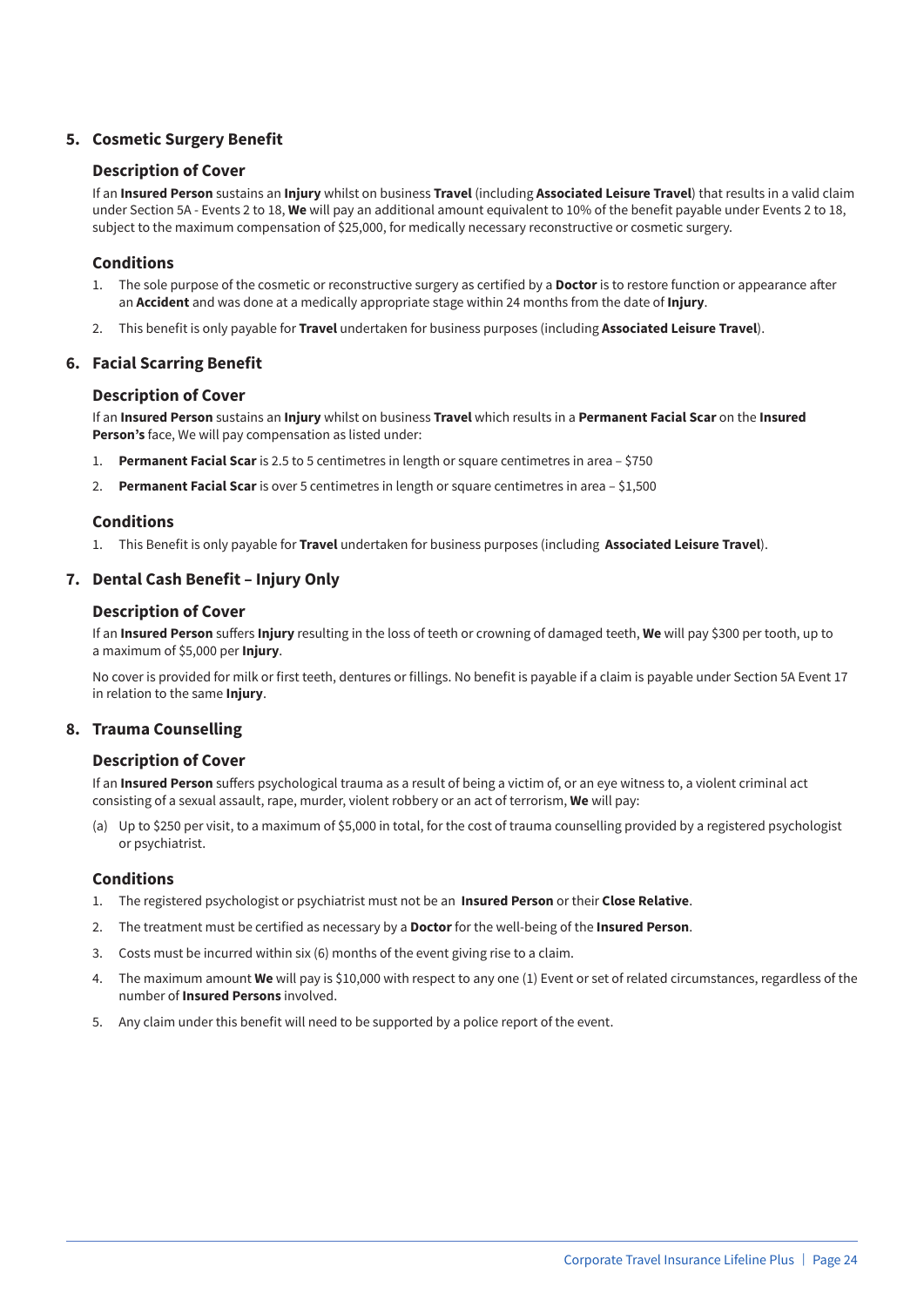#### **9. Physical Assault Benefit**

#### **Description of Cover**

If an **Insured Person** is a victim of a physical assault whilst on business **Travel**, **We** will reimburse:

1. the reasonable costs incurred for one person (as chosen by the **Insured Person**) to **Travel** to and visit the **Insured Person** at the **Hospital** or medical facility where they are confined for treatment.

Reasonable costs mean transportation costs and lodging and meals costs for up to 7 days. It is a condition of this cover that the visitor's and **Insured Person's** usual place of residence is 100 kilometres away from the **Hospital** or medical facility.

2. any test costs incurred by the **Insured Person** to undergo infectious disease or virus testing within 60 days after the date of a Sexual Assault or Physical Assault.

#### **Conditions**

1. Any claim under this benefit will need to be supported by appropriate reports such as medical and police reports of the event.

The maximum compensation for 1 above will be calculated based on \$200 per day of the **Insured Person's** hospitalisation.

The maximum amount **We** will pay for 1 and 2 above shall not exceed \$2,600 in the aggregate.

#### **10. Accidental HIV Infection Benefit**

#### **Description of Cover**

If an **Insured Person** accidentally contracts the Human Immunodeficiency Virus (H.I.V.) infection as a direct result of:

- (a) an **Injury** caused by a physical and violent bodily assault by another person on the **Insured Person** while he or she is covered under this Policy; or
- (b) the administering of medical treatment provided by a **Doctor** or registered nurse of an **Insured Person's** covered **Injury** or **Sickness** while he or she is insured under this Policy.

**We** will pay:

(a) the Sum of \$50,000 per **Insured Person**.

#### **Conditions**

- (i) Compensation will only be payable if the **Insured Person** is positively diagnosed within 180 days of the event giving rise to the H.I.V. infection.
- (ii) Compensation shall not be payable unless any event leading to or likely to lead to a positive diagnosis of H.I.V. is reported to **Us** and medical tests are carried out by a **Doctor** as soon as reasonably practicable after the **Insured Person** becomes aware that the event has led to or is likely to lead to that diagnosis.

#### **11. Out of Pocket Expense Benefit**

#### **Description of Cover**

If an **Insured Person** sustains an **Injury** whilst **Travelling** which directly results in unforeseeable expenses for clothing, medical aids (not including electronic devices) and local transportation for the purpose of seeking medical treatment, **We** will reimburse the actual and reasonable costs incurred up to the maximum of \$1,000.

#### **Conditions**

- 1. **We** will not pay for any expense insured under any other sections this Policy.
- 2. **We** will not pay for any expenses that **We** are prohibited by law from making such payments.

#### **12. Life Saver Benefit**

#### **Description of Cover**

If an unrelated individual, who is not an **Insured Person** or a member of the emergency services, sustains **Injury** that results in their death or permanent total disablement whilst trying to save the life of an **Insured Person** whilst on **Travel**, **We** will pay on **Your** written request a compensation of \$25,000 to this person or to their legal representatives.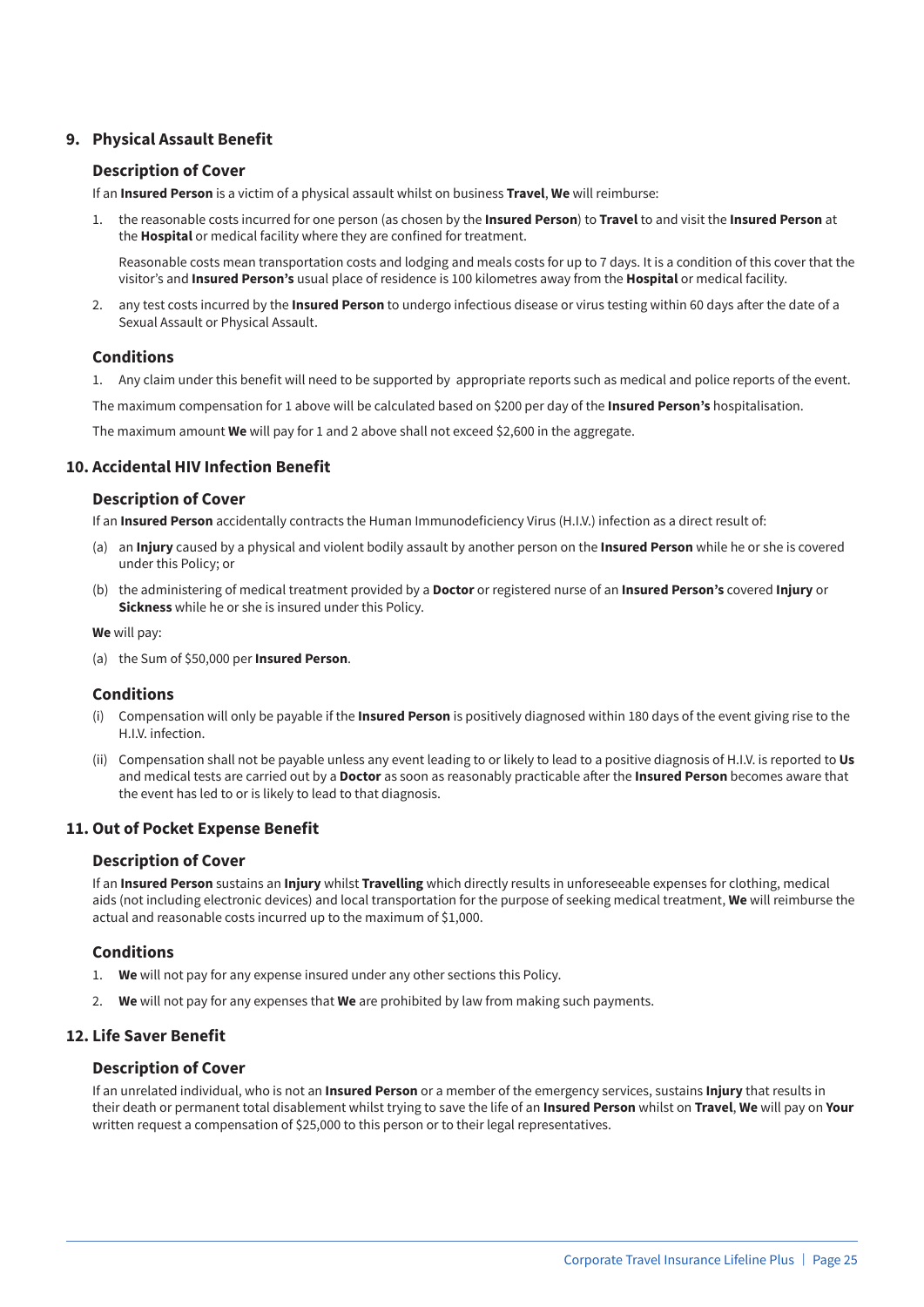The maximum payable for all claims per **Policy Period** is \$50,000.

#### **13. Corporate Image Protection**

#### **Description of Cover**

If an **Insured Person** suffers an **Injury** which based on evidence is likely to result in a valid claim under the policy with respect to Section 5A – Capital Benefits - Event 1. Death

**We** will pay:

(a) The reasonable costs **You** incur, other than **Your** internal costs, for the engagement of external image or public relations consultants to protect against or counter any reputational damage **Your** business may suffer as a result of the **Insured Persons Accidental** death.

#### **Conditions**

- 1. Costs must be incurred within fifteen (15) days of the **Insured Persons Accidental** death and they must be directly related to protecting **Your** business image.
- 2. The maximum amount **We** will pay is \$10,000 with respect to any one (1) Event or set of related circumstances, regardless of the number of **Insured Persons** involved.
- 3. Cover is subject to **You** giving **Us** a signed undertaking that any amount paid to **You** will be repaid to **Us**, if it is later found that a valid claim did not or will not eventuate.

#### **(b) Care+ Additional Benefits**

#### **1. Guaranteed Payment**

#### **Description of Cover**

If an **Insured Person** suffers an **Injury** for which benefits are payable under Section 5B – Weekly **Injury** Benefits - Event 21. and a **Doctor** certifies, with sufficient supporting documentation, that the total period of the **Temporary Total Disablement** is likely to be a minimum of twenty-six (26) consecutive weeks

**We** will pay:

(a) The first twelve (12) weeks benefits to the **Insured Person** in advance, following satisfactory proof of income as defined.

#### **Conditions**

- 1. Satisfactory medical evidence needs to be provided by a **Doctor**, certifying that the total period of the **Temporary Total Disablement** is likely to be a minimum of twenty-six (26) weeks.
- 2. **We** will require a signed undertaking that if the claim does not run for twenty-six (26) consecutive weeks the **Insured Person** will refund the portion of the guaranteed payment that they were not entitled to receive.
- 3. All benefit entitlements after twelve (12) weeks will be paid four (4) weekly in arrears.

#### **2. Escalation of Claim Benefit**

#### **Description of Cover**

After payment of the Compensation under any Section 5B Event continuously for 12 months, and again after each subsequent period of 12 months during which Compensation is paid, **We** will increase the Compensation by 5 percent compound per annum.

#### **3. Home or Motor Vehicle Renovation Benefit**

#### **Description of Cover**

If after payment of the Compensation under any of Section 5A Event 2 to 8 in the Table of Events, the **Insured Person** is required to renovate their existing residence (including but not limited to the installation of ramps for external or internal wheel chair access, internal guide rails, emergency alert system and similar disability aids) or modify their motor vehicle as necessary for the **Insured Person** to:

- i. carry out daily activities such as washing, cooking, bathing and dressing;
- ii. remain in and move around their existing residence; or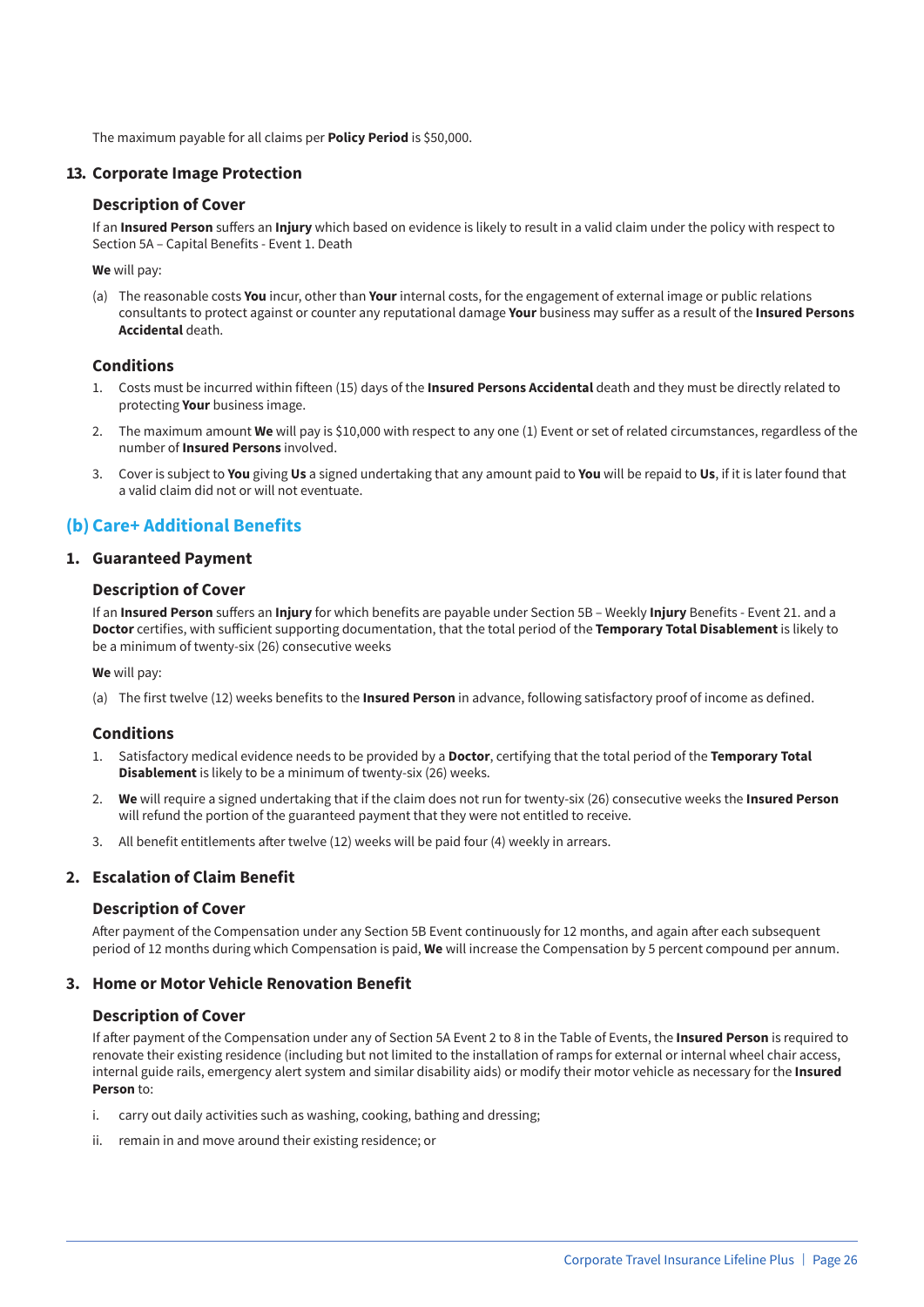#### iii. continue using their motor vehicle

**We** will pay 80% of the reasonable cost incurred for such renovations to a maximum of \$10,000. This Benefit is only payable:

- (a) where such renovations and modifications are undertaken with the agreement of the **Insured Person's** attending **Doctor**; and
- (b) in respect of their primary residence and any one motor vehicle only.

It is important that **You** tell **Us** if **You** expect to incur costs under this additional benefit before doing so, so that **We** can inform **You** whether **We** agree that they are reasonable.

#### **4. Membership Fee Reimbursement Benefit**

#### **Description of Cover**

After payment of the Compensation under any of Section 5A Events 2 to 9 of the Table of Benefits, Section 5B Event 21 or 25 (where selected); and where a **Doctor** certifies that the **Injury** prevents the **Insured Person** from continuing their participation in the sport or gym activity for which they have pre-paid a membership, association or registration fee, **We** will pay the **Insured Person** a prorata refund of such fees paid for the current season or year up to \$3,000 in total.

#### **5. Chauffeur Benefit**

#### **Description of Cover**

After payment of the Compensation under Section 5B Events 21 or 22, or 25(where selected) where:

- (a) the **Insured Person** has returned to work in a limited capacity, and
- (b) are unable to commute to work via their normal mode of transport;

**We** will reimburse the costs for the hire of a suitable chauffeured vehicle or taxi to transport the **Insured Person** directly to and from their normal place of residence and normal place of work to complete their work duties.

The most **We** will pay is \$100 per day to a maximum of \$2,500.

#### **Conditions**

Medical evidence must be presented to **Us** from a **Doctor** certifying that the **Insured Person** is unable to operate a motor vehicle or **Travel** on other available modes of public transport.

#### **Exclusions Applicable to Section 5E – In addition to the General Exclusions applying to all Sections**

**We** will not pay for any claim which directly or indirectly arises from or is caused by:

1. Any type of illness, disease, infection or contagion, even if contracted through an **Injury**, except that this Exclusion shall not apply to any **Accidental** needle stick injuries, medically acquired infections or blood poisoning.

#### **Definitions – Section 5**

In addition to the definitions listed on pages 7-8, words with a special meaning in Section 5 are listed below and are shown by using capital letters and **bold** font.

- 1. **Domestic help** means the actual costs incurred for reasonable and necessary professional services carried out by persons other than members of the **Insured Person's** family or other **Relatives** or persons permanently residing with the **Insured Person**, to help the **injured Insured Person** with household duties provided such services are certified by the **Insured Person's** legally qualified and registered medical practitioner as being necessary for the **Insured Person's** recovery.
- 2. **Elimination Period** means the period, commencing with the first day of **Temporary Total Disablement** or partial disablement for which medical treatment was sought, during which no Compensation is payable.
- 3. **Income** means
	- (a) as regards to a salaried **Insured Person**, the average gross weekly income earned from personal exertion before personal deductions and income tax, but excluding bonuses, commissions, overtime payments and other allowances; or
	- (b) as regards to a T.E.C. (i.e. total employee cost) or salary package **Insured Person**, the average gross weekly value of the income package earned from personal exertion (including, but not limited to wages, and/or salary, motor vehicle and/or **Travelling** allowances, club subscriptions and fees, housing loan or rental subsidy, clothing or meal allowances), before personal deductions and income tax, but excluding bonuses, commissions, overtime payments and other allowances; or
	- (c) as regards to a self-employed **Insured Person**, the average gross weekly income earned from personal exertion after the deduction of all business expenses necessarily incurred in earning that income;

all derived during the 12 calendar months period immediately preceding the **Injury** giving rise to the claim under this Policy.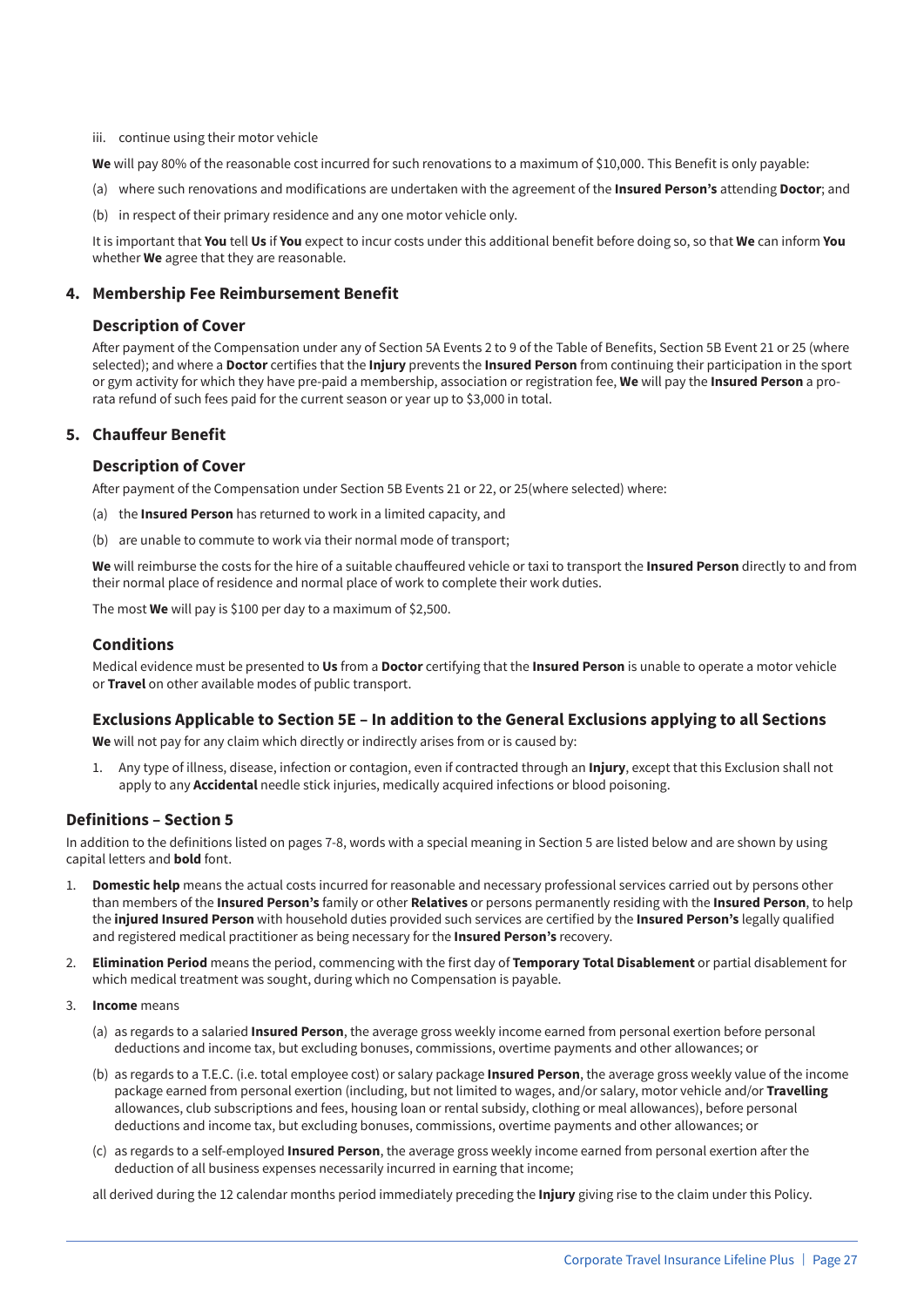- 4. **Limb** means any part of the arm between the shoulder and the wrist or any part of the leg between the hip and the ankle.
- 5. **Paraplegia** means permanent and entire paralysis of both legs and part or whole of the lower half of the body.
- 6. **Permanent** means lasting 12 consecutive months and at the end of that period is certified by a **Doctor** as being unlikely to materially improve for the remainder of the **Insured Person's** natural life.
- 7. **Permanent Total Disablement** means total disablement which continues for 12 consecutive months and at that time is certified by a **Doctor** as being unlikely to materially improve and entirely preventing the **Insured Person** forever from engaging in their usual occupation immediately prior to the Injury or any occupation for which he or she is reasonably qualified by training, education or experience.
- 8. **Quadriplegia** means permanent and entire paralysis of both legs and both arms.
- 9. **Student tutoring expenses** means the actual expenses necessarily incurred for professional tutorial services of a suitably qualified teacher holding a current teaching certificate equal to the level of education currently undertaken by an **Insured Person**.
- 10. **Temporary Partial Disablement** means that as a result of **Injury** the **Insured Person** is wholly and continuously prevented from engaging in more than 50% of the duties of his or her usual occupation in his or her usual **Country of Residence**, and is under the regular care of and acting in accordance with the instructions or professional advice of a registered and legally qualified medical practitioner who is not the **Insured Person** or a family member.

#### 11. **Temporary Total Disablement** means

- (a) in respect of income earners that as a result of **Injury** the **Insured Person** is wholly and continuously prevented from engaging in his or her usual occupation in his or her **Country of Residence**, and is under the regular care of and acting in accordance with the instructions or professional advice of a registered and legally qualified medical practitioner who is not the **Insured Person** or a family member.
- (b) in respect of Non-income earners that as a result of **Injury** the **Insured Person** is wholly and continuously prevented from engaging in all of his or her normal household duties in his or her **Country of Residence**, and is under the regular care of and acting in accordance with the instructions or professional advice of a registered and legally qualified medical practitioner who is not the **Insured Person** or a family member.
- (c) in respect of students that as a result of **Injury** the **Insured Person** is wholly and continuously prevented from attending all of their normal studies at an educational institution in their **Country of Residence**. Provided such absence is certified by that **Insured Person's** legally qualified and registered medical practitioner, who is not the **Insured Person** or a member of the **Insured Person's** family, as being necessary for that **Insured Person's** recovery.
- 12. **Total Loss** means the **Permanent** and total physical loss or loss of use of the body part referenced in the Table of Events. Where that body part is a **Limb**, **Hand**, **Foot**, **Finger** or toe, **Total Loss** means the total **Permanent** physical loss or loss of use of, or for an eye entire and irrecoverable loss of sight in that eye or for an ear entire and irrecoverable loss of hearing in that ear or speech entire and irrecoverable loss of speech.

#### **Special Provisions**

- 1. The Compensation payable under Event 1 in Section 5A shall be payable to **You**, any other Compensation payable under the Policy shall be payable to an **Insured Person**.
- 2. (a) Compensation shall not be payable for more than one of the Events listed in Section 5A in respect of the same **Injury**;
	- (b) Any Compensation payable for Events 2-19 listed in Section 5A shall be reduced by any Compensation already paid under Events 21, 22, 23 and 24 in Section 5B in respect of the same **Injury**;
	- (c) Should an **Insured Person** sustain **Injury** which results in any one of Events 2 to 8 described in Section 5A there shall be no further liability under the Policy for **Injury** sustained by that **Insured Person** thereafter;

provided always that if an **Insured Person** become entitled to Compensation under any one of the Events listed in Section 5A (other than Event 1) an **Insured Person** may elect to receive Compensation either under that Event or under Events listed in Section 5B.

- 3. Compensation shall not be payable:
	- (a) Under Events described in Section 5B in excess of the Aggregate Period shown against such Events therein in respect of any one **Injury** or **Sickness**.
	- (b) Unless as soon as possible after the happening of any **Injury** or **Sickness** giving or likely to give rise to a claim, an **Insured Person** obtains and follows proper medical advice from a registered and legally qualified medical practitioner who is not the **Insured Person** or a member of the **Insured Person's** immediate family.
	- (c) if the **Insured Person** is entitled to receive sick leave pay.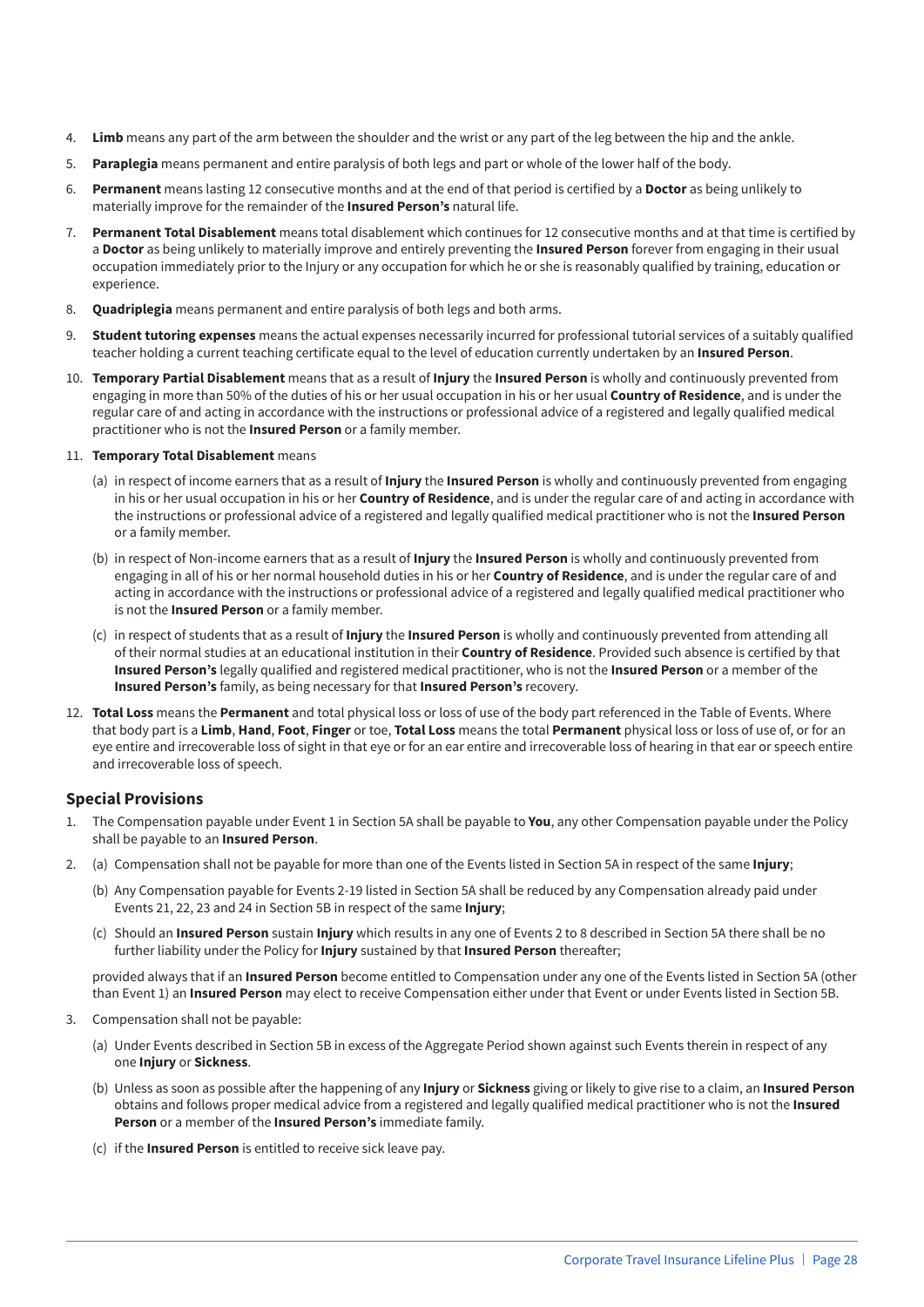#### 4. **Weekly Benefits Limitation**

- (1) For each **Insured Person** the Compensation payable under Event 21, 22 or 25 (Weekly Benefits) is limited to an **Insured Person's** weekly **Income** up to the limit stated in the Policy Schedule. If an **Insured Person** is entitled to receive:
	- (a) weekly or periodical disability benefits under any other policy of insurance; and/or
	- (b) weekly or periodical disability benefits under any Workcover or Workers Compensation Act or other Statutory body having a similar effect, or under the Wrongs Act, or under any Compulsory Third Party or Motor Vehicle Act, or Transcover or Transport Accident Act or other Statutory body having similar effect; and/or
	- (c) earned income from any other occupation;

then Compensation payable under Event 21, 22 or 25 (Weekly **Injury** Benefits) will be reduced by the amount necessary to limit the total of all payments and/or Compensation to the **Insured Person's** weekly **Income** up to the limit stated in the Policy Schedule.

- (2) For each **Insured Person** the Compensation payable under Event 23 or 24 (Weekly Benefits) is limited to an **Insured Person's Domestic Help** costs or **Student Tutoring Expenses** up to the limit stated in the Policy Schedule. If an **Insured Person** is entitled to receive:
	- (a) weekly or periodical disability benefits under any other policy of insurance; and/or
	- (b) weekly or periodical disability benefits under any Workcover or Workers Compensation Act or other Statutory body having a similar effect, or under the Wrongs Act, or under any Compulsory Third Party or Motor Vehicle Act, or Transcover or Transport Accident Act or other Statutory body having similar effect; and/or
	- (c) earned income from any other occupation;

then Compensation payable under Event 23 or 24 (Weekly **Injury** Benefits) will be reduced by the amount necessary to limit the total of all payments and/or Compensation to the **Insured Person's** actual **domestic help** costs or **student tutoring** expenses up to the limit stated in the Policy Schedule.

- 5. If as a result of **Injury** or **Sickness**, Compensation is payable under Section 5B hereunder and if, while the Policy is in force, an **Insured Person** suffers recurrence of **Temporary Total Disablement** from the same or related cause or causes, the subsequent period of **Temporary Total Disablement** will be deemed a continuation of the prior period unless between such periods the **Insured Person** has performed their usual domestic or occupational duties or studies on a full-time basis for at least six consecutive months, in which event such **Temporary Total Disablement** shall be deemed the result of a new **Injury** and subject to a new **Elimination Period**.
- 6. **Dependent Children** and **Insured Persons** Under 18 Years.

Benefits payable to **Dependent Children** and **Insured Persons** under 18 years of age for Event 1 (Death) will be limited to or \$20,000.

7. **Duplicate Benefit Cover**

Should a Benefit be payable under this Policy that is also payable under any other Insurance policy insured with **Us**, only one (1) Policy can be claimed against (i.e. the Policy with the greatest benefit).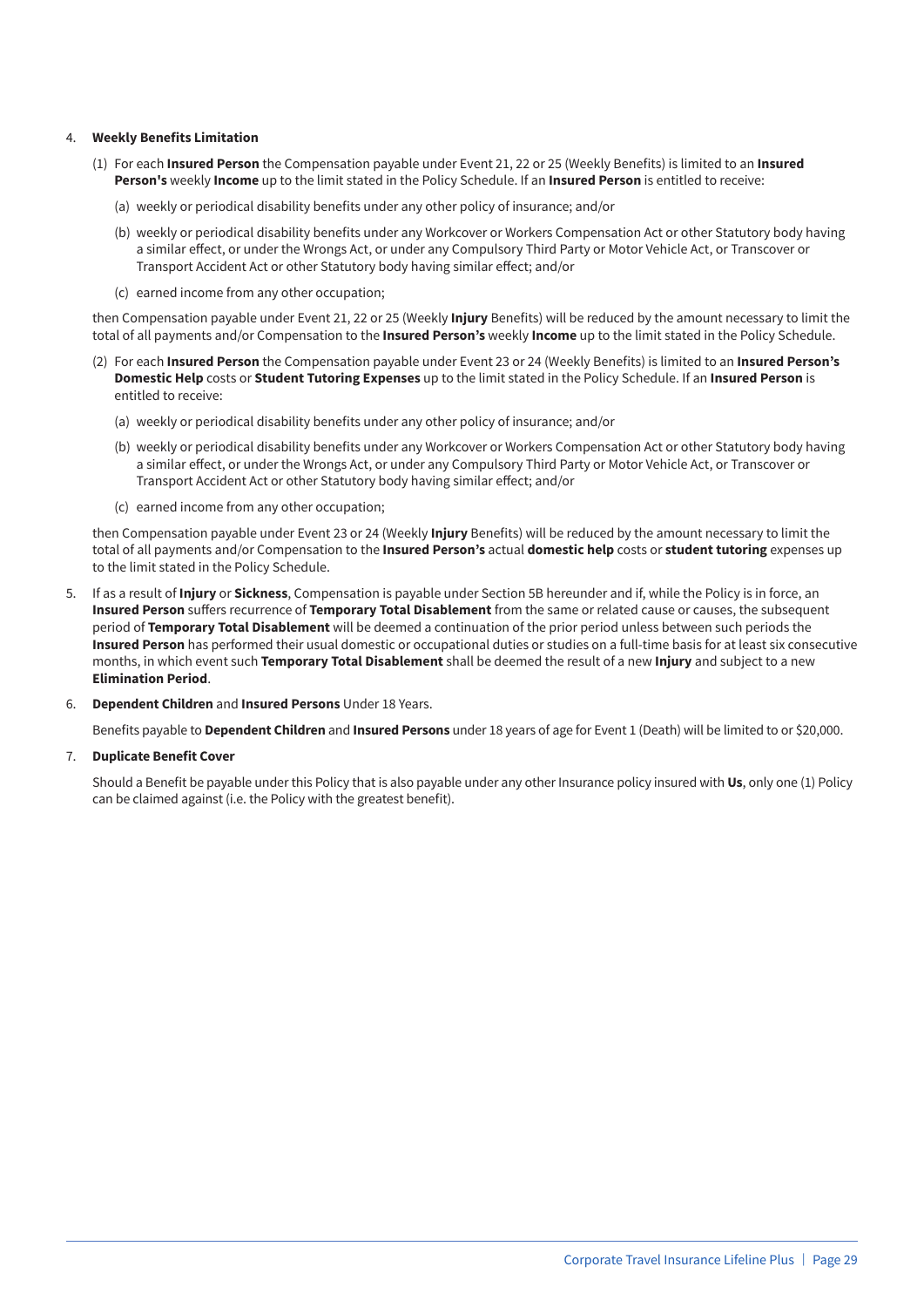## Section 6 – Alternative Employee or Resumption of Assignment Expenses

#### **Description of Cover**

**We** will reimburse **You** for reasonable and necessary **Expenses** incurred during a **Policy Period** to either:

*(Alternative Employee)*

(a) send a substitute person to complete the original business commitments and objectives of an **Insured Person** who is unable to do so due to his or her unexpected death, **Injury** or **Sickness**, or who has to return early to his or her **Country of Residence** or place of departure following the unexpected death of a **Relative** during the **Travel**; or

#### *(Resumption of Assignment)*

(b) return the original **Insured Person** whom **We** have repatriated back to **Country of Residence** following an event covered under Section 1 or Section 3, within 90 days of such repatriation, to complete his or her original business commitments and objectives.

This benefit will not cover any expenses in connection with:

- a. non-associated leisure travel; and/or
- b. the leisure component of associated leisure travel.

The maximum amount **We** will pay is limited to the Sum Insured in the Schedule of Compensation.

#### **Definitions – Section 6**

In addition to the definitions listed on pages 7-8, words with a special meaning in Section 6 are listed below and are shown iby using capital letters and **bold** font.

#### **Expenses** mean:

- (a) an economy return air flight for Interstate and Intrastate air trips within Australia;
- (b) a business class return air flight for International air trips (or economy class if the original **Insured Person** travelled economy class at the insured's instruction); and
- (c) other essential expenses reasonably and necessarily incurred in transportation of the substitute person or returning the **Insured Person**.

#### **Exclusions – In addition to the General Exclusions applying to all Sections**

#### **We will not pay for any expenses:**

- 1. Incurred when the **Insured Person** is **Travelling** against medical advice or to seek medical attention or advice or with a terminal condition which was diagnosed prior to **Travel** or when he or she is unfit to do so.
- 2. Necessarily incurred as part of the original **Travel** budget.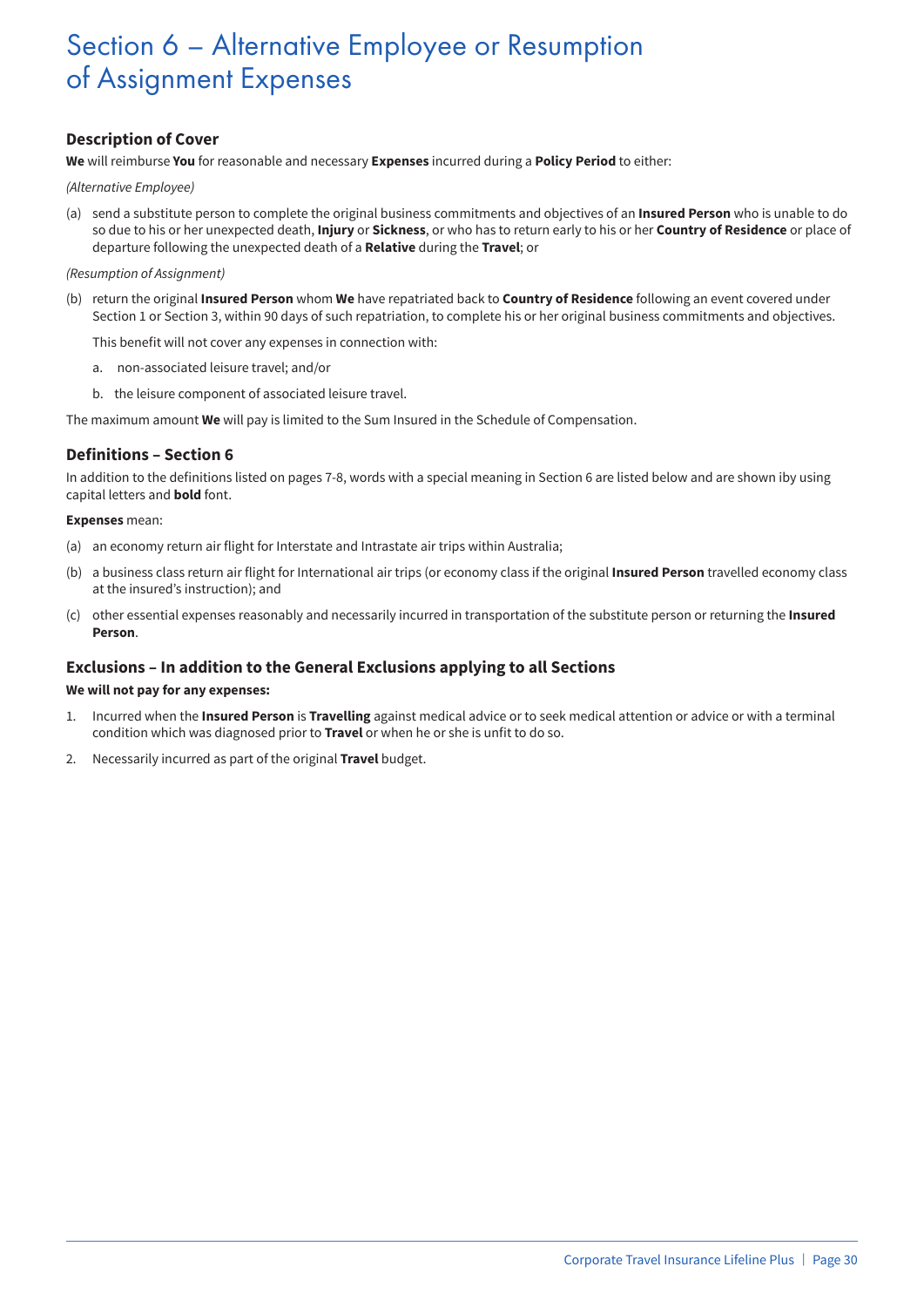## Section 7 – Political Risk and Natural Disaster Evacuation Expenses

#### **Description of Cover**

If whilst an **Insured Person** is **Travelling** outside his or her **Country of Residence** and:

- 1. officials in the country the **Insured Person** is in recommend that certain categories of persons, which categories include the **Insured Person**, should leave that country; or
- 2. the **Insured Person** is expelled from or declared *persona non grata* in the country he or she is in; or
- 3. a major natural disaster has occurred in the country the **Insured Person** is in necessitating his or her immediate evacuation in order to avoid risk of personal **Injury** or **Sickness** to him or herself; or
- 4. there is a wholesale seizure, confiscation or expropriation of **Your** or the **Insured Person's** property, plant or equipment.

#### **We will pay:**

- (a) the cost of a business class air fare to return the **Insured Person** to his or her **Country of Residence**; or
- (b) the cost of a business class air fare to return the **Insured Person** to the nearest place of safety; and
- (c) where the **Insured Person** is unable to return to their **Country of Residence**:
	- (i) the reasonable costs of accommodation actually incurred, up to a maximum of five hundred dollars (\$500) per day and;
	- (ii) the reasonable additional costs actually incurred, up to a maximum of one hundred and fifty dollars (\$150) per day,

for each **Insured Person** for a maximum period of 21 days. This benefit is not payable in the **Insured Person's Country of Residence**.

**Note: If an Insured Person needs to leave the country he or she is in, Travel Guard® must be contacted beforehand so that we can inform you whether we agree that cover applies. Where possible Travel Guard® will make the Travel arrangements and in all cases We will determine a suitable location to send the Insured Person.**

The maximum amount **We** will pay is limited by the specified Sum Insured in the Schedule of Compensation.

#### **Exclusions – In addition to the General Exclusions applying to all Sections**

#### **We will not pay for losses arising from or attributable to:**

- 1. The **Insured Person** violating the laws or regulations of the country from which he or she is to be evacuated.
- 2. The **Insured Person** failing to produce or maintain immigration, work, residence or similar visas, permits or other similar documentation.
- 3. Any debt, insolvency, commercial failure, the repossession of any property by a titleholder or any other financial cause.
- 4. **Your** or the **Insured Person's** failure to honour any contractual obligations or bond or to obey any conditions in a licence.
- 5. The **Insured Person** being a national of the country from which he or she is to be evacuated.
- 6. The political unrest or natural disaster that resulted in the **Insured Person's** evacuation being in existence prior to the **Insured Person** entering the country or its occurrence being foreseeable to a reasonable person before the **Insured Person** entered the country.

#### **We will not pay:**

- 7. In respect of the costs of accommodation for a period in **Excess** of twenty-one (21) days for any one event.
- 8. Expenses necessarily incurred as part of the original **Travel** budget.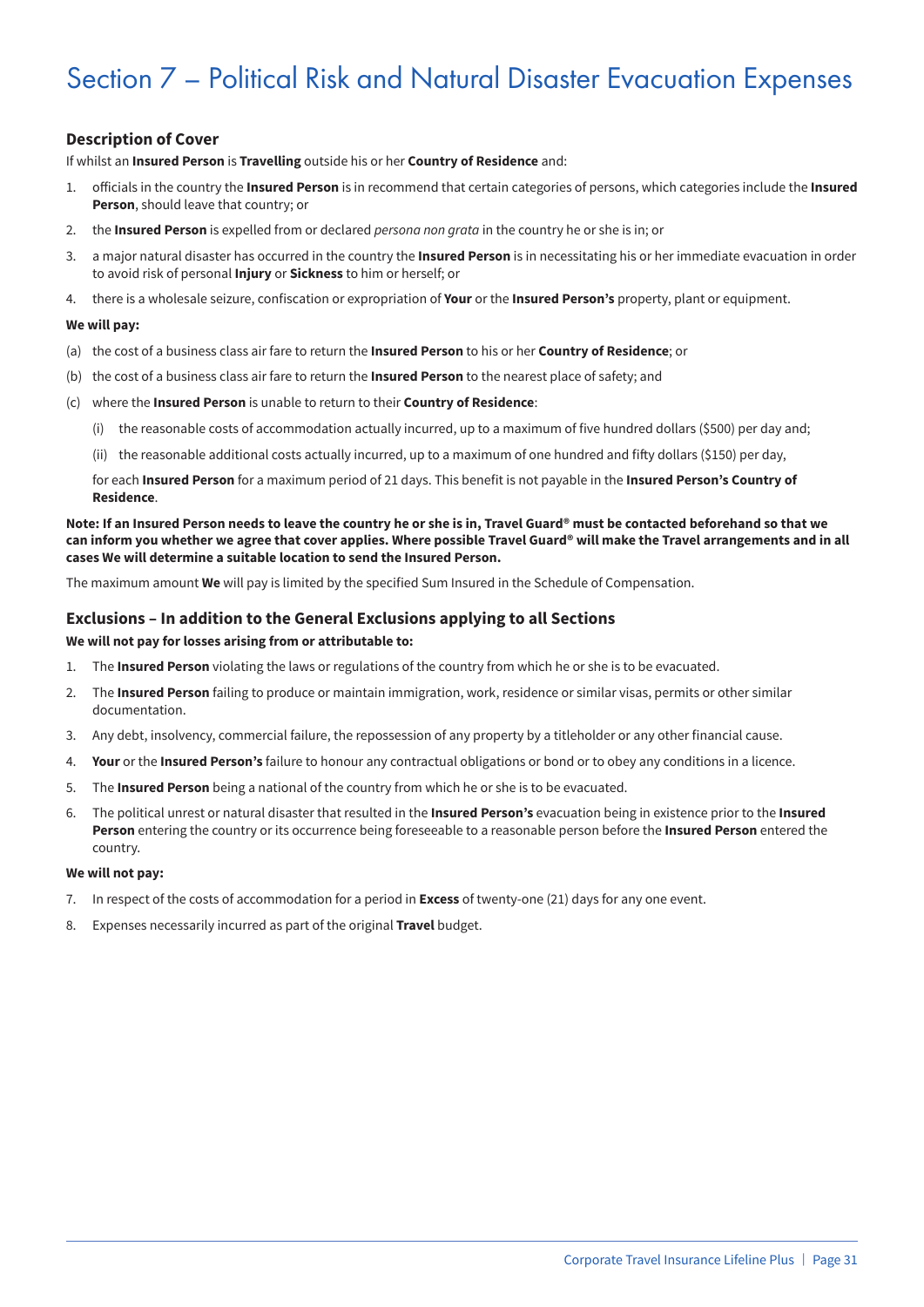## Section 8 – Missed Transport Connection

#### **Description of Cover**

Cover under this Section only applies where the **Insured Person** is officially scheduled to attend a business meeting or conference during **Travel** which cannot be delayed because of his or her late arrival.

**We** will pay the reasonable extra expenses actually and necessarily incurred, net of any recoveries which **You** or the **Insured Person** may be entitled to receive from a carrier, to enable the **Insured Person** to use alternative scheduled public transport services to arrive at his or her destination on time, if due to any unforeseen circumstances outside **Your** or the **Insured Person's** control, he or she misses a scheduled transport connection and is unable to arrive at his or her destination at the original scheduled time.

The maximum amount **We** will pay is limited by the specified Sum Insured in the Schedule of Compensation.

#### **Exclusions – In addition to the General Exclusions applying to all Sections**

#### **We will not pay for:**

1. Any missed transport connection arising from a personal, business or employment commitment, or a financial or contractual obligation of **You** or the **Insured Person** or of any other person on whom the **Travel** depends.

## Section 9 – Rental & Private Vehicle Excess Cover including Towing Expense Benefit

#### **1. Rental Vehicle Excess**

#### **Description of Cover**

**We** will reimburse **You** or the **Insured Person** for any insurance **Excess** which **You** or the **Insured Person** become legally liable to pay under a valid and current rental vehicle hire agreement if the rental vehicle is stolen, damaged or involved in an accident during the rental period whilst on business **Travel**.

#### **Conditions**

- 1. The **Rental Vehicle** must be rented from a licensed rental company.
- 2. The **Insured Person** must comply with all requirements of the rental organisation under the rental agreement and of the Insurer under such rental insurance.
- 3. As part of the arrangement for the rental of the vehicle the Insured or Insured person must purchase all compulsory motor vehicle insurance provided by the rental provider, against loss or damage to the rental vehicle during the rental period. Provided that the compulsory insurance has been taken up there is no additional requirement under the Policy to purchase Excess buy back.
- 4 . A copy of the signed **Rental Vehicle** agreement clearly showing the **Rental Vehicle** Excess amount must be supplied to **Us**.

#### **2. Personal Vehicle Excess**

#### **Description of Cover**

If **Insured Person** uses their personal vehicle for business **Travel** as authorised by **You**, and the vehicle is involved in an accident whilst the **Insured Person** is in control of the vehicle. **We** will:

- (a) reimburse the **Insured Person** the amount of the **Excess** payable under the **Insured Person's** valid claim under their comprehensive motor vehicle insurance policy of their personal vehicle, and/or
- (b) pay the **Insured Person** a weekly benefit of up to a maximum of \$350 per week, for a maximum of 4 consecutive weeks, for the cost of hiring a similar motor vehicle in the event that they have lost total use of their personal vehicle as a result of the accident.

The maximum amount **We** will pay in respect to any one accident under this Benefit for both parts a) and b) will be \$2,000.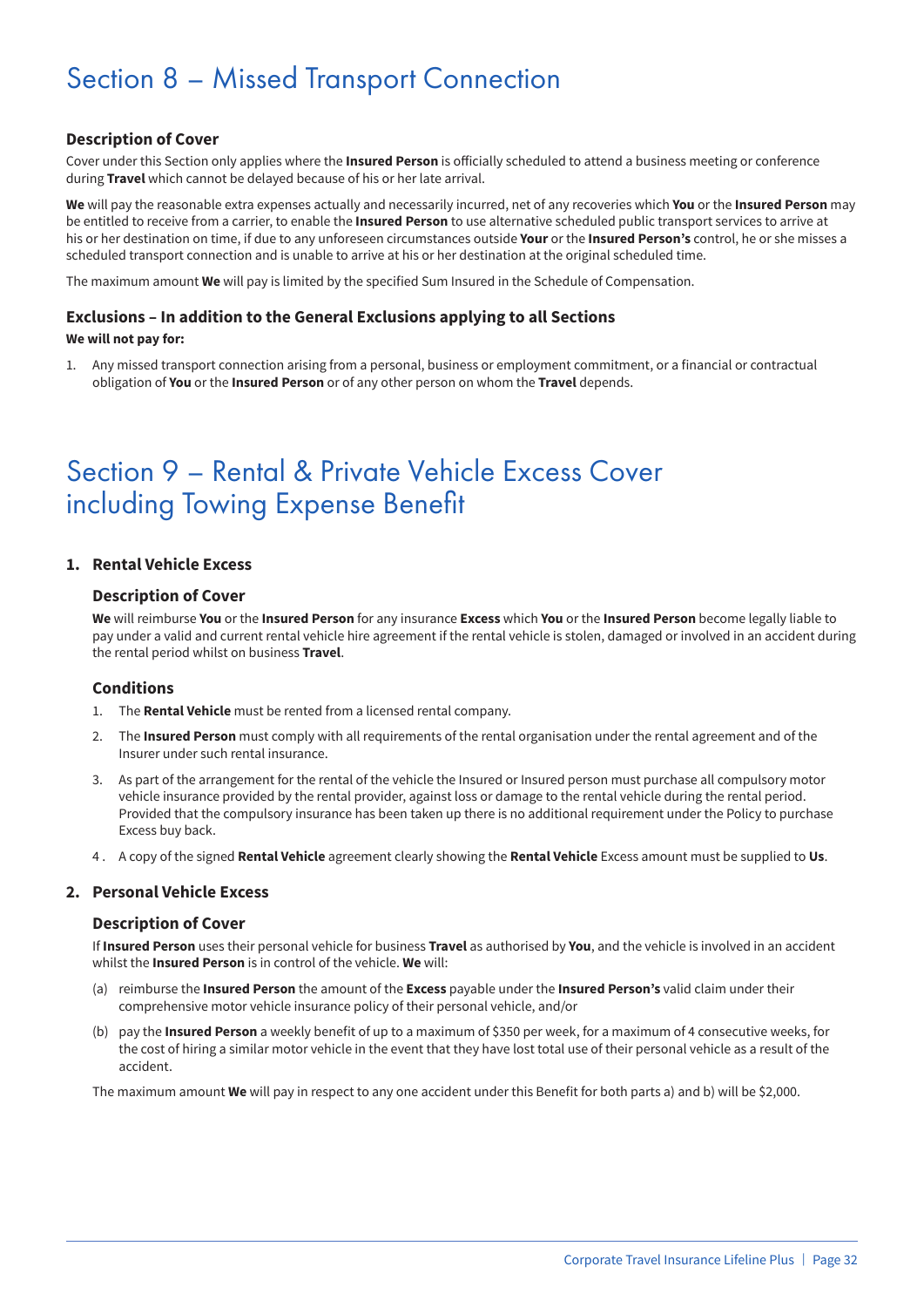#### **Conditions:**

In the event of a claim the **Insured Person** must supply the following information

- (a) receipts (or copies) for the amount of the claim or **Excess** paid and the name of the firm which carried out the repairs on the **Insured Person's** privately owned vehicle; and
- (b) document(s) from the **Insured Person's** Personal Vehicle Insurer confirming the amount of the **Excess** paid and the car is insured under a comprehensive motor vehicle policy.

#### **3. Towing Expense Benefit**

#### **Description of Cover**

If whilst on business **Travel**, an **Insured Person's** rental vehicle or personal vehicle is involved in an accident or is damaged and unable to be driven, or if the **Insured Person** is deemed unfit to drive as a result of an **Injury** or **Sickness** (not caused by alcohol or unprescribed drugs) which is confirmed by a **Doctor**, **We** will reimburse the **Insured Person** or **You** for the necessary and reasonable towing fees not covered under a roadside assistance agreement, comprehensive motor insurance or the Rental Vehicle agreement up to a maximum of \$250.

#### **Definition**

In addition to the definitions listed on pages 7-8, words with a special meaning in Section 9 are listed below and are shown by using capital letters and **bold** font.

**Rental Vehicle** means a passenger class hatchback, sedan, van, mini van, station wagon or four-wheel-drive and other Non-commercial vehicle rented or hired from a licensed motor vehicle rental for the sole purpose of carrying the **Insured Person** and their Travelling companions on public roadways. It shall not include any other type of vehicle (such as campervans or motorcycles) or vehicle use.

The maximum amount **We** will pay is limited by the specified Sum Insured in the Schedule of Compensation.

#### **Exclusions – Section 9. In addition to the General Exclusions applying to all Sections**

#### **We will not pay:**

- 1. For loss or damage arising from operation of the **Rental Vehicle** in violation of the terms of the rental agreement.
- 2. For wear and tear, gradual deterioration, damage from insects or vermin, inherent vice or damage.
- 3. For loss or damage which occurs beyond the limits of any public roadway or on any roadway inaccessible to two-wheel-drive cars.
- 4. For loss or damage caused or contributed to by the operation of the **Rental Vehicle** or Personal Vehicle in breach of the provisions of the comprehensive motor vehicle policy of insurance.
- 5. For loss or damage arising from the illegal or criminal use of the **Rental Vehicle** or Personal Vehicle by the **Insured** or **Insured Person** including racing and/or time trials of any form.
- 6. For loss or damage arising from the use of the **Rental Vehicle** or Personal Vehicle by an **Insured Person** without holding a valid driver's license for the vehicle in the country the motor vehicle is being operated in.
- 7. For loss or damage arising from the use of the **Rental Vehicle** or Personal Vehicle when the vehicle is not covered by comprehensive motor vehicle policy of insurance.
- 8. For expenses which are legally and reasonably recoverable from any other policy or source to the extent permitted by law.
- 9. The **Insured Person** being in charge or a **Rental Vehicle** or Personal Vehicle whilst under the influence of alcohol or a drug not prescribed by a **Doctor** or with a percentage of alcohol in their breath, blood or urine in excess of that permitted by law.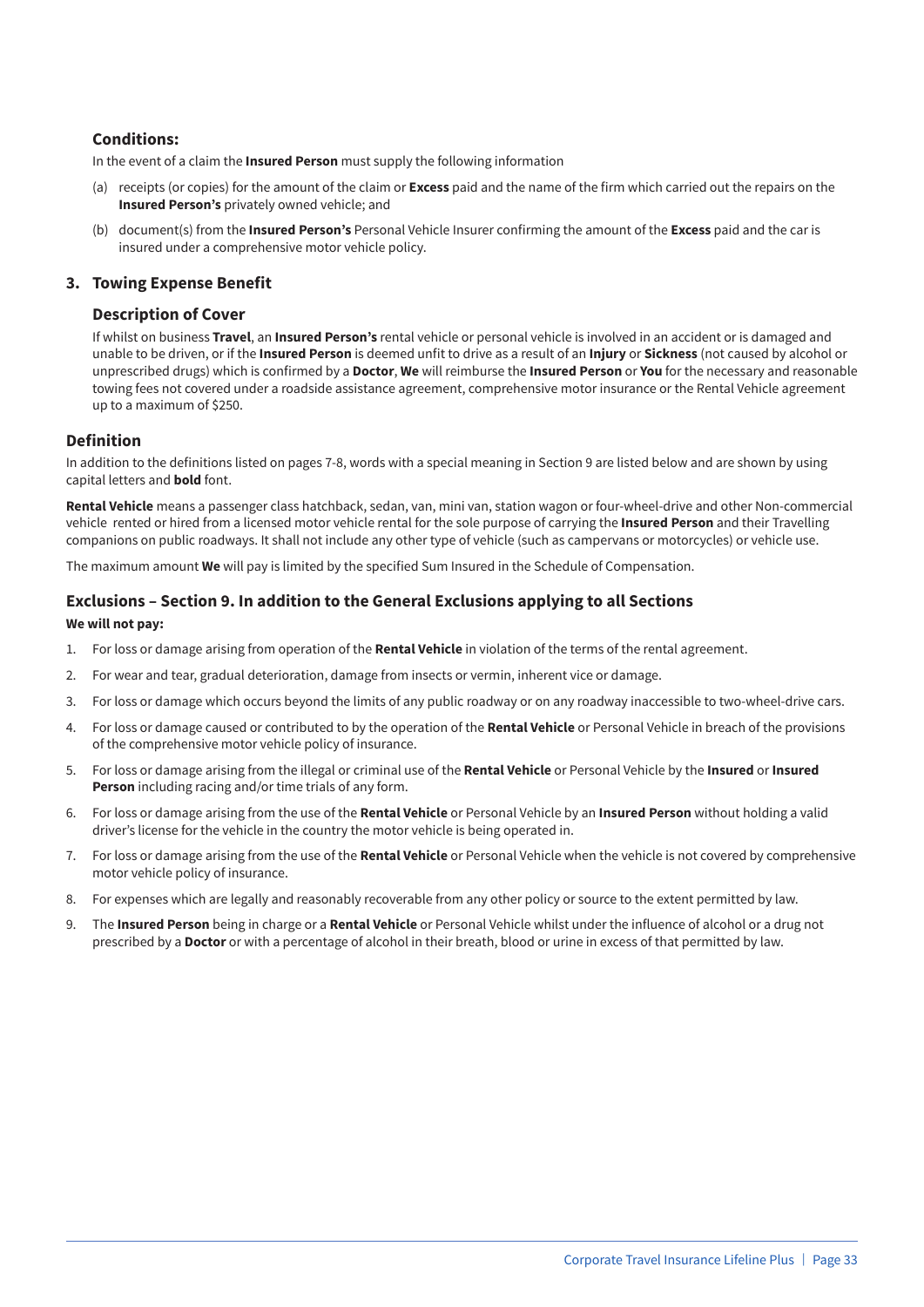## Section 10 – Kidnap and Ransom and Extortion

#### **Descriptions of Cover**

**We** will indemnify **You** up to the specified sum insured in the Schedule of Compensation for Covered Losses should any of the following Insured Events happen to an **Insured Person** during the **Travel**:

#### **Insured Events**

**Kidnapping** or alleged **Kidnapping** of an **Insured Person**; or

**Personal Extortion** threats to an **Insured Person**

#### **Covered Losses**

**We** will indemnify **You** for the following Covered Losses:

#### **1. Ransom Monies**

**Ransom Monies** paid by **You** or an **Insured Person** resulting directly from a **Kidnapping** or **Extortion** occurring during the **Policy Period**.

#### **2. In-Transit/Delivery**

Loss due to destruction, disappearance, confiscation or wrongful appropriation of **Ransom Monies** while being delivered to person(s) demanding the **Ransom Monies** by anyone who is authorised by **You** or an **Insured Person** to have custody of them, provided, however, that the **Kidnapping** or **Extortion** which gave rise to the delivery is covered by this Section.

#### **3. Expenses**

Any reasonable and necessary expenses incurred and paid by **You** or an **Insured Person** solely and directly as a result of an Insured Event covered under this Section, including but not limited to:

- (a) the amount paid by **You** or an **Insured Person** as reward to an **Informant** for information relevant to any Insured Event;
- (b) interest costs for a loan from a financial institution made to **You** or an **Insured Person** for the purpose of paying **Ransom Monies**;
- (c) costs of **Travel** and accommodations as follows:
	- (i) costs incurred by **You** or an **Insured Person** while attempting to negotiate an incident covered under an Insured Event;
	- (ii) **Travel** costs of a **Victim** to join their immediate family upon their release, and the **Travel** costs of an employee to replace the **Victim**;
- (d) **Salary**, which shall mean the following:
	- (i) the amount of remuneration previously paid by **You** at an annual rate including but not limited to average bonuses, commissions, cost of living adjustments or foreign tax reimbursements the **Insured Person** would normally receive, including contributions to pension and benefit programs (at the level in effect on the date of the **Kidnapping**) which **You** continue to pay to or on behalf of the **Insured Person** for the duration of the **Kidnapping**. **Salary** will be paid until the earliest of the following:
		- (1) up to 30 days after the release of the Insured Person, if the **Insured Person** has not yet returned to work; or
		- (2) discovery of the death of the **Insured Person**; or
		- (3) 120 days after **We** receive the last credible evidence that the **Insured Person** is still alive; or
		- (4) 60 months after the date of the **Kidnapping**; and
	- (ii) the amount of remuneration, paid by **You** at an annual rate, of an individual newly hired to conduct the specific duties of the **Insured Person** while he/she is absent due to a **Kidnapping** for so long as the **Insured Person(s)** own salary under (i) above is covered.
- (e) personal financial loss suffered by an **Insured Person** solely and directly as the result of their physical inability to attend to personal financial matters while a victim of a **Kidnapping** (or while involved with the handling or the negotiation of the same). Coverage will include but not be limited to loss which results from the **Insured Person(s)** failure to renew insurance contracts, failure to exercise stock options, failure to respond to margin or loan calls by financial institutions and failure to pay off personal loans or a mortgage. Claims will be payable to **You** where **You** have indemnified the **Insured Person** for these Losses;
- (f) rest and rehabilitation expenses, including **Travel**, lodging, meals and recreation of the victim and the victim's **Spouse** and/or any **Dependent Children**, up to a maximum of \$5,000 in aggregate;
- (g) fees and expenses of a qualified interpreter assisting **You** or the **Insured Person** following an Insured Event;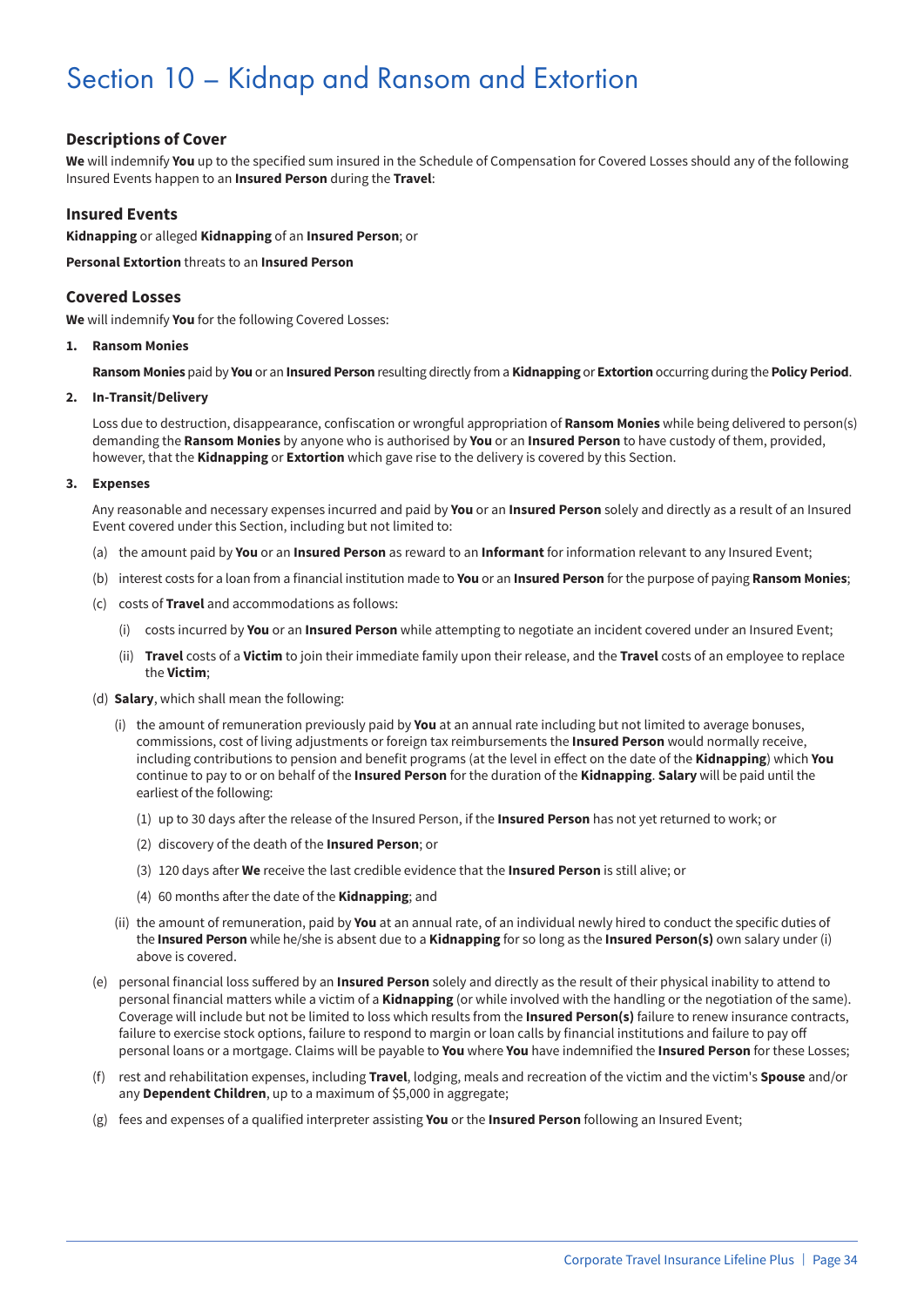#### **4. Judgments & Settlements and Defence costs**

Judgments & Settlements and Defence costs (with **Our** written consent, which shall not be unreasonably withheld) incurred as a result of any claim or suit brought by or on behalf of an **Insured Person** (or the heirs, estate, or legal representatives of an **Insured Person**) against **You** solely and directly as a result of a **Kidnapping** or **Extortion**, provided such suit or claim is made within 12 consecutive months of the release or death of the **Insured Person** or the last credible **Extortion** threat made during the **Policy Period**, but in no Insured Event longer than 60 months after the commencement of the **Kidnapping** or **Extortion**. As additional conditions precedent to **Our** liability, **You** will:

- (i) make every reasonable effort to immediately notify Claims under this cover and to cooperate with AIG in conducting the Defence of the claim or suit; and
- (ii) not admit liability.

**We** shall have the right to investigate, negotiate or settle the claim or suit or to take over the conduct of the defence, and **You** and the **Insured Person** must co-operate with **Us** in this regard.

#### **5. Consultants**

In the event of an incident, situation or occurrence which may give rise to an Insured Event, then as part of the Policy coverage and under a special arrangement with **Us**, **We** will:

- (a) make available on a priority basis, specialist consultants nominated by **Us** or, if requested by **You**, consultants of **Our** choice who **We** provide **Our** prior written consent to use, to advise, inform and assist **You**; and
- (b) pay the reasonable and necessary fees and expenses of the said consultant/s.

As part of this special arrangement, **We** have dedicated a 24-hour crisis response contact telephone number which **You** may contact in the event of an incident, situation or occurrence which may give rise to an Insured Event, as follows:

| International         |  | Country | Area     | Local         |
|-----------------------|--|---------|----------|---------------|
| Access Code           |  | Code    | Code     | <b>Number</b> |
| From Australia - 0011 |  | 713     | 260 5500 |               |

This number is a dedicated crisis response contact and should only be used for notification of an incident, situation or occurrence which may give rise to an Insured Event. Callers will speak directly to or receive an immediate call back from **Our** experienced consultants who are available to nominate specialist consultants or consider any request (to be confirmed in writing) by **You** concerning the use **Your** preferred consultants. Following notification of an incident, situation or occurrence which may give rise to an Insured Event, the consultants will be available to be with **You** as soon as **Travel** time permits.

Notwithstanding anything to the contrary or endorsed thereon, in the event of an incident, situation or occurrence which may give rise to an Insured Event, **You** shall provide immediate notification to:

#### **The Claims Manager AIG**

Level 19, 2 Park Street Sydney, NSW, 2000, Australia Telephone: 1300 030 886

It is understood and agreed that:

- (a) the consultant will be appointed to perform crisis management services;
- (b) the consultants are retained to advise, inform and assist **You** in the event of a crisis incident, situation or occurrence which may give rise to an Insured Event and to enable **You** to manage and respond to the said crisis;
- (c) the consultant's role is limited to providing immediate assistance and guidance to **You** to enable **You** to manage and minimise the effects of a crisis incident, situation or occurrence which may give rise to an Insured Event;
- (d) the consultants have no authority on behalf of **Us** to make any admissions which may prejudice **Our** rights or to deal with matters concerning policy coverage or the application of any facts and circumstances of any crisis incident, situation or occurrence which has been notified and which may give rise to an Insured Event to the policy terms, conditions and exclusions;
- (e) the consultants shall give such information and assistance to **Us** as **We** may reasonably require to enable **Us** to investigate and determine **Our** liability to indemnify under the Policy;
- (f) the provision and/or the use of these services is not, is not intended to be and shall not be regarded as an admission of or an acceptance by **Us** of any liability to indemnify **You** under the Policy and is without prejudice to all of **Our** rights under the terms, conditions and exclusions of the Policy;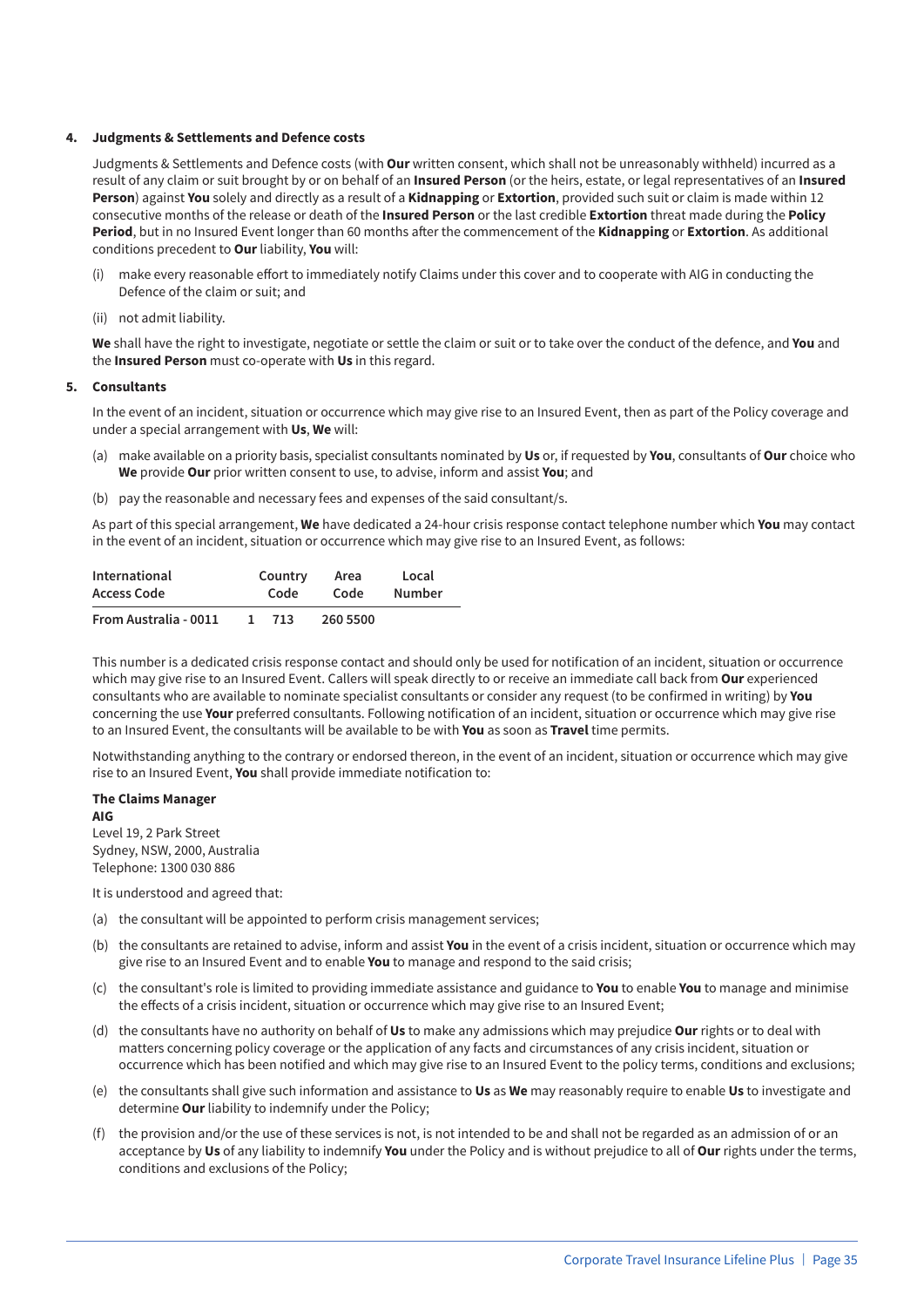- (g) notification to the dedicated crisis response contact number of an incident, situation or occurrence which may give rise to an Insured Event does not constitute a notification under the Policy. **You** must file a detailed, written and sworn statement of loss with **Us** as soon as possible after the loss;
- (h) upon notification by **Us** to **You** that liability to indemnify is not accepted, **We** will no longer have any liability under this Section and **We** will not pay any fees or expenses of the said consultant/s which are incurred after such notification is given.

#### **Definitions – Section 10**

In addition to the definitions listed on pages 7-8, words with a special meaning in Section 10 are listed below and are shown by using capital letters and **bold** font.

- 1. **Extortion** means **Personal Extortion** as herein defined.
- 2. **Employee** means any person in **Your** regular service whom **You** compensate by salary, wages and/or commissions and have the right to govern in the performance of such service.
- 3. **Informant** means any person, other than an **Insured Person**, providing information not otherwise obtainable, solely in return for a reward offered by **You**.
- 4. **Insured person(s)** means the **Insured** (if a natural or legal person, sole proprietorship, or partnership) listed in the Schedule, and any director, officer or **Employee** of the **Insured** who is listed in the Schedule.
- 5. **Kidnapping** means any event or connected series of events of seizing, detaining or carrying away by force or fraud, of one or more **Insured Person(s)** (except a minor by his or her parent) for the purpose of demanding **Ransom Monies**.
- 6. **Personal Extortion or Extortion** means any threat or connected series of threats communicated to **You** or to an **Insured Person** for the purpose of demanding **Ransom Monies**, to:
	- (a) kill, physically injure or kidnap an **Insured Person**; and/or
	- (b) divulge any confidential, private or secret information unique to the **You** in relation to **Your** business; Provided that **Ransom Monies** are not in the possession of the **Insured Person** at the time of the threat.
- 7. **Ransom Monies** means any monies which **You** or an **Insured Person** has paid (or lost in-transit/delivery) under circumstances described in the Description of Cover. The term 'Monies' includes cash, monetary instruments, bullion, or the fair market value of any securities, property or services.
- 8. **Victim** means an **Insured person** who is the subject of an Insured Event.

#### **Territory**

This cover applies to incidents anywhere in the world except for:

- (a) the **Insured Person(s) Country of Residence**;
- (b) Iraq;
- (c) Colombia;
- (d) Mexico;
- (e) Venezuela;
- (f) Pakistan;
- (g) Nigeria;
- (h) Myanmar;
- (i) Afghanistan;
- (j) Sudan;
- (k) Iran;
- (l) Niger;
- (m) Democratic Republic of Congo;
- (n) Chad;
- (o) Yemen.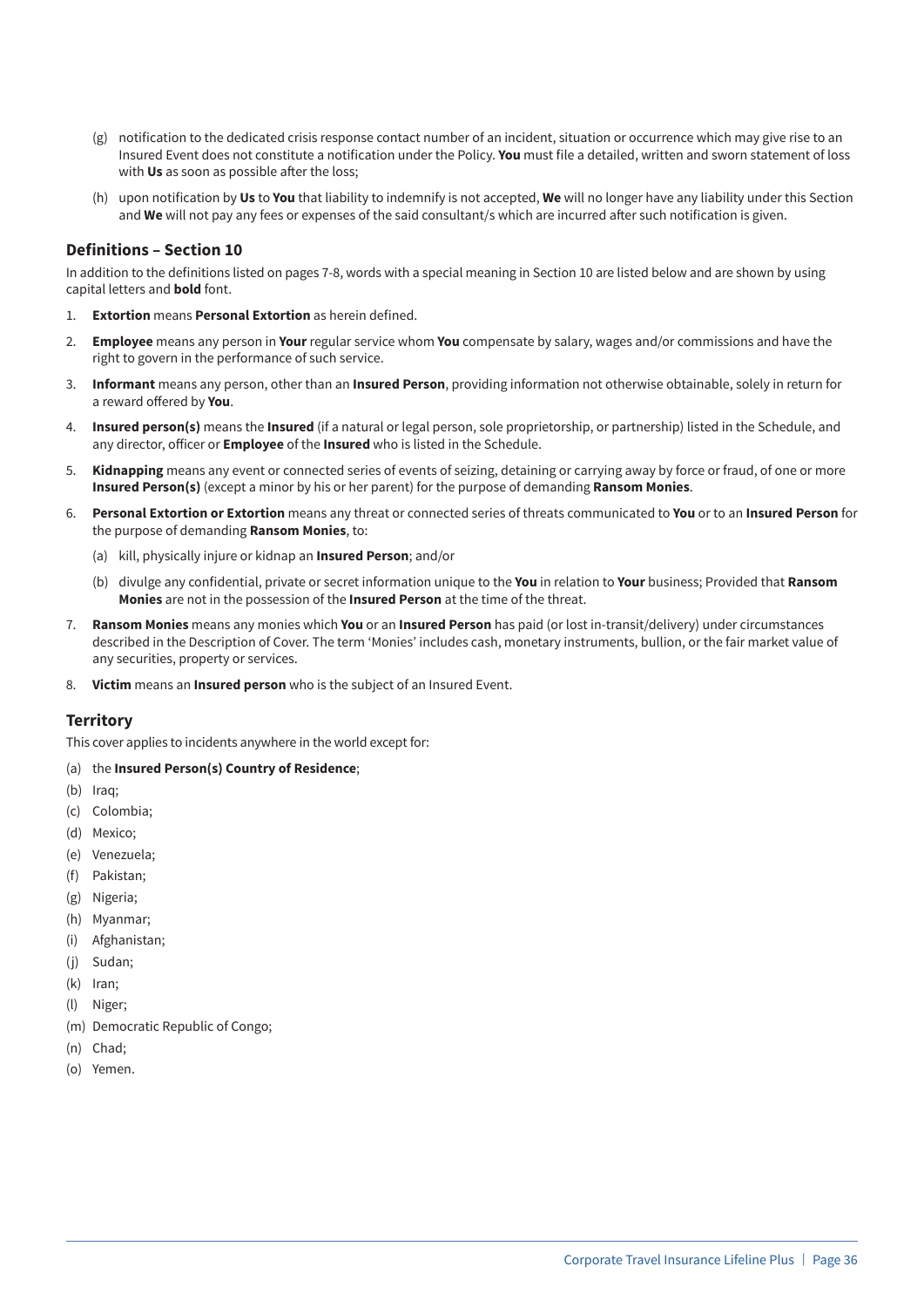#### **Exclusions – In addition to the General Exclusions applying to all Sections**

We will not be liable for loss caused by or resulting either directly or indirectly from or involving:

- 1. The fraudulent, dishonest, or criminal acts of **You**, any **Insured Person**, or any person authorised by **You** to have custody of **Ransom Monies**. This Exclusion will not apply to the payment of **Ransom Monies** by **You** or **Insured Person** in a situation where local authorities have declared such payment illegal.
- 2. Monies or property surrendered away from **Your** premises in any face to face encounter involving the use or threat of force or violence unless surrendered by a person in possession of such monies at the time of such surrender for the sole purpose of conveying it to pay an **Extortion** or demand for **Ransom Monies** previously communicated to **You** or an **Insured Person**.
- 3. Monies or property surrendered on **Your** premises unless brought onto the premises after receipt of an **Extortion** or demand for **Ransom Monies** for the purpose of paying that demand.
- 4. Actual loss of or damage to property of any description, including intellectual property, as a result of an Insured Event or the carrying out of a **Personal Extortion** threat. This Exclusion does not apply to in-transit/delivery loss of **Ransom** and/or **Extortion** monies as described under Covered Losses 2.
- 5. Any loss if the **Insured Person** is permanently residing or is staying for more than 180 consecutive days in the country where the Insured Event occurs.

#### **Conditions – In addition to the General Conditions applying to all Sections**

- **1.** As a condition precedent to **Our** liability under the Insured Events, **We** must have approved the payment of the **Ransom Monies**.
- **2.** Prior to the payment of **Ransom Monies**, **You** must make every reasonable effort to:
	- (a) determine that an Insured Event has actually occurred;
	- (b) give immediate oral and written notice to **Us** with periodic and timely updates concurrent with activity occurring during the incident; and
	- (c) if it appears to be in **Your** and the **Insured Person(s)** best interests, notify the national or other appropriate law enforcement agency having jurisdiction over the matter.

#### **3. Confidentiality**

**You** and the **Insured Person(s)** will use all reasonable efforts not to disclose the existence of this Section. This condition will also apply to any **Excess** or other insurance.

#### **4. Limits of Liability**

For each Covered Loss the maximum limit and aggregate limit of **Our** liability will not exceed the sum insured(s) stated in the Schedule of Compensation and Policy Schedule by reason of any one Insured Event, except where stated to the contrary. All Covered Losses will be deemed to have been incurred during the **Policy Period** in which the Insured Event occurred.

#### **5. Due Diligence**

**You** and the **Insured Person(s)** will use due diligence and do and concur in doing all things reasonably practicable to avoid or diminish any loss(es) insured under this Section.

#### **6. Statement of Loss**

**You** will file a detailed, sworn statement of loss with **Us** as soon as possible after the date of loss.

#### **7. Non-Employee Directors**

In the event that any one of the **Insured Person(s)** directors, who is not their employee, is an **Insured Person** under any other similar policy or policies issued by **Us** (or by any other member or affiliated insurance company of AIG.) and a loss involving that director is reported under this Policy and under one or more such other policies, then **Our** aggregate liability (including that of any of **Our** other member company(ies)) for each loss will not be cumulative and will not exceed the highest Limits of Liability applicable to each loss under any one of the policies. Before the inception of this Policy, **You** shall inform **Us** of all such policies, which will be noted in the Schedule of Other Insurance Policies forming part of this Policy.

#### **8. Non-Assignment**

This Section may not be assigned or transferred.

#### **9. Inspection and Audit**

**We** may examine and audit **Your** business documents, relating to the subject matter of this insurance, until 3 years after this Policy has expired or has been cancelled. Any premium due for exposures which exist but were not reported will be determined by **Our** audit.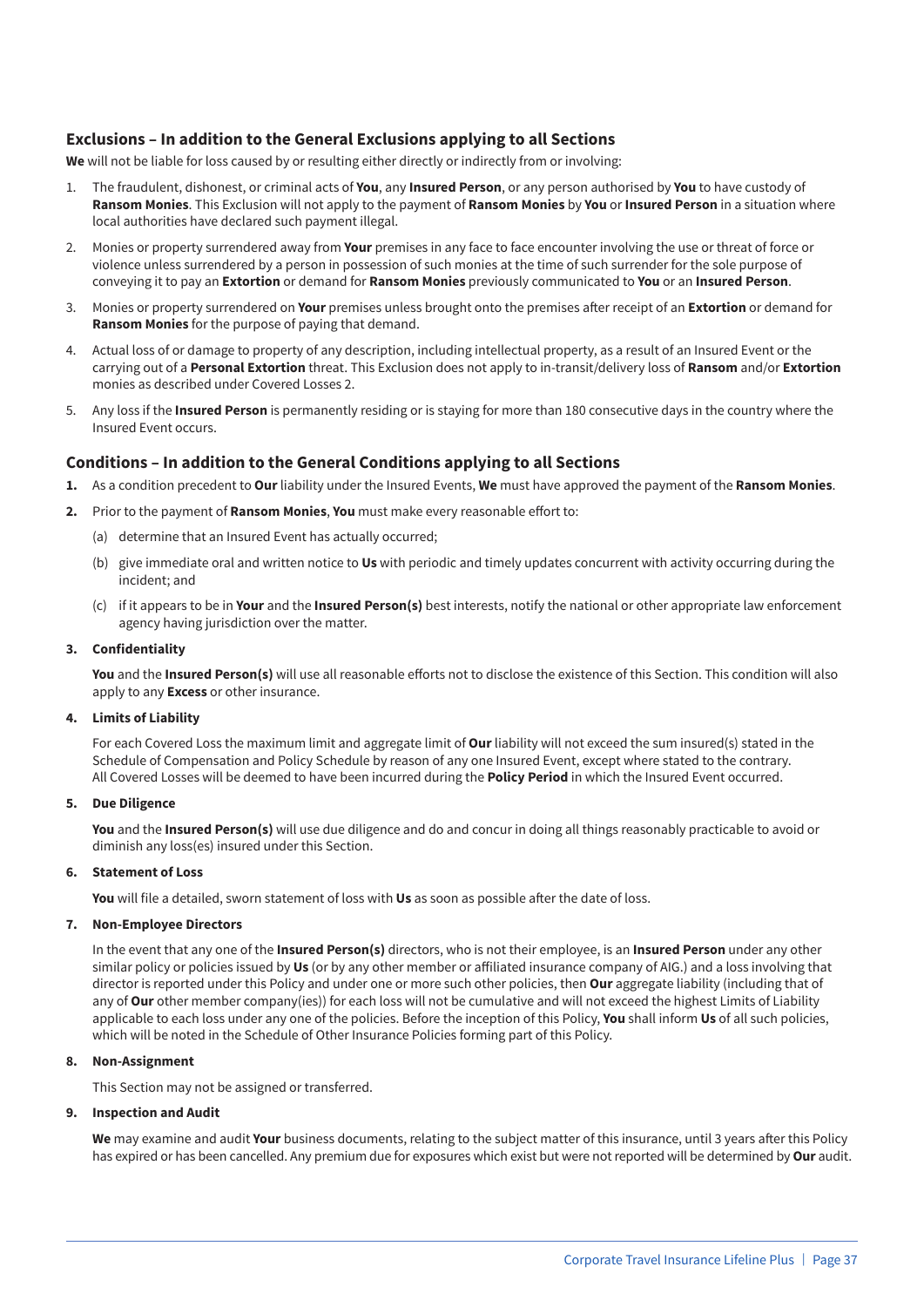#### **10. Recoveries**

In the event of any payment under this Section, all recoveries, net of **Our** actual recovery cost, will be distributed firstly to **Us** for all amounts paid by **Us** under this Section and any remainder will be paid to **You**.

#### **11. Action Against Insurer**

No suit, action or proceeding for recovery of any loss under this Section will be sustainable in any court of law, equity or other tribunal unless all the requirements of this Section are complied with and it is commenced within 12 consecutive months after **You** have filed a Statement of Loss with **Us**.

#### **12. Non-disclosure or misrepresentation**

In the event that **You** fail to comply with the duty of disclosure or makes any misrepresentation, whether such Non-disclosure or misrepresentation is fraudulent or otherwise, or makes any false, fraudulent or exaggerated claim, **Our** rights shall be as provided in the applicable provisions of the Insurance Contracts Act 1984 (Cth) and all such rights and entitlements will be rigorously proved.

#### **13. Changes**

Notice to any of **Our** representatives or knowledge possessed by any representative or by any person will not create a waiver or a change in any part of this Section or stop **Us** from asserting any right under the terms of this Section, nor will the terms of this Section be waived or changed unless agreed to in writing by **Us**.

#### **14. Notices**

Except as indicated to the contrary, all notices, applications, demands and requests provided for in this Section will be in writing and will be given to or made upon either party at its address shown in the Policy.

#### **15. Non-accumulation of Liability**

Regardless of the number of years this policy will continue in force, and of the number of premiums, which will be payable or paid or of any other circumstances whatsoever, **Our** liability under this policy with respect to any loss(es) will not be cumulative from year to year or period to period. When there is more than one **Insured**, the aggregate Limit of Liability for **Our** loss(es) sustained by any or all of them will not exceed the amount for which **We** would be liable if all loss(es) were sustained by any one of them.

#### **16. Other Insurance**

Before the inception of this policy, the **Insured** shall inform **Us** of all policies of insurance under which any insured may be entitled to claim and which may provide primary coverage of a similar nature to that provided by this Policy. All such policies will be noted in the Schedule of Other Insurance Policies forming part of this policy. The insurance provided under this policy will be **Excess** over any other valid and collectable bond or insurance.

#### **17. Consolidation – Merger**

if, through either (1) consolidation or merger with (2) acquisition of the majority stock ownership of, or (3) acquisition of the assets of, some other entity, exposures are created which are covered by this policy and were not originally part of the **Insured** based on the original description of the **Insured** at the time of policy issue, the **Insured** will give **Us** written notice within thirty (30) days of such consolidation, merger or acquisition and upon acceptance by **Us** of the additional exposure, will pay **Us** an additional premium computed from the date of the consolidation, merger or acquisition to the end of the current premium period.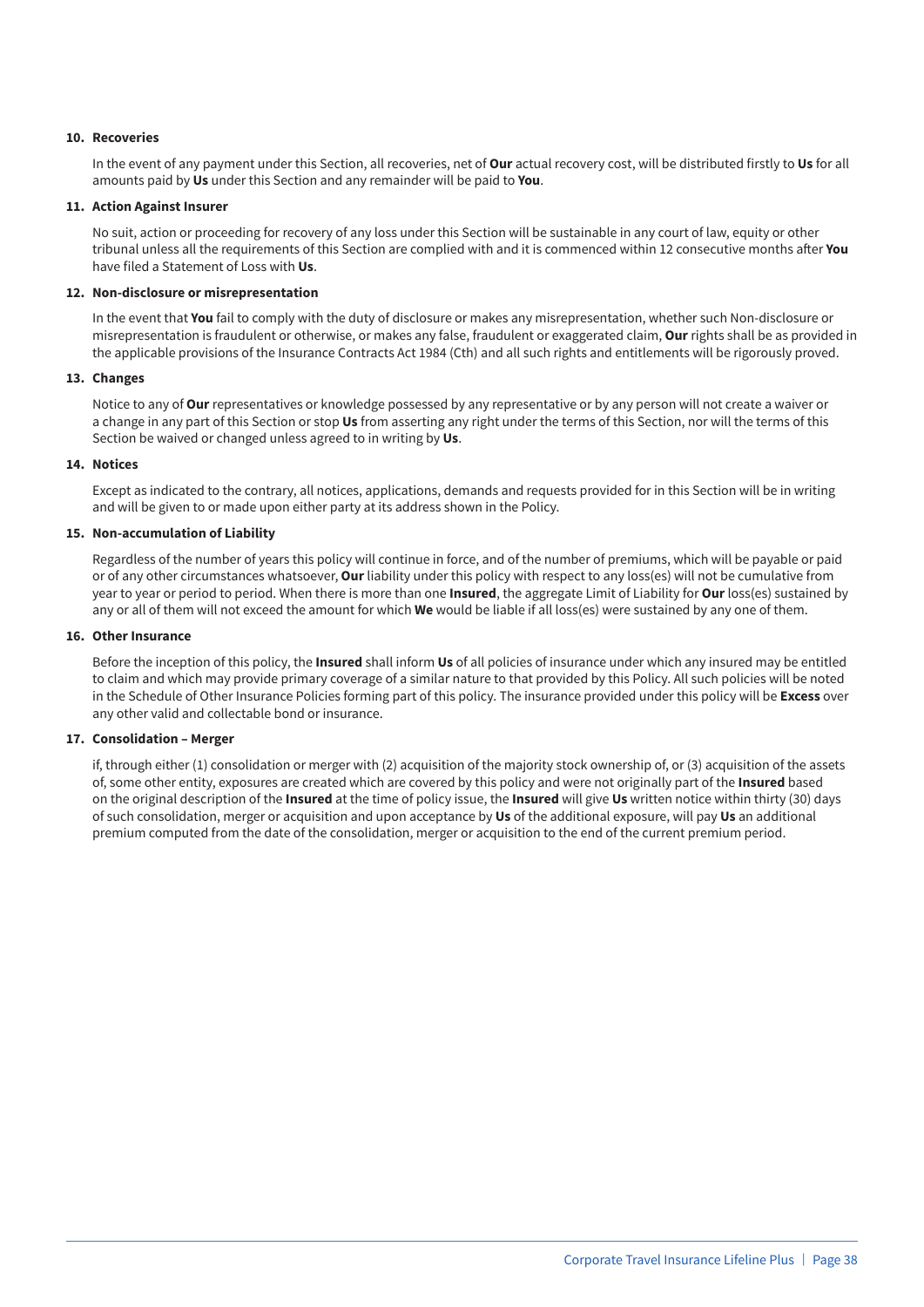## Section 11 – Personal Liability

#### **Description of Cover**

**We** will pay all damages, compensation and legal expenses, up to the specified Sum Insured in the Schedule of Compensation for which **You** or the **Insured Person** become legally liable as a result of the **Insured Person's** negligence during the **Travel** causing:

- 1. Bodily **Injury** including death or illness of another person.
- 2. Loss of or damage to property.

#### **Conditions**

It is a condition of payment under this Section that neither **You** nor the **Insured Person** admit fault or liability to any other person without **Our** prior written consent.

#### **Exclusions – In addition to the General Exclusions applying to all Sections**

**We** will not pay damages, compensation or legal expenses in respect of any liability directly or indirectly arising out of or in connection with:

- 1. Bodily **Injury** to the **Insured Person** or to any member of his or her family ordinarily residing with him or her.
- 2. Bodily **Injury** to any of **Your** or the **Insured Person's** employees arising out of or in the course of employment.
- 3. Loss of or damage to property owned by or in the control of the **Insured Person** or any member of his or her family ordinarily residing with him or her.
- 4. Loss of or damage to property or bodily **Injury**, arising out of **Your** or the **Insured Person's** ownership, use or possession of any mechanically propelled vehicle (other than golf buggies and motorised wheelchairs), aircraft or waterborne craft.
- 5. Loss of or damage to property or bodily **Injury**, arising out of **Your** or the **Insured Person's** business or trade, or out of professional advice given by **You** or by the **Insured Person**.
- 6. Any contract unless such liability would have arisen in the absence of that contract.
- 7. Judgments which are not in the first instance either delivered by or obtained from a court of competent jurisdiction within Australia or the country in which the event occurred giving rise to **Your** or the **Insured Person's** liability.
- 8. Any claim for exemplary, punitive or aggravated damages.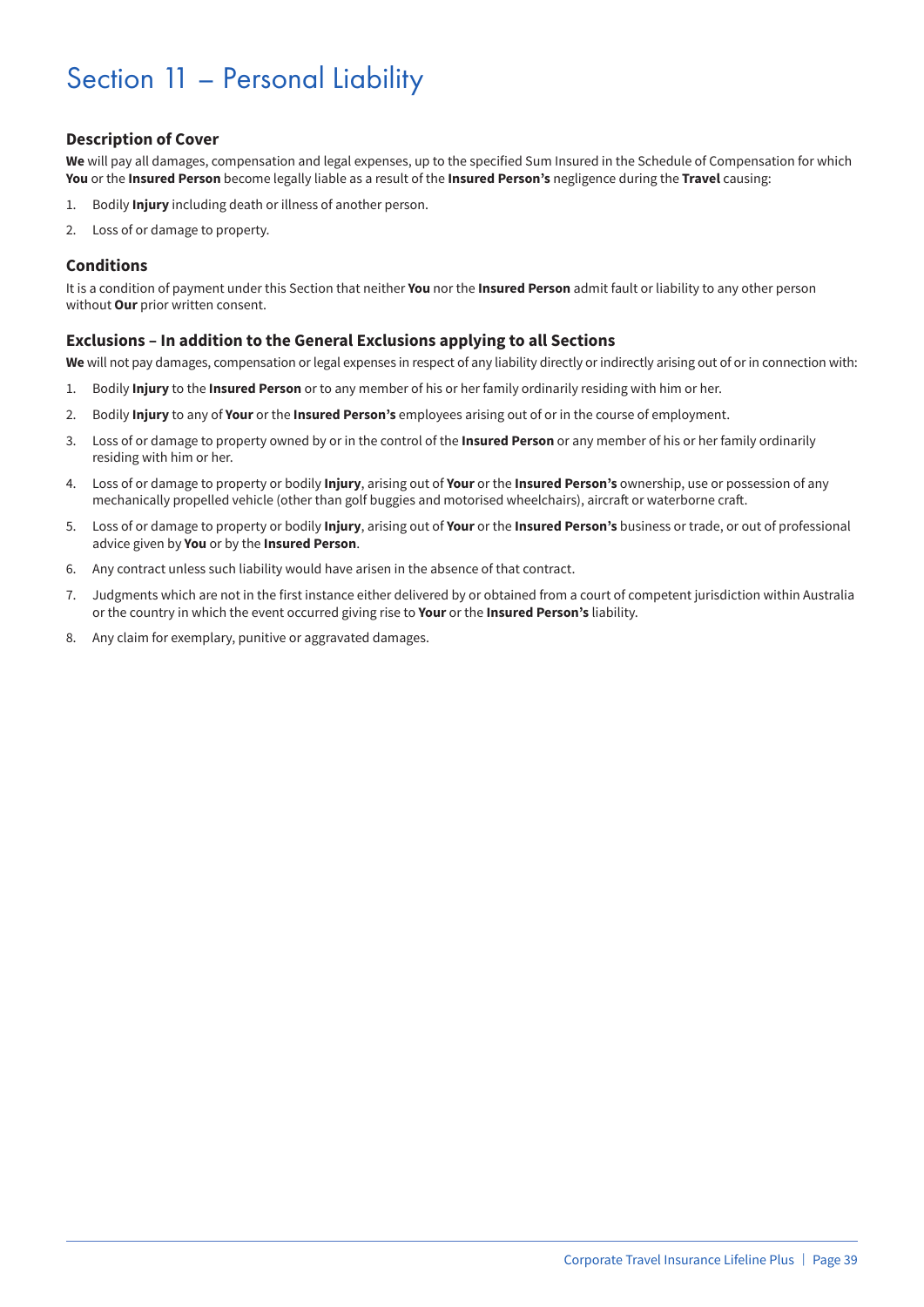## Section 12 – Extra Territorial Workers Compensation

#### **Description of Cover**

This Section applies only:

- 1. With respect to the **Insured Person(s)** who are employed by **You** and persons who are deemed by any applicable Workers' Compensation Legislation to be workers employed by **You**, who are employed or engaged within Australia in a managerial, clerical, administrative or sales capacity and whose employment or engagement is to be performed substantially within Australia;
- 2. If **You** maintain in force during the currency of this Policy within Australia, Workers' Compensation Insurance as required by the law of any State or Territory which applies to the employment of employees by **You** or **You** are licensed under such laws as a selfinsurer; and
- 3. While an **Insured Person** is working on a temporary basis (but not exceeding in any event one hundred and eighty (180) days, unless otherwise agreed in writing by **Us**), outside the State or Territory in which the **Insured Person's** usual place of employment or employment base is located.

**We** will indemnify **You** against:

- 1. **Your** liability arising during the **Travel** to pay compensation benefits payable under any Workers' Compensation Legislation which provides compensation to injured workers or their dependants for death, personal **Injury** or occupational disease arising out of or in the course of employment;
- 2. Damages at common law (but not where entitlement arises solely under any statute) arising out of the death, personal **Injury** or occupational disease suffered by an **Insured Person** as a result of an accident or occurrence happening during the **Travel** in the circumstances set out above.

#### **Limit of Liability**

The indemnity provided under this Section shall be limited as follows:

- 1. In the case of a claim for compensation benefits, to the difference between the amount specified in the Policy Schedule and the amount which the **Insured Person(s)** or their dependants are entitled to claim under any Workers' Compensation Insurance which **You** were required to effect as described above, but not to exceed the Sum Insured specified in the Schedule of Compensation for all claims for compensation with respect to any one **Insured Person** and with respect to all **Insured Person(s)** during the **Policy Period**.
- 2. In the case of a claim for damages at common law, the difference between the damages and law costs payable by **You** and the amount of indemnity to which **You** would have been entitled under any Workers' Compensation Legislation which **You** were required to effect as described above, but not to exceed the Sum Insured specified in the Schedule of Compensation for this Section for all damages payable with respect to the death, personal **Injury** or occupational disease of any one **Insured Person** or with respect to the death, personal **Injury** or occupational disease of all **Insured Person(s)** occurring during the **Policy Period**.
- 3. The Limit of Liability is the Compensation shown in the Schedule of Compensation for the following:
	- (a) the Limit per week for weekly compensation for each **Insured Person**;
	- (b) the Limit in respect of all compensation, damages, costs and expenses arising out of any one accident whether involving one or more **Insured Person(s)**;
	- (c) the aggregate Limit of Liability for all compensation, damages, costs and expenses for all occurrences, events and accidents occurring during any one **Policy Period**, whether involving one or more **Insured Person(s)**.
- 4. Any benefits otherwise payable under Sections 1 and 5 of this Policy with respect to any **Insured Person** shall be reduced by the amount of any Compensation payable under this Section with respect to that **Insured Person**.

#### **Conditions**

- 1. In the event of any occurrence giving rise to indemnity under this Section, **We** shall be entitled to exercise any right of recovery against any third party in **Your** name and for **Our** own benefit and **You** shall give **Us** all such assistance as **We** may reasonably require.
- 2. **You** shall, if reasonably required by **Us**, make available to **Us** such information and documentation with respect to the claim brought by the **Insured Person** including medical reports, report of **Injury** forms, claims forms and any other documentation which comes into **Your** possession, and **You** shall, if reasonably required by **Us**, authorise **Us** to have access to the files and information held by any Workers' Compensation **Insurer** with whom **You** have effected insurance.

#### **Exclusions – In addition to the General Exclusions applying to all Sections**

1. There is no indemnity under this Section with respect to any claim for exemplary, punitive or aggravated damages.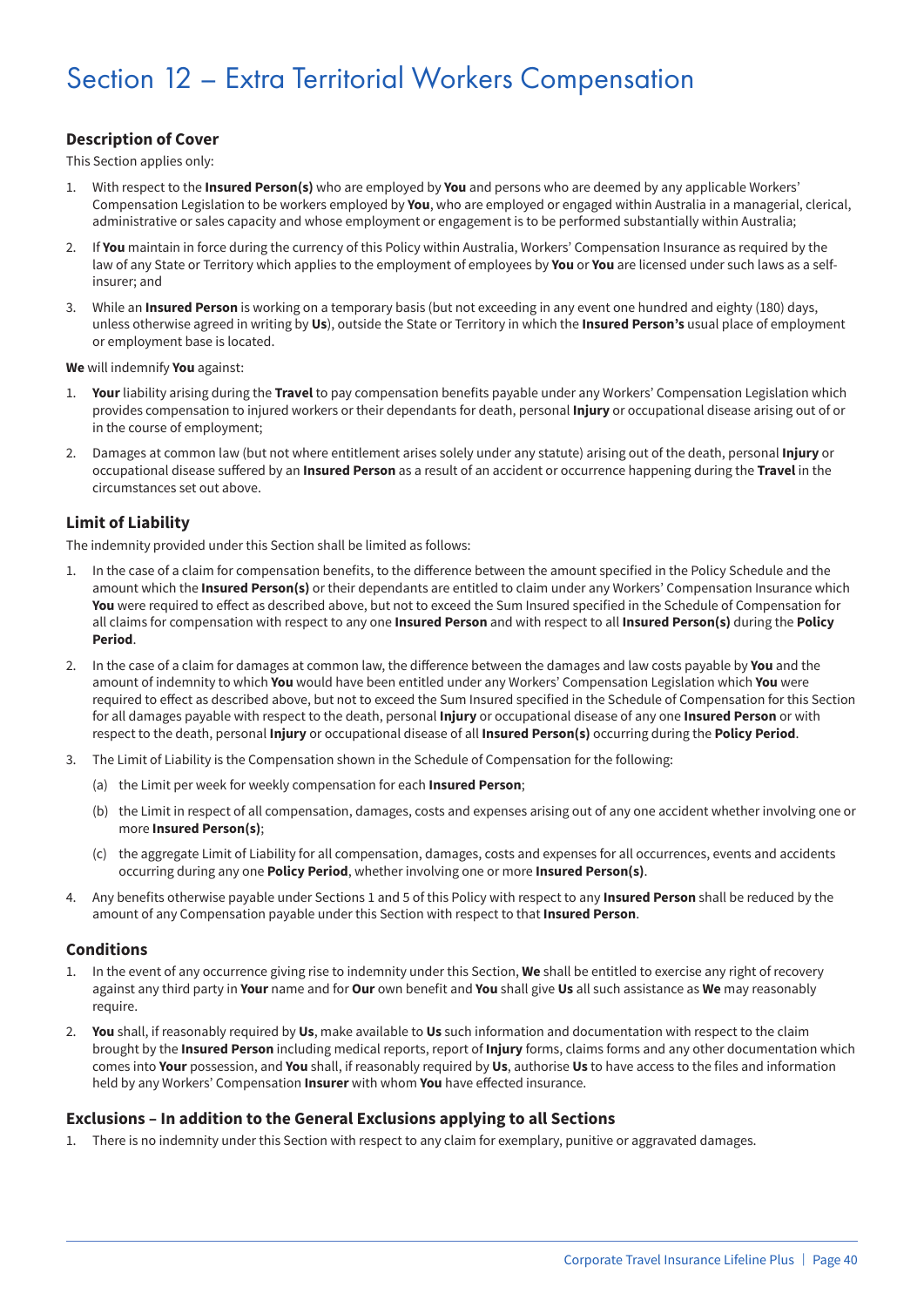## Section 13 – Corporate Traveller's Family Care

## Section 13A – Spouse Accidental Death Benefit

#### **Description of Cover**

**We** will pay to the **Insured Person**, the maximum amount shown in the Schedule of Compensation should the **Insured Person's Spouse** die as a result of an **Injury** whilst the **Insured Person** is **Travelling**.

#### **Definition – Section 13A**

In addition to the definitions listed on pages 7-8, words with a special meaning in Section 13 A are listed below and are shown by using capital letters and **bold** font.

For the purpose of this Benefit only, **Injury** means physical and bodily **Injury** which happens to the **Insured Person's Spouse** in Australia, when the **Insured Person** is **Travelling**, as a result of external violence and which results solely and directly and independently of any other cause including any pre-existing physical or congenital condition (except **Sickness** directly resulting from medical or surgical treatment rendered necessary by such **Injury**) in the death of the **Insured Person's spouse**.

This Benefit is not payable if the **Spouse** is accompanying the **Insured Person** during the **Travel** at the time the death by **Injury** occurs.

## Section 13B – Education Fund Supplement

#### **Description of Cover**

**We** will pay \$15,000 for each **Dependent Child** should the **Insured Person** die when **Travelling** as the result of an **Injury**.

In the event that an **Insured Person** and their accompanying **Spouse** both die when **Travelling** as the result of an **Injury** sustained in the same event then the sum insured increases to \$30,000 for each **Dependent Child** ("the benefit").

If the **Accompanying Spouse** is an **Insured Person**, the benefit is paid per **Insured Person**.

#### **Definition – Section 13B**

In addition to the definitions listed on pages 7-8, words with a special meaning in Section 13 B are listed below and are shown by using capital letters and **bold** font.

For the purpose of this Benefit only, **Injury** means physical and bodily **Injury** which happens to the **Insured Person** when they are **Travelling** as a result of external violence and which results solely and directly and independently of any other cause including any preexisting physical or congenital condition (except **Sickness** directly resulting from medical or surgical treatment rendered necessary by such **Injury**) in the death of the **Insured Person**.

#### **Exclusions – In addition to the General Exclusions applying to all Sections**

**We** will not pay for any claim which directly or indirectly arises from or is caused by:

1. Any type of illness, disease, infection or contagion, even if contracted through an **Injury**, except that this Exclusion shall not apply to medically acquired infections or blood poisoning.

## Section 13C – Spouse Retraining Benefit

#### **Description of Cover**

**We** will pay up to \$15,000 for actual costs incurred for an **Insured Person's Spouse's Training** if an **Insured Person** dies or suffers Events 1-8 under Section 5A when **Travelling** as the result of an **Injury**.

#### **Definitions – Section 13C**

In addition to the definitions listed on pages 7-8, words with a special meaning in Section 13 C are listed below and are shown by using capital letters and **bold** font.

For the purpose of this Benefit only, **Injury** means physical and bodily **Injury** which happens to the **Insured Person** when they are **Travelling** as a result of external violence and which results solely and directly and independently of any other cause including any preexisting physical or congenital condition (except **Sickness** directly resulting from medical or surgical treatment rendered necessary by such **Injury**) in the death of the **Insured Person**.

**Training** means course fees and associated costs for the purpose of obtaining or refreshing skills to gain employment and/or improve employment prospects.

This Benefit is only payable for **Training** costs incurred within 24 months following an **Injury** leading to an **Insured Person's** claim under events 1-8 under Section 5A.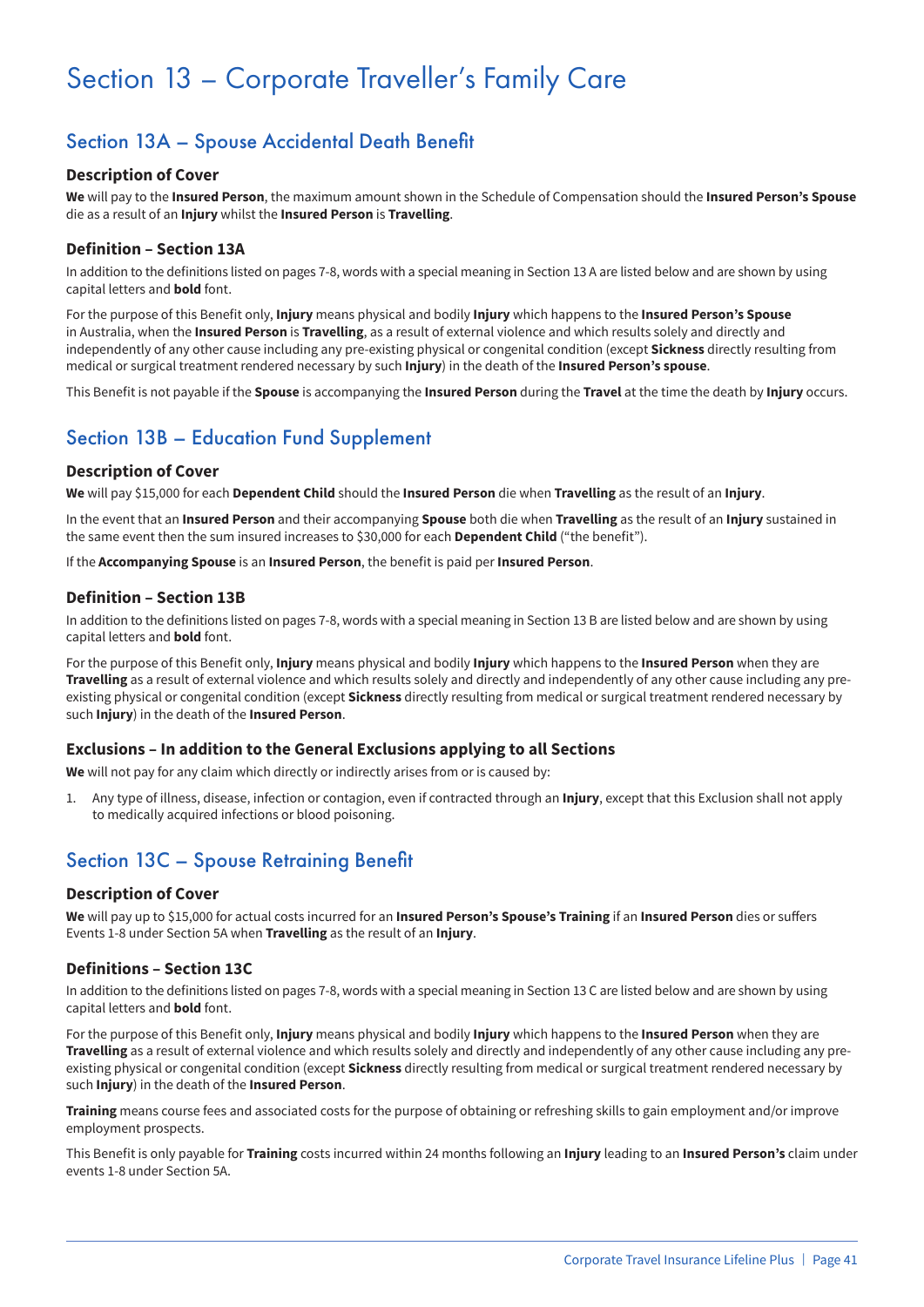## Section 13D – Child Care Expense Benefit

#### **Description of Cover**

If an **Insured Person** sustains an **Injury** whilst on business **Travel**, which results in a valid claim under Section 5A – Capital Benefits - Events 2-10 rendering them unable to care for their **Dependant Children** as certified by the attending **Doctor**, **We** will reimburse the **Insured Person** the actual expenses up to a maximum of \$500 per week, regardless of the number of **Dependant Children**, necessarily incurred for the services of a registered childcare provider for their **Dependant Child(ren)**.

#### **Conditions**

- 1. The maximum period this benefit can be claimed for will be 26 weeks and must be incurred within 24 months from the date of the **Injury**.
- 2. This benefit will only reimburse in respect of additional costs that would not otherwise have been incurred.
- 3. Any childcare expense subsidy available from the relevant Government agencies will be deducted from any benefit payable under this section.

## Section 13E – Elder Survivor Benefit

#### **Description of Cover**

If an **Insured Person** sustains an **Injury** whilst **Travelling** for business, which results in a valid claim under Section 5A – Capital Benefits – Event 1 – Death, We will pay an additional benefit of \$25,000 for each surviving **Elder Dependant** of the **Insured Person**. The benefit will be payable for up to a maximum of 4 surviving **Elder Dependants**.

#### **Definitions – Section 13E**

In addition to the definitions listed on pages 7-8, words with a special meaning in Section 13 E are listed below and are shown by using capital letters and **bold** font.

For the purpose of this Benefit only, **Elder Dependent** means a parent or grandparent who is financially dependent on and under the care of the **Insured Person**.

#### **Exclusions – In addition to the General Exclusions applying to all Sections**

**We** will not pay for any claim which directly or indirectly arises from or is caused by:

1. Any type of illness, disease, infection or contagion, even if contracted through an **Injury**, except that this Exclusion shall not apply to medically acquired infections or blood poisoning.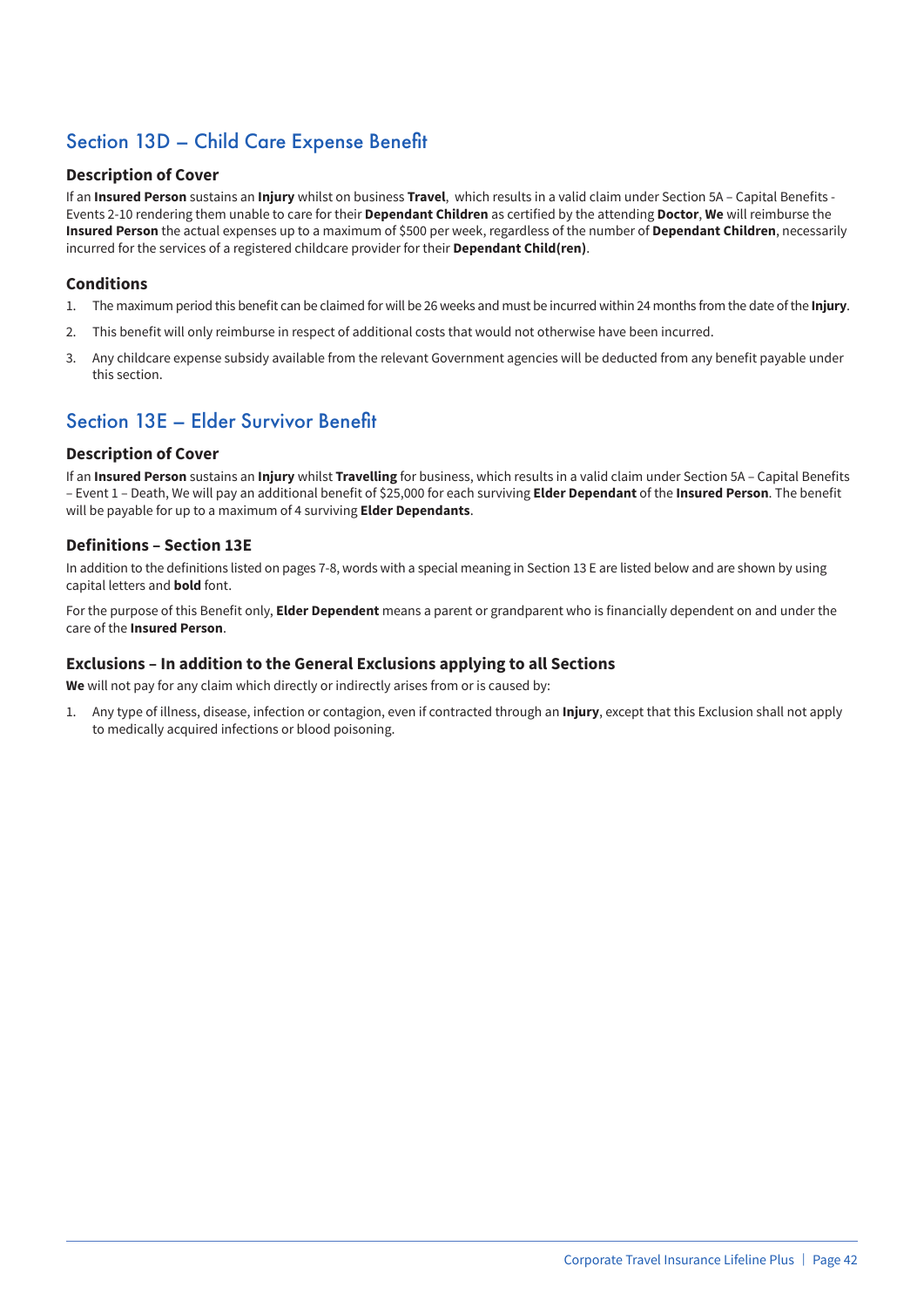## Section 14 – Identity Guard

## Section 14A – Legal Expenses

#### **Description of Cover**

**We** will reimburse an **Insured Person** up to \$5,000 for legal and court costs incurred in:

- a. Defending any suit brought against an **Insured Person** by a creditor or collection agency or someone acting on their behalf as a result of the **Identity Guard**;
- b. Removing any civil or criminal judgment wrongfully entered against an **Insured Person** as a result of the **Identity Guard**;
- c. Challenging the accuracy or completeness of any information in an **Insured Person's** consumer credit report provided this information is inaccurate and falsely provided to the credit agency or financial institution as a result of **Identity Guard**.

### Section 14B – Lost Wages

#### **Description of Cover**

**We** will reimburse an **Insured Person** for their loss of **Income** attributed to the time taken from work solely as a result of an **Insured Person's** efforts to correct their financial records that have been altered due to **Identity Guard**.

Payment of lost wages includes compensation for whole or partial unpaid workdays. An **Insured Person** must take these unpaid days within 12 months of making an **identity guard** claim and the maximum compensation for lost wages is \$1,000.

## Section 14C – Obligation to Pay

#### **Description of Cover**

If any **credit accounts** and or bank accounts were opened in an **Insured Person's** name without their authorization, **We** will pay an **Insured Person** up to \$5,000 for their actual loss from the unauthorized account. **We** will pay up to \$5,000 for an **Insured Person's** legal obligation to pay a creditor when the account was created as part of their **Identity Guard**.

### Section 14D – Miscellaneous Expenses

#### **Description of Cover**

**We** will reimburse up to \$5,000 for the following expenses:

- a. The cost of re-filing applications for **Credit Accounts** or banking accounts that are rejected solely because the lender received incorrect information as a result of **Identity Guard**;
- b. The cost of obtaining legal copies of documents related to an **Insured Person's Identity Guard**, long distance telephone calls, and certified mail reasonably incurred as a result of an **Insured Person's** efforts to report an **Identity Guard** or to correct their financial and credit records that have been altered as a result of their **Identity Guard**;
- c. The cost of contesting the accuracy or completeness of any information contained in an **Insured Person's** credit history as a result of their **Identity Guard**;
- d. The reasonable cost of a maximum of 4 (four) credit reports. The credit reports shall be requested when a claim is made. It is important that **You** tell **Us** if **You** expect to incur expenses in relation to credit reports before doing so, so that **We** can inform **You** whether **We** agree that they are reasonable.

#### **Definitions – Section 14**

In addition to the definitions listed on pages 7-8, words with a special meaning in Section 14 are listed below and are shown by using capital letters and **bold** font.

**Suit** means a civil proceeding seeking monetary damages as a result of **Identity Guard**, or a criminal proceeding in which **You** or the **Insured Person** is charged with illegal acts committed by someone else while engaged in the theft of an **Insured Person's** identity.

**Identity Guard** means the unauthorized and/or illegal use of an **Insured Person's** personal information such as their name or drivers licence to open **Credit Accounts** and/or bank accounts that they did not authorize.

**Credit Accounts** means any credit arrangements from a financial institution for personal use, such as credit card account or a car/home/ personal loan account.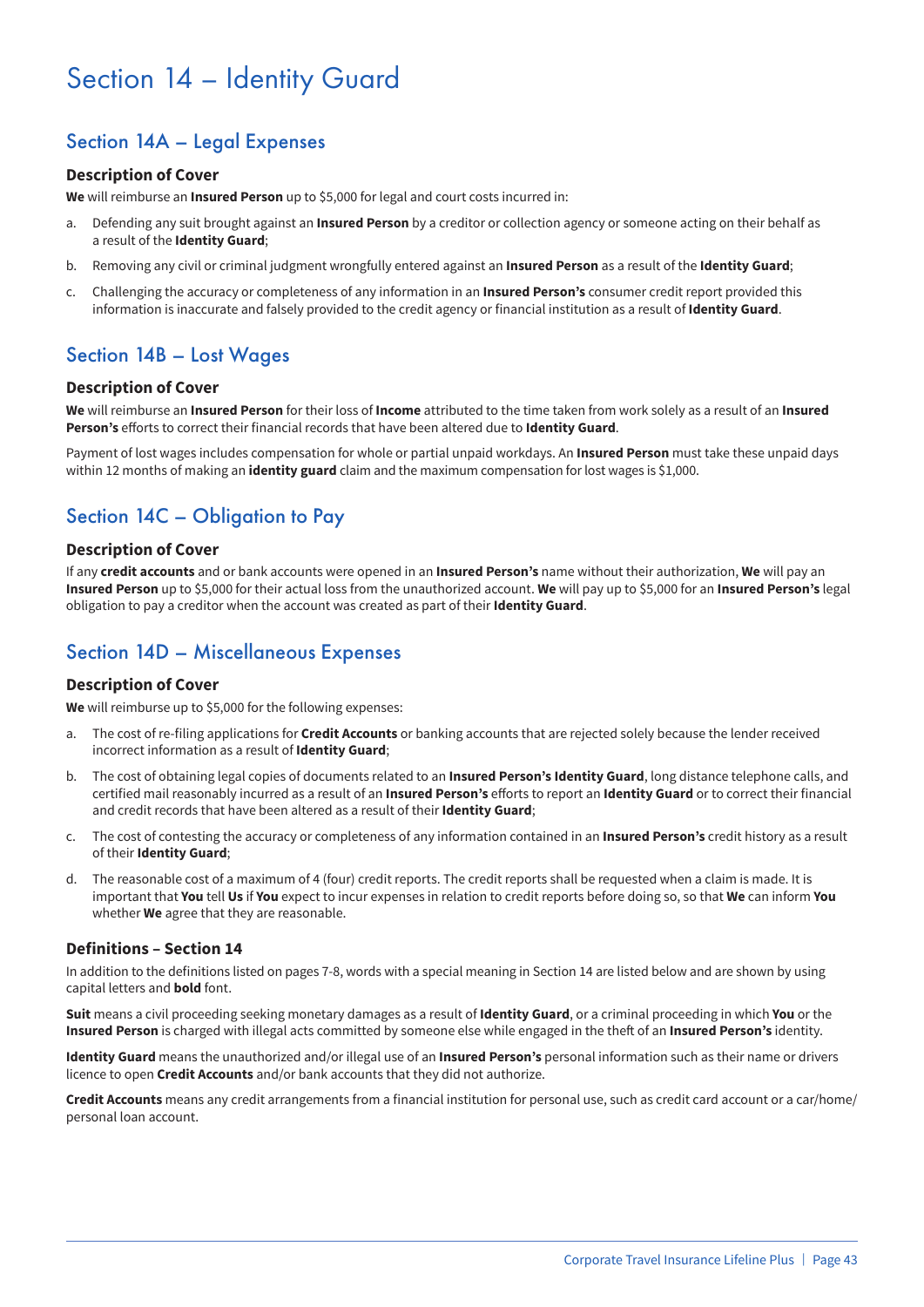#### **Income** means

- (a) as regards to a salaried **Insured Person**, the average gross weekly income earned from personal exertion before personal deductions and income tax, but excluding bonuses, commissions, overtime payments and other allowances; or
- (b) as regards to a T.E.C. (i.e. total employee cost) or salary package **Insured Person**, the average gross weekly value of the income package earned from personal exertion (including, but not limited to wages, and/or salary, motor vehicle and/or Travelling allowances, club subscriptions and fees, housing loan or rental subsidy, clothing or meal allowances), before personal deductions and income tax, but excluding bonuses, commissions, overtime payments and other allowances; or
- (c) as regards to a self-employed **Insured Person**, the average gross weekly income earned from personal exertion after the deduction of all business expenses necessarily incurred in earning that income;

all derived during the 12 calendar months period immediately preceding the **Injury** giving rise to the claim under this Policy.

#### **Conditions**

- 1. The fraudulent account must have been opened in an **Insured Person's** name without their authorization.
- 2. Any false charge or withdrawal from the unauthorized opened account must be verified by an **Insured Person's** financial institution.
- 3. Coverage for false charges is limited to the amount an **Insured Person** is held liable for by the financial institution or the maximum sum insured whichever is the lesser.
- 4. **We** will be permitted to inspect an **Insured Person's** financial records, to the extent they are relevant to the claim.
- 5. **You** and the **Insured Person** will reasonably cooperate with **Us** and help **Us** to enforce any legal rights an **Insured Person** or **We** may have in relation to their **Identity Guard**; this may include an **Insured Person's** attendance at depositions, hearings and trials, and giving evidence as reasonably necessary to resolve their **Identity Guard**.

#### **Limits on Liability**

**Our** maximum liability per person under Section 14 is \$5,000 for any one event and cannot exceed an annual aggregate of \$10,000.

**Our** maximum liability under Section 14 in any one **Policy Period** is \$50,000 for all **Insured Persons**.

In the Event of a Claim under this section **You** or the **Insured Person** must:

- 1. Call **Us** 1800 331 013 to make a claim within 2 days of discovering the **Identity Guard** where reasonably practicable, or otherwise as soon as possible thereafter, to obtain proper forms and instructions;
- 2. File a police report within 48 hours of discovering the **Identity Guard** where reasonably practicable, or otherwise as soon as possible thereafter; It is particularly important that this is reported to the police at the earliest;
- 3. Notify the **Insured Person's** bank(s) or credit account issuer(s) of the **Identity Guard** within 24 hours of discovering the **Identity Guard** where reasonably practicable, or otherwise as soon as possible thereafter;
- 4. Complete and return any claims forms including an authorization for **Us** to obtain records and other information such as credit reports (if applicable) within 30 days of the original claim where reasonably practicable or otherwise as soon as possible thereafter (see 1 above);
- 5. Provide proof that it was necessary to take time away from an **Insured Person's** work if they make a claim for lost wages. **We** will ask an **Insured Person** to submit proof from their employer that they took unpaid days off;
- 6. Send **Us** copies of any demands, notices, summonses, complaints, or legal papers received in connection with a covered loss;
- 7. Take all reasonable and prudent action to prevent additional damage to an **Insured Person's** identity.

#### **Exclusions – In addition to the General Exclusions applying to all Sections**

**We** will not pay for any claim which arises directly or indirectly from, or is caused by:

- 1. Monetary losses other than the out-of-pocket expenses related to the resolution of an **Insured Person's Identity Guard** outlined in this policy other than under Section 14C – Obligation to Pay;
- 2. Any physical **Injury**, **Sickness**, disease, disability, shock, mental anguish and mental **Injury** including required care, loss of services or death;
- 3. Requesting credit reports before the discovery of an **Insured Person's identity guard**;
- 4. Taking time from self-employment or workdays that will be paid by an **Insured Person's** employer in order to correct their financial records that have been altered due to **Identity Guard**;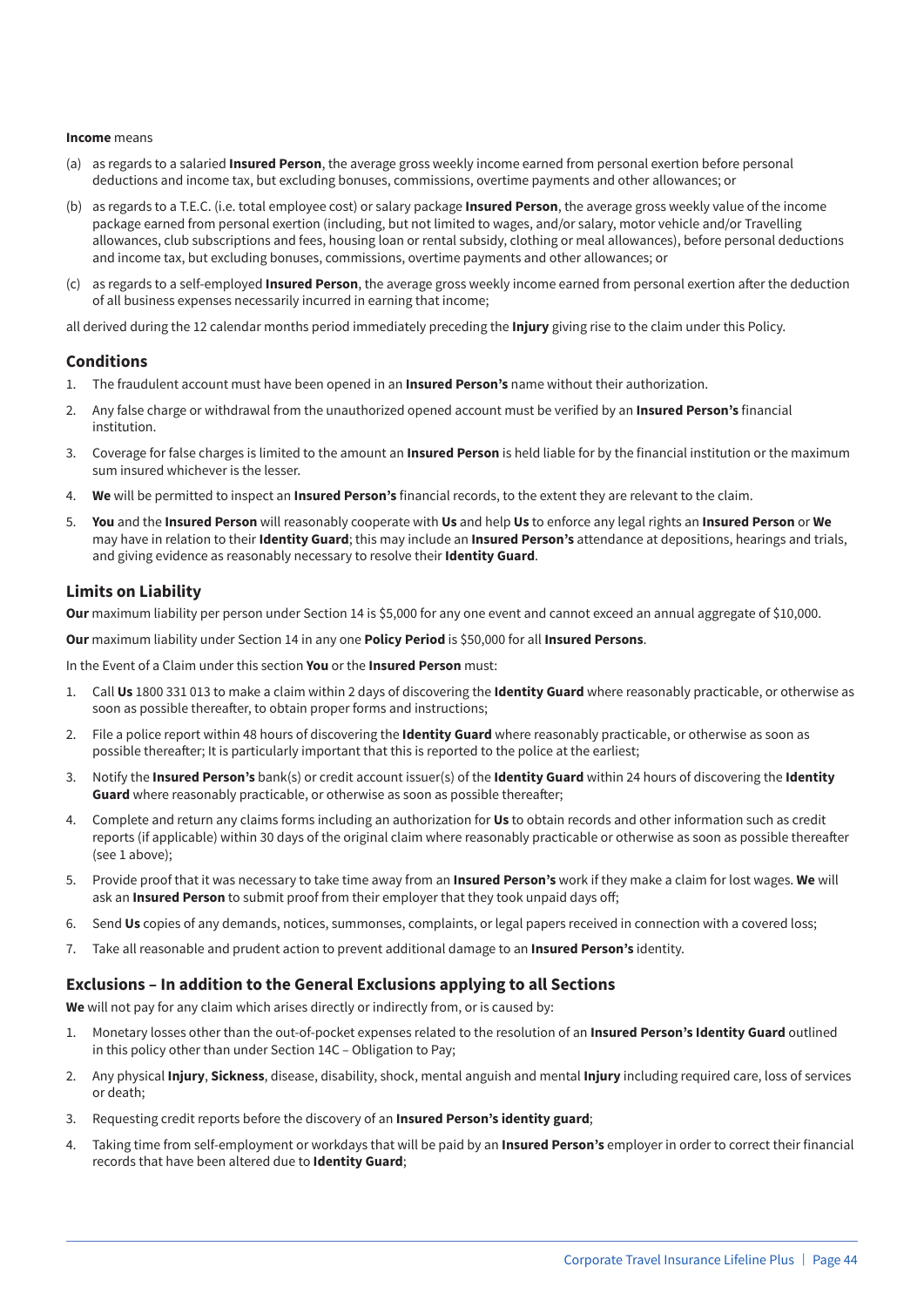## Section 15 – Search and Rescue Expenses

#### **Description of Cover**

If an **Insured Person** is reported as missing and it becomes necessary for a recognised rescue provider or police authorities to launch a search and rescue operation where:

- 1. it is known or believed that the **Insured Person** may have sustained a **Serious Injury** or **Sickness**; or
- 2. weather or safety conditions make it necessary to so launch a search in order to prevent the **Insured Person** from sustaining a **Serious Injury** or **Sickness**.

**We** will pay:

(a) **You** up to \$20,000 per **Insured Person**, up to a maximum of \$100,000 per any one (1) **Policy Period**, in respect of the necessary and reasonable costs incurred by a recognised rescue provider or police authorities in searching for and retrieving the **Insured Person**.

#### **Conditions**

- 1. **Insured Person** are required to comply, at all times, with local safety advice and adhere to recommendations in force during their **Travel**.
- 2. An **Insured Person** must not knowingly endanger their own life or that of any other **Insured Person**. An **Insured Person** must not engage in any activity that requires a level of experience or skill that is beyond the ability of the **Insured Person**.
- 3. **We** must be informed immediately or as soon as reasonably possible of any emergency that may potentially give rise to a claim.
- 4. **We** will only pay for the portion of expenses that relate to an **Insured Person**.
- 5. Cover for costs incurred ceases at the time where the **Insured Person** is recovered by search and rescue or at the time where the search and rescue authorities advise that continuing the search is no longer viable. There is no cover under this Section for **You** or any other person to continue the search and rescue operation after the rescue authorities have decided to cease the search.
- 6. In the event of a claim **We** will require a written statement from the applicable rescue authorities in order to assess the validity of the claim.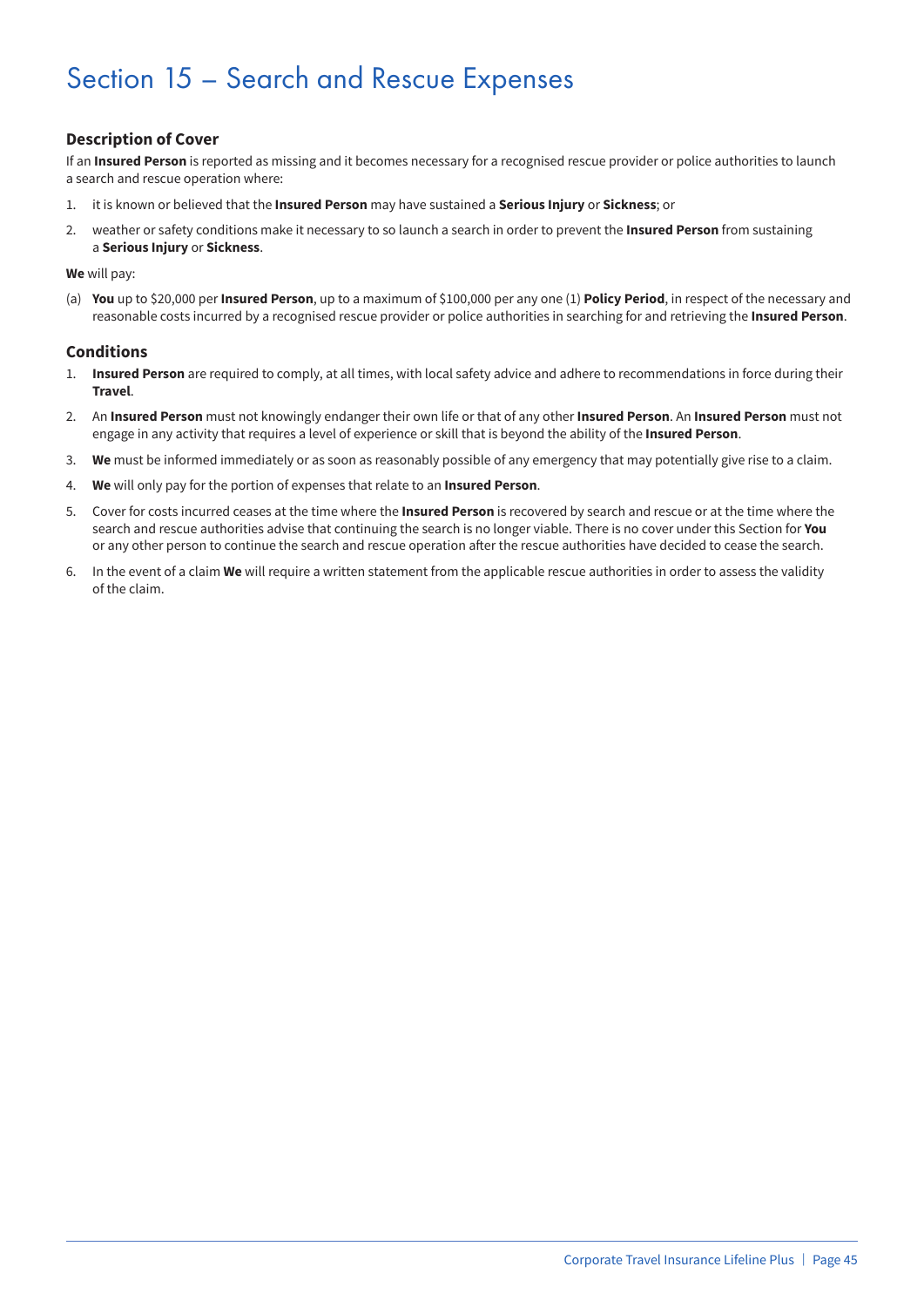## Section 16 – AIG Global Security

#### **Description of Cover**

**Insured Persons** have access to security advice, direction and assistance 24 hours a day, 7 days a week through the worldwide security expertise of AIG Global Security.

If, due to covered unforeseeable circumstances, an **Insured Person's** safety is put at risk or conditions necessitate their evacuation from an area of imminent physical danger, AIG Global Security is there to provide advice and assistance to safeguard the **Insured Person**.

In the event of an emergency, simply call (reverse charge) Travel Guard® any time from any place in the world: +60 (3) 2772 5687.

In addition to dealing with an immediate security risk, **Insured Persons** will also have access to the following range of other security tools as part of this policy.

#### **Travel Assistance and Security Website**

The **Travel** security website offers up-to-the-minute security information on over 185 countries and more than 135 cities. Access to online, real time, security related information to assist **Insured Persons** and policyholders prepare for potentially risky situations based on their **Travel** destination(s) including information on security risks, kidnap for ransom, political conditions, **Travel** logistics and cultural pointers.

**Insured Persons** and **Policyholders** are provided with access to a website that is an all inclusive intelligence database containing a vast array of real-time information for countries and major cities around the world including:

- Digital maps with colour coded areas of risk
- Detailed and continuous coverage of breaking events
- Threat level ratings
- Country and city profiles
- Essential **Travel** and cultural data
- Business information and demographics
- Local law enforcement capabilities
- Transportation concerns and safety
- Calendar of significant dates
- Local restrictions
- Aviation issues
- Medical and health information

#### **Daily News – Email Reports**

Subscribe to receive email reports every weekday, covering political stability, civil unrest, disease outbreaks, crime patterns and terrorism news from around the world. **Policyholders** are able to nominate **Insured Persons** to receive reports.

#### **Immediate SMS and Email Security Alerts**

Free and immediate alerts sent to **You** via email and SMS providing updates for potentially life threatening events such as terrorism, civil or political unrest and other relevant security threats happening in or near **Your** location.

#### **How do I access AIG Global Security?**

**In the event of an emergency overseas, simply call (reverse charge) Travel Guard® any time from any place in the world: +60 (3) 2772 5687** (The number underlined is the country code and the number in brackets is the area code.)

To access the other security and **Travel** services provided by AIG Global Security log onto the website www.aig.com/TravelAssistanceAustralia. Select the Sign In link and create a user-id before **You** depart by registering online with **Your** policy number. Sign up to receive destination-specific alerts.